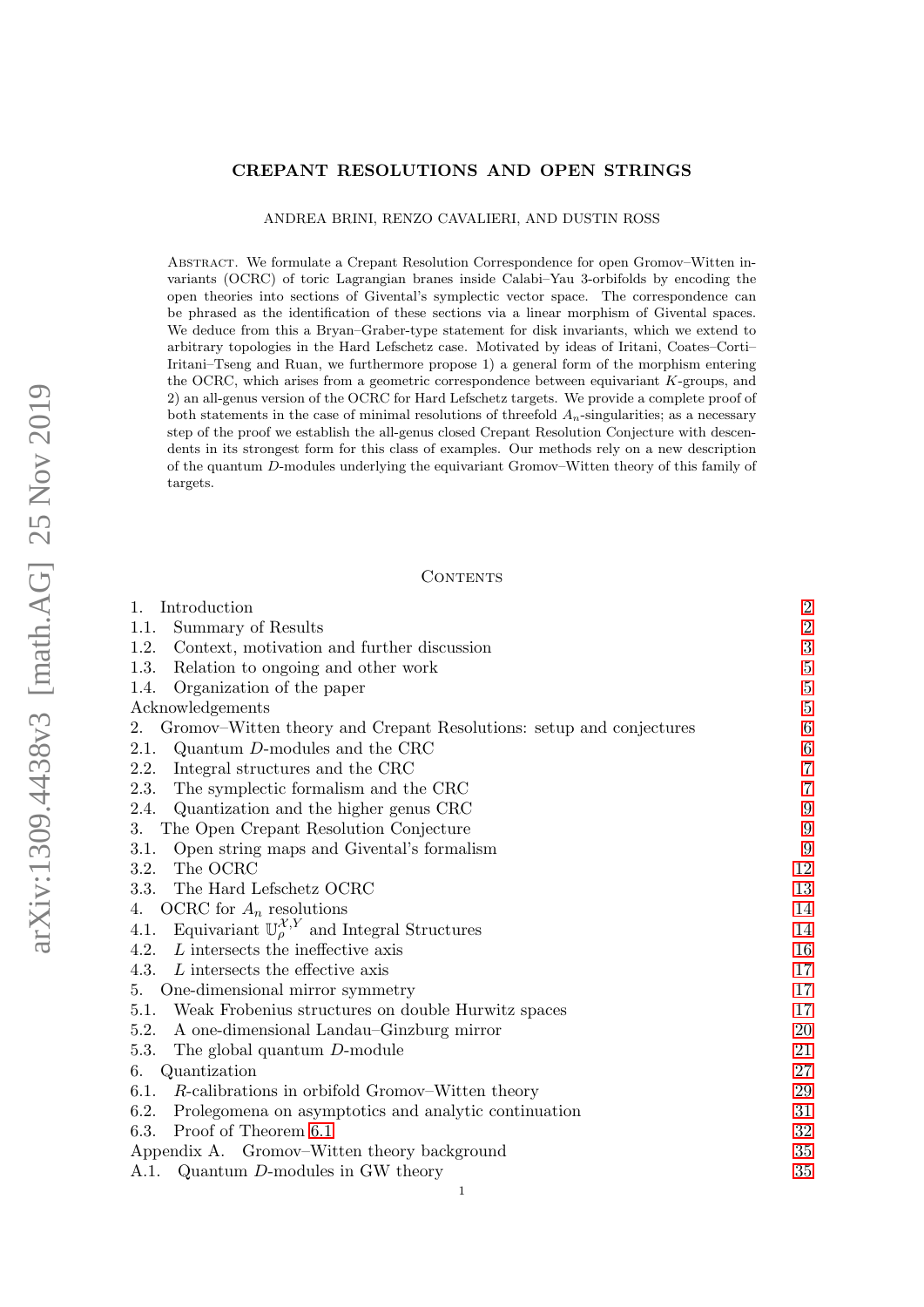| A.2. Givental's symplectic structures and quantization      | 38 |
|-------------------------------------------------------------|----|
| Appendix B. $A_n$ resolutions                               | 40 |
| B.1. GIT Quotients                                          | 40 |
| B.2. Classical equivariant geometry                         | 42 |
| B.3. Quantum equivariant geometry                           | 43 |
| Appendix C. Analytic continuation of Lauricella $F_n^{(N)}$ | 43 |
| References                                                  | 45 |

#### 1. INTRODUCTION

<span id="page-1-1"></span><span id="page-1-0"></span>1.1. Summary of Results. This paper proposes an approach to the Crepant Resolution Conjecture for open Gromov–Witten invariants, and supports it with a series of results and verifications about threefold  $A_n$ -singularities and their resolutions.

Let  $\mathcal Z$  be a smooth toric Calabi–Yau Deligne–Mumford stack of dimension three with generically trivial stabilizers and semi-projective coarse moduli space, and let L be an Aganagic–Vafa brane (Section [3.1.1\)](#page-8-3). Fix a Calabi–Yau torus action T on Z and denote by  $\Delta_{\mathcal{Z}}$  the free module over  $H(BT)$  spanned by the T-equivariant lifts of orbifold cohomology classes of Chen–Ruan degree at most two. We define (Section [3.1\)](#page-8-2) a family of elements of Givental space,

$$
\mathbb{F}_{L,\mathcal{Z}}^{\text{disk}}: H_T(\mathcal{Z}) \to \mathcal{H}_{\mathcal{Z}} = H_T(\mathcal{Z})((z^{-1})),\tag{1}
$$

which we call the *winding neutral disk potential*. Upon appropriate specializations of the variable z,  $\mathbb{F}_{L,\mathcal{Z}}^{\text{disk}}$  encodes disk invariants of  $(\mathcal{Z}, L)$  at any winding d.

Consider a crepant resolution diagram  $X \to X \leftarrow Y$ , where X is the coarse moduli space of  $X$  and Y is a crepant resolution of the singularities of X. A Lagrangian boundary condition L is chosen on  $X$  and we denote by  $L'$  its transform in Y. Our version of the open crepant resolution conjecture is a comparison of the (restricted) winding neutral disk potentials.

**Proposal 1** (The OCRC). There exists a  $\mathbb{C}((z^{-1}))$ -linear map of Givental spaces  $\mathbb{O} : \mathcal{H}_{\mathcal{X}} \to \mathcal{H}_{Y}$ and analytic functions  $\mathfrak{h}_{\mathcal{X}} : \Delta_{\mathcal{X}} \to \mathbb{C}$ ,  $\mathfrak{h}_Y : \Delta_Y \to \mathbb{C}$  such that

$$
\mathfrak{h}_Y^{1/z} \mathbb{F}_{L,Y}^{\text{disk}}|_{\Delta_Y} = \mathfrak{h}_\mathcal{X}^{1/z} \mathbb{O} \circ \mathbb{F}_{L,\mathcal{X}}^{\text{disk}}|_{\Delta_\mathcal{X}} \tag{2}
$$

upon analytic continuation of quantum cohomology parameters.

Further, we conjecture (Conjecture [3.5\)](#page-10-0) that both  $\mathbb{O}$  and  $\mathfrak{h}_{\bullet}$  are completely determined by the classical toric geometry of  $\mathcal X$  and Y. In particular, we give a prediction for the transformation  $\mathbb O$  depending on a choice of identification of the K-theory lattices of  $\mathcal X$  and Y.

When  $\mathcal X$  is a Hard Lefschetz Calabi–Yau orbifold, the OCRC comparison extends to all of  $H_T(\mathcal{Z})$ . This, together with ideas of Coates–Iritani–Tseng and Ruan (Conjecture [2.4\)](#page-8-4), motivates a comparison for potentials encoding invariants of maps with arbitrary topology.

**Proposal 2** (The quantum OCRC). Let  $X \to X \leftarrow Y$  be a Hard Lefschetz diagram for which the OCRC holds. Defining  $\mathbb{O}^{\otimes \ell} = \mathbb{O}(z_1) \otimes \ldots \otimes \mathbb{O}(z_\ell)$ , we have:

$$
\mathbb{F}_{L',Y}^{g,\ell} = \mathbb{O}^{\otimes \ell} \circ \mathbb{F}_{L,\mathcal{X}}^{g,\ell},\tag{3}
$$

where the winding neutral open potential  $\mathbb{F}^{g,\ell}$  is the genus-g,  $\ell$ -boundary components analog of F disk defined in Section [3.3.](#page-12-0)

Consider now the family of threefold  $A_n$  singularities, where  $\mathcal{X} = [\mathbb{C}^2/\mathbb{Z}_{n+1}] \times \mathbb{C}$  and Y is its canonical minimal resolution.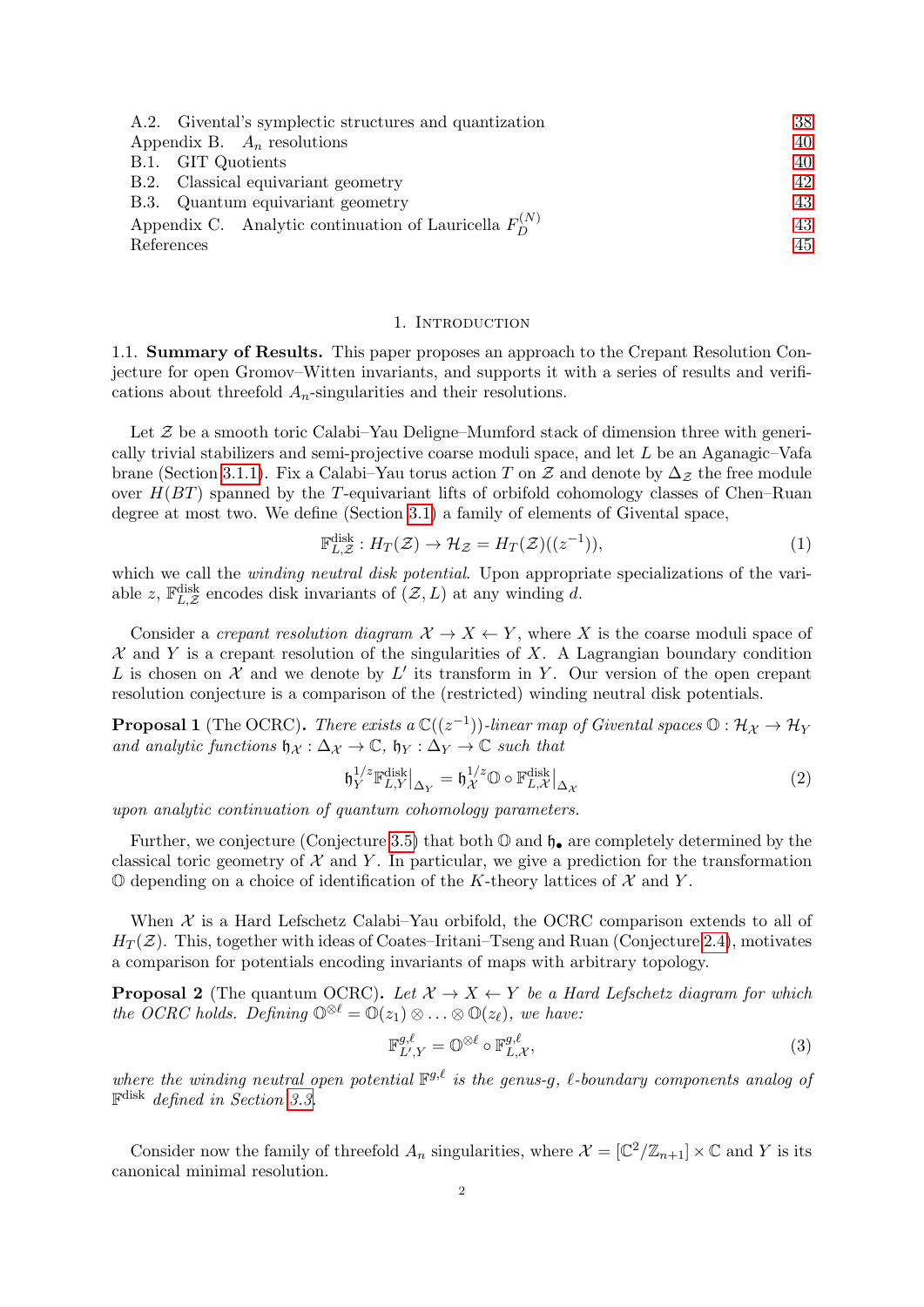**Main Theorem.** The OCRC, Conjecture [3.5](#page-10-0) and the quantum OCRC hold for the  $A_n$ -singularities for any choice of Aganagic–Vafa brane on  $\mathcal{X}$ .

Our verification of the OCRC and Conjecture [3.5](#page-10-0) in this family of examples follow from Proposition [3.6](#page-11-1) and Theorem [4.1.](#page-13-2) The quantum OCRC is a consequence of the closed string quantum CRC in its strongest version (Conjecture [2.4,](#page-8-4) Theorem [6.1\)](#page-26-1), which we establish in Section [6.](#page-26-0) From this, we deduce a series of comparisons of more classical generating functions for open invariants, in the spirit of Bryan–Graber's formulation of the CRC.

In Section [3.2](#page-11-0) we define the *cohomological disk potential*  $\mathcal{F}_L^{\text{disk}}$  - a cohomology valued generating function for disk invariants that "remembers" the twisting and the attaching fixed point of an orbimap. We also consider the coarser *scalar potential* (see Section [3.1.1\)](#page-8-3), which keeps track of the winding of the orbimaps but forgets the twisting and attaching point. There are essentially two different choices for the Lagrangian boundary condition on  $\mathcal{X}$ ; the simpler case occurs when L intersects one of the effective legs of the orbifold. In this case we have the following result.

**Theorem [4.4](#page-16-3)** (effective leg). Identifying the winding parameters and setting  $\mathbb{O}_{\mathbb{Z}}(1^k) = P^{n+1}$ for every  $k$ , we have:

$$
\mathcal{F}_{L',Y}^{\text{disk}}(t,y,\vec{w}) = \mathbb{O}_{\mathbb{Z}} \circ \mathcal{F}_{L,\mathcal{X}}^{\text{disk}}(t,y,\vec{w}). \tag{4}
$$

It is immediate to observe that the scalar potentials coincide (Corollary [4.5\)](#page-16-4).

The case when L intersects the ineffective leg of the orbifold is more subtle.

**Theorem [4.2](#page-15-1)** (ineffective leg). We exhibit a matrix  $\mathbb{O}_{\mathbb{Z}}$  of roots of unity and a specialization of the winding parameters depending on the equivariant weights such that

$$
\mathcal{F}_{L',Y}^{\text{disk}}(t,y,\vec{w}) = \mathbb{O}_{\mathbb{Z}} \circ \mathcal{F}_{L,\mathcal{X}}^{\text{disk}}(t,y,\vec{w}). \tag{5}
$$

The comparison of scalar potentials in this case does not hold anymore. Because of the special form of the matrix  $\mathbb{O}_{\mathbb{Z}}$  we deduce in Corollary [4.3](#page-15-2) that the scalar disk potential for Y corresponds to the contribution to the potential for  $\mathcal X$  by the untwisted disk maps. Our proof of the quantum CRC makes it an exercise in book-keeping to extend the statements of Theorems [4.2](#page-15-1) and [4.4](#page-16-3) to compare generating functions for open invariants with arbitrary genus and number of boundary components, even treating all boundary Lagrangian conditions at the same time. The main tool used in the proof of our main theorem is a new global description of the gravitational quantum cohomology of the  $A_n$  geometries, which enjoys a number of remarkable features, and may have an independent interest per se.

Theorem [5.4.](#page-19-1) By identifying the A-model moduli space with a genus zero double Hurwitz space, we construct a global quantum D-module  $(\mathcal{F}_{\lambda,\phi},T\mathcal{F}_{\lambda,\phi},\nabla^{(g,z)},H(,)_{g})$  which is locally isomorphic to  $QDM(X)$  and  $QDM(Y)$  in appropriate neighborhoods of the orbifold and large complex structure points.

<span id="page-2-0"></span>1.2. Context, motivation and further discussion. Open Gromov–Witten (GW) theory intends to study holomorphic maps from bordered Riemann surfaces, where the image of the boundary is constrained to lie in a Lagrangian submanifold of the target. While some general foundational work has been done [\[66,](#page-46-0) [74\]](#page-46-1), at this point most of the results in the theory rely on additional structure. In [\[20,](#page-45-0) [21\]](#page-45-1) Lagrangian Floer theory is employed to study the case when the boundary condition is a fiber of the moment map. In the toric context, a mathematical approach [\[13,](#page-44-1) [32,](#page-45-2) [54,](#page-46-2) [69\]](#page-46-3) to construct operatively a virtual counting theory of open maps is via the use of localization<sup>[1](#page-2-1)</sup>. A variety of striking relations have been verified connecting open GW theory and several other types of invariants, including open B-model invariants and matrix models

<span id="page-2-1"></span><sup>1</sup>Alternatively, open string invariants in the manifold case can be defined using relative stable morphisms [\[62\]](#page-46-4).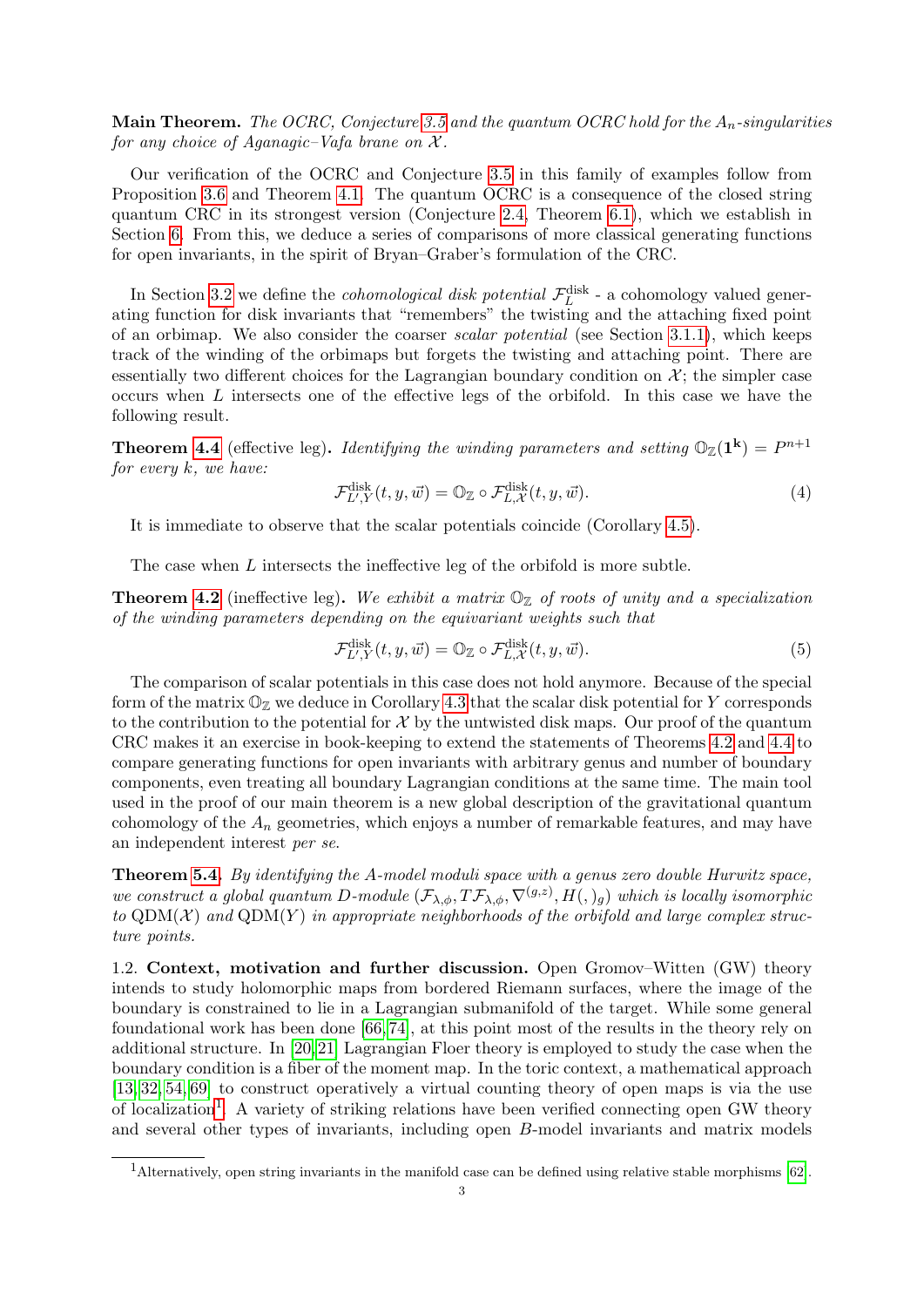[\[3,](#page-44-2) [4,](#page-44-3) [8,](#page-44-4) [40,](#page-45-3) [60\]](#page-46-5), quantum knot invariants [\[47,](#page-45-4) [63\]](#page-46-6), and ordinary Gromov–Witten and Donaldson– Thomas theory via "gluing along the boundary" [\[2,](#page-44-5) [61,](#page-46-7) [64\]](#page-46-8).

Since Ruan's influential conjecture [\[70\]](#page-46-9), an intensely studied problem in Gromov–Witten theory has been to determine the relation between GW invariants of target spaces related by a crepant birational transformation (CRC). The most general formulation of the CRC is framed in terms of Givental formalism([\[28\]](#page-45-5); see also [\[29\]](#page-45-6) for an expository account); the conjecture has been proved in a number of examples  $[23, 25, 28]$  $[23, 25, 28]$  $[23, 25, 28]$  and has by now gained folklore status, with a general proof in the toric setting announced for some time  $[24, 27]$  $[24, 27]$ . A natural question one can ask is whether similar relations exist in the context of open Gromov–Witten theory. Within the toric realm, physics arguments based on open mirror symmetry [\[8,](#page-44-4)9,15] have given strong indications that some version of the Bryan–Graber [\[17\]](#page-45-11) statement of the crepant resolution conjecture should hold at the level of open invariants. This was proven explicitly for the crepant resolution of the Calabi–Yau orbifold  $\left[\mathbb{C}^3/\mathbb{Z}_2\right]$  in [\[18\]](#page-45-12). Around the same time, it was suggested [\[10,](#page-44-8) [11\]](#page-44-9) that a general statement of a Crepant Resolution Conjecture for open invariants should have a natural formulation within Givental's formalism, as in [\[25,](#page-45-8) [28\]](#page-45-5). Some implications of this philosophy were verified in [\[11\]](#page-44-9) for the crepant resolution  $\mathcal{O}_{\mathbb{P}^2}(-3)$  of the orbifold  $[\mathbb{C}^3/\mathbb{Z}_3]$ .

The OCRC we propose here is a natural extension to open Gromov–Witten theory of the Coates–Iritani–Tseng approach [\[28\]](#page-45-5) to Ruan's conjecture. The observation that the disk function of [\[13,](#page-44-1) [69\]](#page-46-3) can be interpreted as an endomorphism of Givental space makes the OCRC statement follow almost tautologically from the Coates–Iritani–Tseng/Ruan picture of the ordinary CRC via toric mirror symmetry [\[28\]](#page-45-5). The more striking aspect of our conjecture is then that the linear function O comparing the winding neutral disk potentials is considerably simpler than the symplectomorphism  $\mathbb{U}_{\rho}^{\mathcal{X},Y}$  in the closed CRC and it is characterized in terms of *purely* classical data: essentially, the equivariant Chern characters of  $\mathcal X$  and Y. This is intimately related to Iritani's proposal [3](#page-7-0) that the analytic continuation for the flat sections of the global quantum D-module is realized via the composition of K-theoretic central charges. While Iritani works non-equivariantly on proper targets, his constructions carry through to the equivariant setting, and inspire us to make Conjecture [3.5.](#page-10-0) We point out that our results do not rely on the validity of Iritani's proposal, but rather support the fact that an equivariant version of his proposal should hold.

Iritani's theory is inspired and consistent with the idea of global mirror symmetry, i.e. that there exists a global quantum D-module on the A-model moduli space which locally agrees with the Frobenius structure given by quantum cohomology. In order to verify his proposal in the equivariant setting relevant for this paper, we give a new construction of this global structure: motivated by the connection of the Gromov–Witten theory of  $A_n$ -surface singularities to certain integrable systems of Toda-type  $[12]$ , we realize the global A-model quantum D-module as a system of one-dimensional Euler–Pochhammer hypergeometric periods. This mirror picture possesses several remarkable properties which enable us to verify in detail our proposals for the open CRC, as well as proving along the way various results of independent interest on Ruan's conjecture as well as its refinements (Iritani, Coates–Iritani–Tseng) and extensions (the higher genus CRC). First off, the computation of the analytic continuation of flat sections is significantly simplified with respect to the standard toric mirror symmetry methods based on the Mellin–Barnes integral: in particular, the Hurwitz space picture gives closed-form expressions for the analytic continuation of flat sections upon crossing a parametrically large number of walls. A useful consequence for us is Theorem [4.1,](#page-13-2) which furnishes an explicit form for the morphism  $\mathbb{U}_{\rho}^{\mathcal{X},Y}$  of Givental's spaces of [\[25\]](#page-45-8), as well as a verification of Iritani's proposal [\[50\]](#page-46-10) in the fully equivariant setting. Furthermore, the monodromy action on branes (and therefore equivariant K-theory) gets identified with the Deligne–Mostow monodromy of hypergeometric integrals, thereby giving a natural action of the pure braid group with  $n + 2$  strands on the equivariant K-groups of  $A_n$ -resolutions. Finally, proving the strong version of the quantized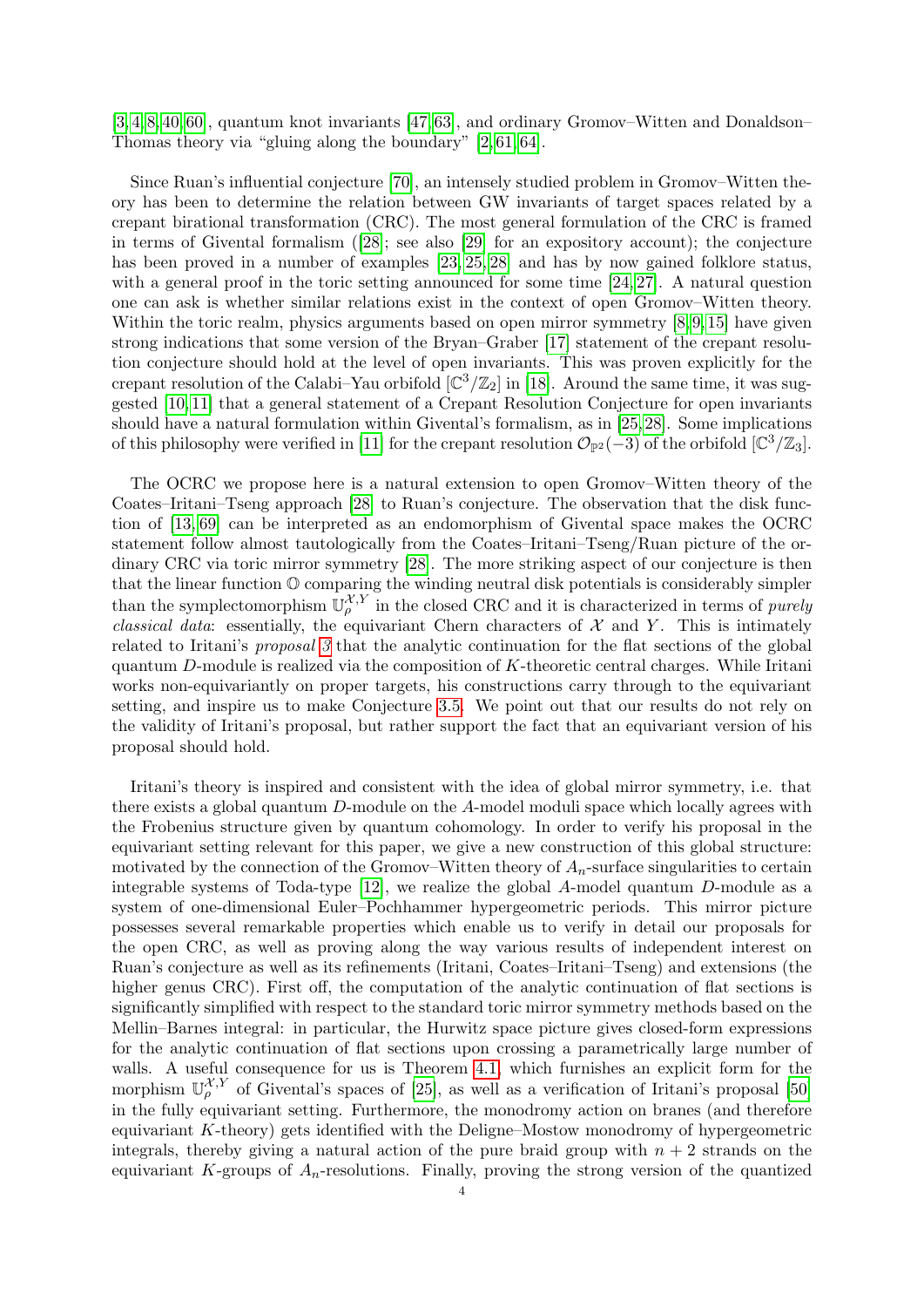Crepant Resolution Conjecture (Conjecture [2.4\)](#page-8-4) is reduced by Theorem [5.4](#page-19-1) to a calculation in Laplace-type asymptotics. To our knowledge, this provides the first example where a full-descendent version of Ruan's conjecture is established to all genera<sup>[2](#page-4-3)</sup>.

<span id="page-4-0"></span>1.3. Relation to ongoing and other work. A proof of the all-genus Ruan's conjecture and of the quantum OCRC for the other case of a Hard Lefschetz Crepant Resolution of toric Calabi–Yau 3-folds – the G-Hilb resolution of  $\left[\mathbb{C}^3/G\right]$  with  $G = \mathbb{Z}_2 \times \mathbb{Z}_2$  – will be offered in the companion paper [\[14\]](#page-44-11), where the OCRC will also be proven for a family of non-Hard Lefschetz targets.

In the current form, the *winding neutral disc potential*, which encodes information about disc invariants, depends on the choice of an Aganagic-Vafa brane incident to one of the torus invariant lines. In other words, we have a different object corresponding to each phase of the open moduli. It would be desirable to have a construction of the winding neutral disc potential that is independent of the choice of Lagrangian, and to obtain the various boundary conditions as specializations, so as to witness more explicitly the phase transitions in the open moduli. We are currently investigating this proposal and have some positive results in the case of target  $\mathbb{C}^3$ .

We have also been made aware of the existence of a number of projects related in various ways to the subject of this paper. In a forthcoming paper, Coates–Iritani–Jiang will establish Iritani's proposal on the relation between the  $K$ -group McKay correspondence and the CRC in the fully equivariant setting for general semi-projective toric varieties. Ke–Zhou [\[55\]](#page-46-11) have announced a proof of the quantum McKay correspondence for disk invariants on effective outer legs for semi-projective toric Calabi–Yau 3-orbifolds using results of [\[40\]](#page-45-3); this is the case where the comparison of cohomological disk potentials of the OCRC is simplified to an identification of the scalar disk potentials. Very recently, a similar statement for scalar potentials was obtained by Chan–Cho–Lau–Tseng in [\[19\]](#page-45-13) as an application of their construction of a class of non-toric Lagrangian branes inside toric Calabi–Yau 3-orbifolds. This opens up the suggestive hypothesis that our setup for the OCRC may be generalized beyond the toric setting considered here.

<span id="page-4-1"></span>1.4. Organization of the paper. This paper is organized as follows. Section [2](#page-5-0) is a presentation of various versions of the ordinary (closed string) Crepant Resolution Conjecture that are addressed in this paper. In Section [3](#page-8-1) we present our proposal for the Open Crepant Resolution Conjecture, whose consequences we analyze in detail in Section [4](#page-13-0) for the case of  $A_n$ -resolutions. Proofs of the statements contained here are offered in Sections [5](#page-16-1) and [6:](#page-26-0) Section [5](#page-16-1) is devoted to the construction of the Hurwitz-space mirror, which is used to verify our prediction on the form of the morphism O, while in Section [6](#page-26-0) the quantum CRC and OCRC are established by combining the tools of Section [5](#page-16-1) with Givental's quantization formalism. Relevant background material on Gromov–Witten theory and quantum D-modules is reviewed in Appendix [A,](#page-34-0) while Appendix [B](#page-39-0) collects mostly notational material on the toric geometry concerning our examples. A technical result on the analytic continuation of hypergeometric integrals required in the proof of Theorem [4.1](#page-13-2) is discussed in Appendix [C.](#page-42-1)

<span id="page-4-2"></span>Acknowledgements. We would like to thank Hiroshi Iritani, Yunfeng Jiang, Etienne Mann, ´ Stefano Romano, Ed Segal, Mark Shoemaker, and in particular Tom Coates for useful discussions, correspondence and/or explanation of their work. We are also grateful to Bohan Fang, Melissa Liu and Zhenyu Zong for correspondence after the appearance of their work [\[41,](#page-45-14) [81\]](#page-47-0), which led to an improved version of our manuscript in the discussion of Remark [6.2.](#page-27-0) This project originated from discussions at the Banff Workshop on "New recursion formulae and integrability for Calabi–Yau manifolds", October 2011; we are grateful to the organizers for the kind invitation and the great scientific atmosphere at BIRS. A. B. has been supported by a Marie Curie Intra-European Fellowship under Project n. 274345 (GROWINT). R. C. has been supported by NSF grant DMS-1101549. D. R. has been supported by NSF RTG grants

<span id="page-4-3"></span><sup>&</sup>lt;sup>2</sup>For non-descendent invariants, an all-genus Bryan–Graber-type statement for  $A_n$ -surface resolutions was proved by Zhou [\[80\]](#page-47-1). In an allied context, Krawitz–Shen [\[56\]](#page-46-12) have established an all-genus LG/CY correspondence for elliptic orbifold lines.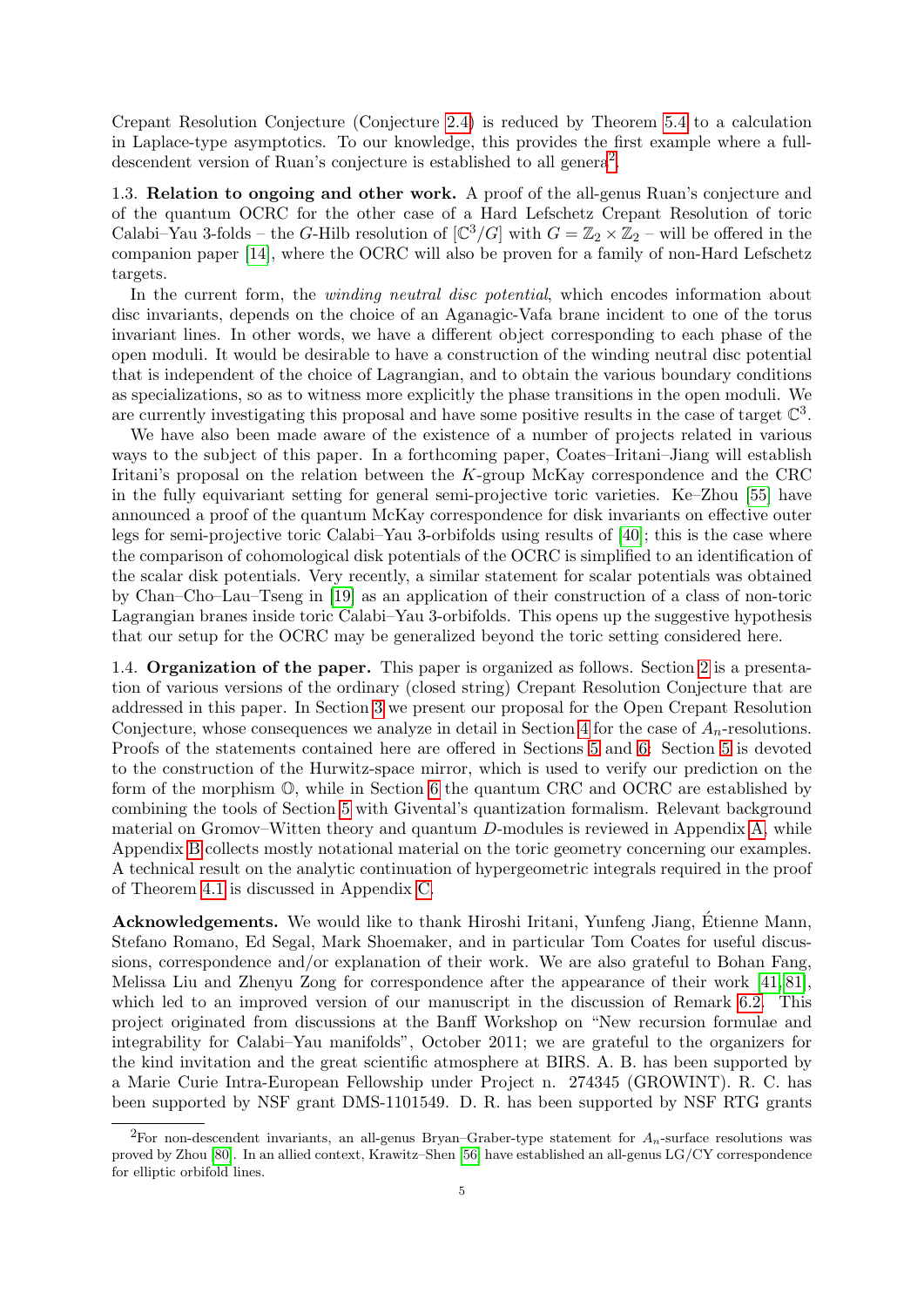DMS-0943832 and DMS-1045119. Partial support from the GNFM-INdAM under the Project "Geometria e fisica dei sistemi integrabili" is also acknowledged.

#### <span id="page-5-0"></span>2. Gromov–Witten theory and Crepant Resolutions: setup and conjectures

This section collects and ties together various incarnations of the CRC that we wish to focus on. We assume here familiarity with Gromov–Witten theory and Givental's formalism; relevant background material is collected in Appendix [A.](#page-34-0)

Consider a toric Gorenstein orbifold  $\mathcal{X}$ , and let  $X \leftarrow Y$  be a crepant resolution of its coarse moduli space. For  $\mathcal{Z} = \mathcal{X}, Y$ , fix an algebraic  $T \simeq \mathbb{C}^*$  action with zero-dimensional fixed loci such that the resolution morphism is  $T$ -equivariant. The equivariant Chen–Ruan cohomology ring  $H(\mathcal{Z}) \triangleq H_T^{\text{orb}}(\mathcal{Z})$  of  $\mathcal Z$  is a rank- $N_{\mathcal{Z}} \triangleq \text{rank}_{\mathbb{C}[\nu]} H(\mathcal{Z})$  free module over  $H(BT) \simeq \mathbb{C}[\nu],$ where  $\nu = c_1(\mathcal{O}_{BT}(1))$  is the equivariant parameter. The genus zero Gromov–Witten theory of Z defines a deformation of the ring structure on  $H(\mathcal{Z})$ , and equivalently, the existence of a distinguished family of flat structures on its tangent bundle. We shall fix notation as follows:

| $\eta$                                             | the flat pairing on the space of vector fields $\mathcal{X}(H(\mathcal{Z}))$ | Eq. $(184)$              |
|----------------------------------------------------|------------------------------------------------------------------------------|--------------------------|
|                                                    | induced by the Poincaré pairing on $\mathcal Z$                              |                          |
| $O_{\tau}$                                         | the quantum product at $\tau \in H(\mathcal{Z})$                             | Eqs. $(187)$ and $(189)$ |
| $\nabla^{(\eta,z)}$                                | the Dubrovin connection on $\mathcal{X}(H(\mathcal{Z}))$                     | Eq. $(192)$              |
| $QDM(\mathcal{Z})$                                 | the quantum D-module structure on $\mathcal{X}(\mathcal{Z})$ induced by      | Eq. $(193)$              |
|                                                    | $(\eta, \circ_{\tau})$                                                       |                          |
| $S_{\mathcal{Z}}$                                  | the vector space of horizontal sections of $\nabla^{(\eta,z)}$               |                          |
|                                                    | the canonical pairing on $S_z$ induced by $\eta$                             | Eq. $(194)$              |
| $H(,\mathcal{z})$<br>$J^{\mathcal{Z}}$             | the big J-function of $\mathcal Z$                                           | Eq. $(196)$              |
| $S_{\mathcal{Z}}$                                  | the fundamental solution (S-calibration) of $QDM(\mathcal{Z})$               | Eq. $(195)$              |
| $\mathcal{H}_{\mathcal{Z}}$                        | Givental's symplectic vector space of $\mathcal Z$                           | Eqs. $(206)–(207)$       |
| $\mathcal{L}_Z$                                    | the Lagrangian cone associated to $QH(\mathcal{Z})$                          | Eq. $(210)$              |
| $\operatorname{Sp}_{\pm}(\mathcal{H}_\mathcal{Z})$ | the positive/negative symplectic loop group of $\mathcal{H}_{\mathcal{Z}}$   | Appendix A.2.1           |
| $\Delta_{\mathcal{Z}}$                             | the free module over $\mathbb{C}[\nu]$ spanned by T-equivariant lifts        |                          |
|                                                    | of orbifold cohomology classes with deg <sup>CR</sup> $\leq 2$               |                          |
|                                                    |                                                                              |                          |

<span id="page-5-1"></span>2.1. Quantum D-modules and the CRC. Ruan's Crepant Resolution Conjecture can be phrased as the existence of a global quantum D-module underlying the quantum D-modules of X and Y. This is a 4-tuple  $(\mathcal{M}_A, F, \nabla, H(),_F)$  given by a connected complex analytic space  $\mathcal{M}_A$  and a holomorphic vector bundle  $F \to \mathcal{M}_A$ , endowed with a flat  $\mathcal{O}_{\mathcal{M}_A}$ -connection  $\nabla$  and a non-degenerate  $\nabla$ -flat inner product  $H(,)_F \in \text{End}(F)$ .

Conjecture 2.1 (The Crepant Resolution Conjecture). There exist a global quantum D-module  $(M_A, F, \nabla, H(),)_F$  such that for open subsets  $V_{\mathcal{X}}, V_Y \subset \mathcal{M}_A$  we locally have

$$
(\mathcal{M}_A, F, \nabla, H(0, F)|_{V_{\mathcal{X}}} \simeq \text{QDM}(\mathcal{X}),
$$
\n(6)

<span id="page-5-2"></span>
$$
(\mathcal{M}_A, F, \nabla, H(0, F)|_{V_Y} \simeq \text{QDM}(Y). \tag{7}
$$

In particular, any 1-chain  $\rho$  in  $\mathcal{M}_A$  with ends in  $V_\mathcal{X}$  and  $V_Y$  gives an analytic continuation map of  $\nabla$ -flat sections  $\mathbb{U}_{\mathcal{S},\rho}^{\mathcal{X},Y}$ :  $\mathcal{S}_{\mathcal{X}} \to \mathcal{S}_Y$ , which is an isometry of  $H(.)_F$  and identifies the quantum D-modules of  $\mathcal X$  and Y.

Even when Eq. [\(7\)](#page-5-2) holds, there may be an obstruction to extend the isomorphism of small quantum products to big quantum cohomology which is relevant in our formulation of the OCRC. Locally around the large radius limit point of  $\mathcal X$  and  $Y$ , canonical trivializations of the global flat connection  $\nabla$  are given by a system of flat coordinates for the small Dubrovin connection. Generically they are not mutually flat: on the overlap  $V_{\mathcal{X}} \cap V_{Y}$ , the relation between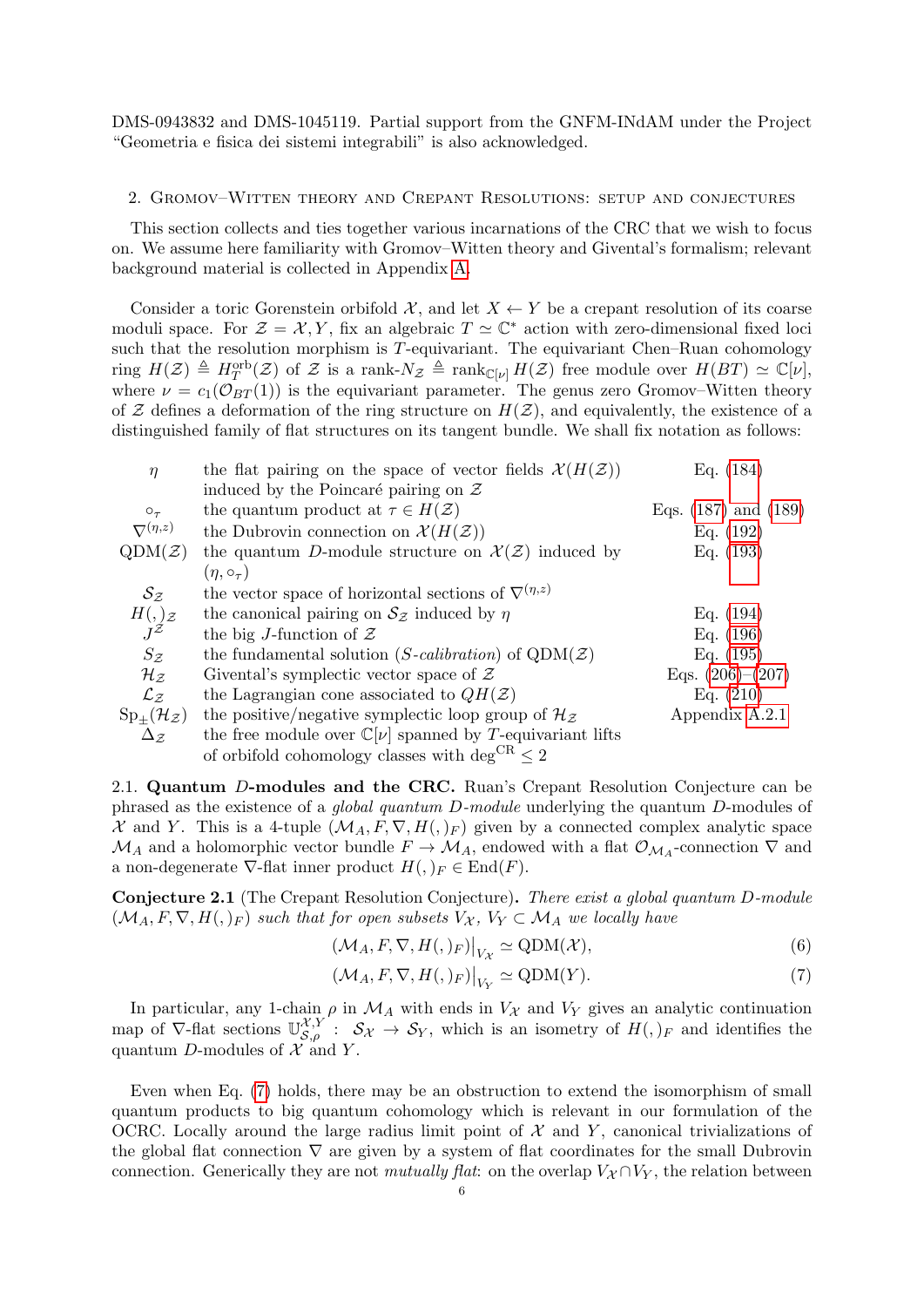the two coordinate systems is typically not affine over  $\mathbb{C}(\nu)$ , and as a result the induced Frobenius structures on  $H(\mathcal{X})$  and  $H(Y)$  may be inequivalent. In favorable situations, for example when the coarse moduli space  $Z$  is semi-projective, the two charts are related by a conformal factor  $\mathfrak{h}_Y \mathfrak{h}_X^{-1}$  for local functions  $\mathfrak{h}_X \in \mathcal{O}_{V_X}$ ,  $\mathfrak{h}_Y \in \mathcal{O}_{V_Y}$  which are in turn completely determined by the toric combinatorics defining X and Y as GIT quotients (Eq.  $(205)$ ). A sufficient condition [\[28\]](#page-45-5) for the two Frobenius structures to coincide (i.e.  $\mathfrak{h}_{\mathcal{X}} = \mathfrak{h}_{Y}$ ) is given by the Hard Lefschetz criterion for  $\mathcal{X},$ 

$$
age(\theta) - age(inv^*\theta) = 0,
$$
\n(8)

for any class  $\theta \in H(\mathcal{X})$ .

<span id="page-6-0"></span>2.2. Integral structures and the CRC. In  $[50]$ , Iritani uses K-groups to define an integral structure in the quantum D-module associated to the Gromov–Witten theory of a smooth and proper Deligne–Mumford stack  $\mathcal{Z}$ ; we recall the discussion in [\[50,](#page-46-10) [51\]](#page-46-13). Write  $K(\mathcal{Z})$  for the Grothendieck group of topological vector bundles  $V \to \mathcal{Z}$  and consider the map  $\mathcal{F}: K(\mathcal{Z}) \to$  $H(\mathcal{Z})\otimes \mathbb{C}((z^{-1}))$  given by

$$
\mathcal{F}(V) \triangleq (2\pi)^{-\frac{\dim \mathcal{Z}}{2}} z^{-\mu} \overline{\Gamma}_{\mathcal{Z}} \cup (2\pi i)^{\deg/2} \text{inv}^* \text{ch}(V),\tag{9}
$$

where  $ch(V)$  is the orbifold Chern character,  $\cup$  is the topological cup product on IZ, and

$$
\overline{\Gamma}_{\mathcal{Z}} \triangleq \bigoplus_{v} \prod_{f} \prod_{\delta} \Gamma(1 - f + \delta),\tag{10}
$$

<span id="page-6-2"></span>
$$
\mu \triangleq \left(\frac{1}{2}\deg(\phi) - \frac{3}{2}\right)\phi;
$$
\n(11)

the sum in Eq. [\(10\)](#page-6-2) is over all connected components of the inertia stack, the left product is over the eigenbundles in a decomposition of the tangent bundle  $T\mathcal{Z}$  with respect to the stabilizer action (with f the rational weight of the action on the eigenspace; note that  $1-f$  is always strictly positive and hence  $\overline{\Gamma}_{\mathcal{Z}}$  is an invertible function in a neighborhood of 0), and the right product is over all of the Chern roots  $\delta$  of the eigenbundle. Via the fundamental solution Eq. [\(195\)](#page-36-2) this induces a map to the space of flat sections of  $QDM(\mathcal{Z})$ ; its image is a lattice [\[50\]](#page-46-10) in  $S_z$ , which Iritani dubs the K-theory integral structure of  $QH(\mathcal{Z})$ .

Iritani's theory has important implications for the Crepant Resolution Conjecture. At the level of integral structures, the analytic continuation map  $\mathbb{U}_{S,\rho}^{\mathcal{X},Y}$  of flat sections should be induced by an isomorphism  $\mathbb{U}_{K,\rho}^{\mathcal{X},Y} : K(Y) \to K(\mathcal{X})$  at the K-group level. The Crepant Resolution Conjecture can then be phrased in terms of the existence of an identification of the integral local systems underlying quantum cohomology, which, according to [\[50\]](#page-46-10), should take the shape of a natural geometric correspondence between K-groups.

<span id="page-6-1"></span>2.3. The symplectic formalism and the CRC. The symplectic geometry of Frobenius manifolds gives the Crepant Resolution Conjecture a natural formulation in terms of morphisms of Givental spaces, as pointed out by Coates–Corti–Iritani–Tseng [\[25,](#page-45-8) [28\]](#page-45-5) (see also [\[29\]](#page-45-6) for a review).

<span id="page-6-3"></span>Conjecture 2.2 ([\[28\]](#page-45-5)). There exists a  $\mathbb{C}((z^{-1}))$ -linear symplectic isomorphism of Givental spaces  $\mathbb{U}_{\rho}^{\mathcal{X},Y} : \mathcal{H}_{\mathcal{X}} \to \mathcal{H}_{Y}$ , matching the Lagrangian cones of X and Y upon a suitable analytic continuation of small quantum cohomology parameters:

<span id="page-6-4"></span>
$$
\mathbb{U}_{\rho}^{\mathcal{X},Y}(\mathcal{L}_{\mathcal{X}}) = \mathcal{L}_{Y}.
$$
\n(12)

This version of the CRC is equivalent to the quantum D-module approach via the fundamental solutions, which give a canonical *z*-linear identification

$$
S_{\mathcal{Z}}(\tau,z): \mathcal{H}_{\mathcal{Z}} \xrightarrow{\cong} \mathcal{S}_{\mathcal{Z}}.
$$
\n
$$
(13)
$$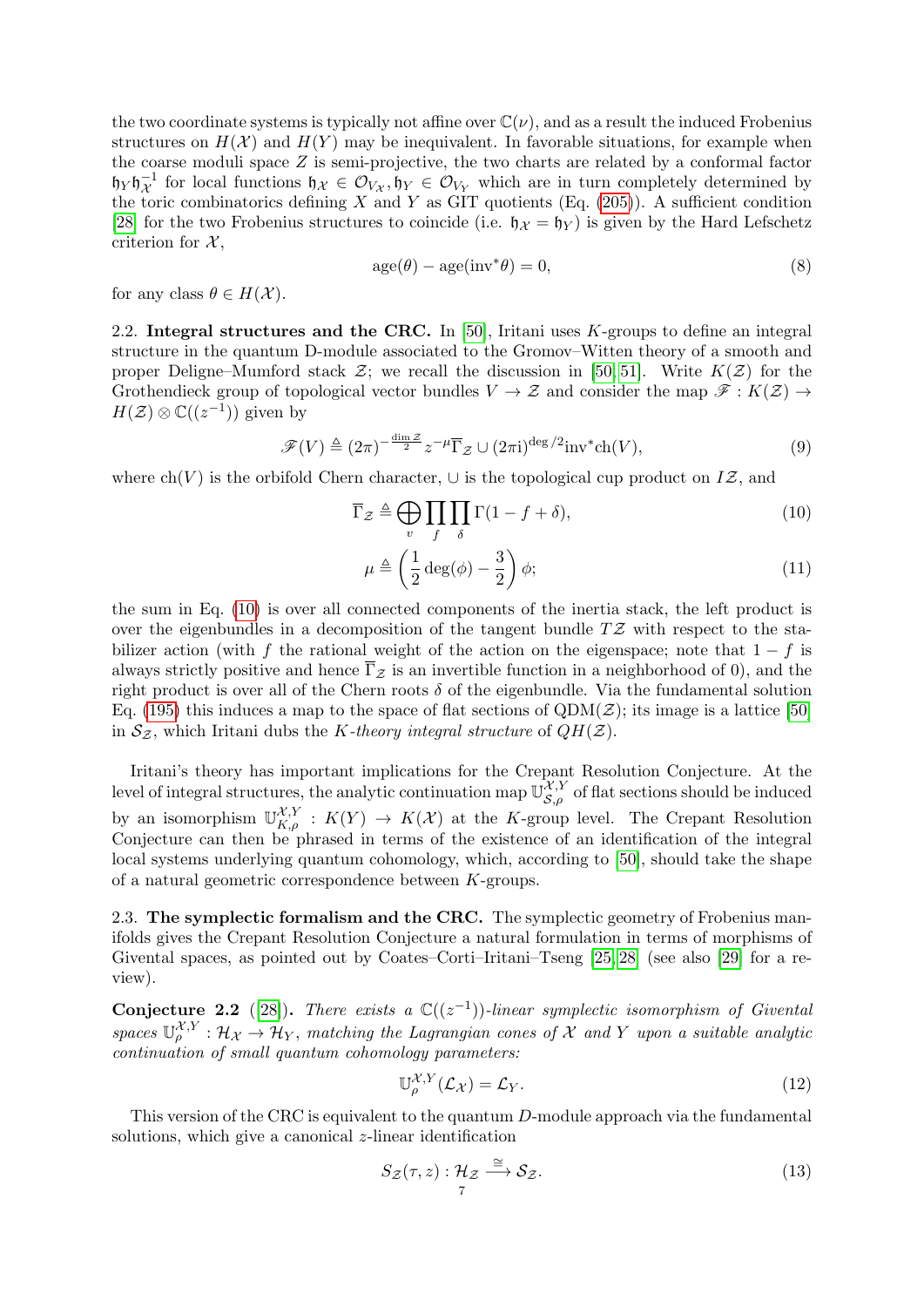<span id="page-7-1"></span>

Figure 1. Analytic continuation of flat sections, symplectomorphism of Givental spaces and comparison of integral structures.

translating the analytic continuation map  $\mathbb{U}_{\mathcal{S},\rho}^{\mathcal{X},Y}$  to a symplectic isomorphism of Givental spaces  $\mathbb{U}_{\rho}^{\mathcal{X},Y}$ . Iritani's theory of integral structures proposes that the symplectic isomorphism  $\mathbb{U}_{\rho}^{\mathcal{X},Y}$ should be induced from a natural equivalence at the level of K lattices of  $\mathcal X$  and Y, as illustrated in Figure [1:](#page-7-1)

<span id="page-7-0"></span>**Proposal 3** ([\[50\]](#page-46-10)). Inverting the central charge  $\mathscr{F}_{\mathcal{X}}$ , one obtains:

$$
\mathbb{U}_{\rho}^{\mathcal{X},Y} = \mathscr{F}_Y \circ \mathbb{U}_{K,\rho}^{\mathcal{X},Y} \circ \mathscr{F}_{\mathcal{X}}^{-1}.
$$
\n(14)

A case of particular interest for us is the following. Suppose that  $c_1(\mathcal{X}) = 0$ ,  $\dim_{\mathbb{C}} \mathcal{X} = 3$ and assume further that the J-functions  $J^{\mathcal{Z}}$ , for  $\mathcal{Z}$  either  $\mathcal{X}$  or Y, and  $\mathbb{U}_{\rho}^{\mathcal{X},Y}$  admit well-defined non-equivariant limits,

$$
J_{\mathbf{n}-\mathbf{eq}}^{\mathcal{Z}}(\tau,z) \triangleq \lim_{\nu \to 0} J^{\mathcal{Z}}(\tau,z), \qquad \mathbb{U}_{\rho,0}^{\mathcal{X},Y} \triangleq \lim_{\nu \to 0} \mathbb{U}_{\rho}^{\mathcal{X},Y}.
$$
 (15)

By the string equation and dimensional constraints,  $e^{-\tau^0/z} J_{n-eq}^z(\tau, z)$  is a Laurent polynomial of the form [\[30,](#page-45-15) §10.3.2]

$$
J_{\mathbf{n}-\mathbf{eq}}^{\mathcal{Z}}(\tau,z) = \mathbf{e}^{-\tau^0/z} \left( z + \sum_{i=1}^{N_{\mathcal{Z}}-1} \left( \tau^i + \frac{\mathfrak{f}_i^{\mathcal{Z}}(\tau)}{z} \right) \phi_i + \frac{\mathfrak{g}^{\mathcal{Z}}(\tau)}{z^2} \mathbf{1}_{\mathcal{Z}} \right),\tag{16}
$$

where  $f^{Z}(\tau)$  and  $g^{Z}(\tau)$  are analytic functions around the large radius limit point of Z. Restricting  $J_{\text{n-eq}}^{\mathcal{Z}}(\tau,z)$  to  $\Delta_{\mathcal{Z}}$  and picking up a branch  $\rho$  of analytic continuation of the quantum parameters, the vector-valued analytic function  $\mathcal{I}^{\mathcal{X},Y}_{\rho}$  defined by

<span id="page-7-2"></span>
$$
\mathcal{H}_{\mathcal{X}} \xrightarrow{\mathfrak{h}_{\mathcal{X}}^{1/z} \mathbb{U}_{\rho,0}^{\mathcal{X},Y} \mathfrak{h}_{Y}^{-1/z}} \rightarrow \mathcal{H}_{Y}
$$
\n
$$
\downarrow J_{\mathbf{n}-\mathbf{eq}}^{\mathcal{X}} \downarrow \downarrow J_{\mathbf{n}-\mathbf{eq}}^{\mathcal{X}} \downarrow \downarrow \downarrow
$$
\n
$$
\Delta_{\mathcal{X}} \xrightarrow{\mathcal{I}_{\rho}^{\mathcal{X},Y}} \Delta_{Y}
$$
\n
$$
\Delta_{\mathcal{X}} \xrightarrow{\mathcal{I}_{\rho}^{\mathcal{X},Y}} \Delta_{Y}
$$
\n
$$
(17)
$$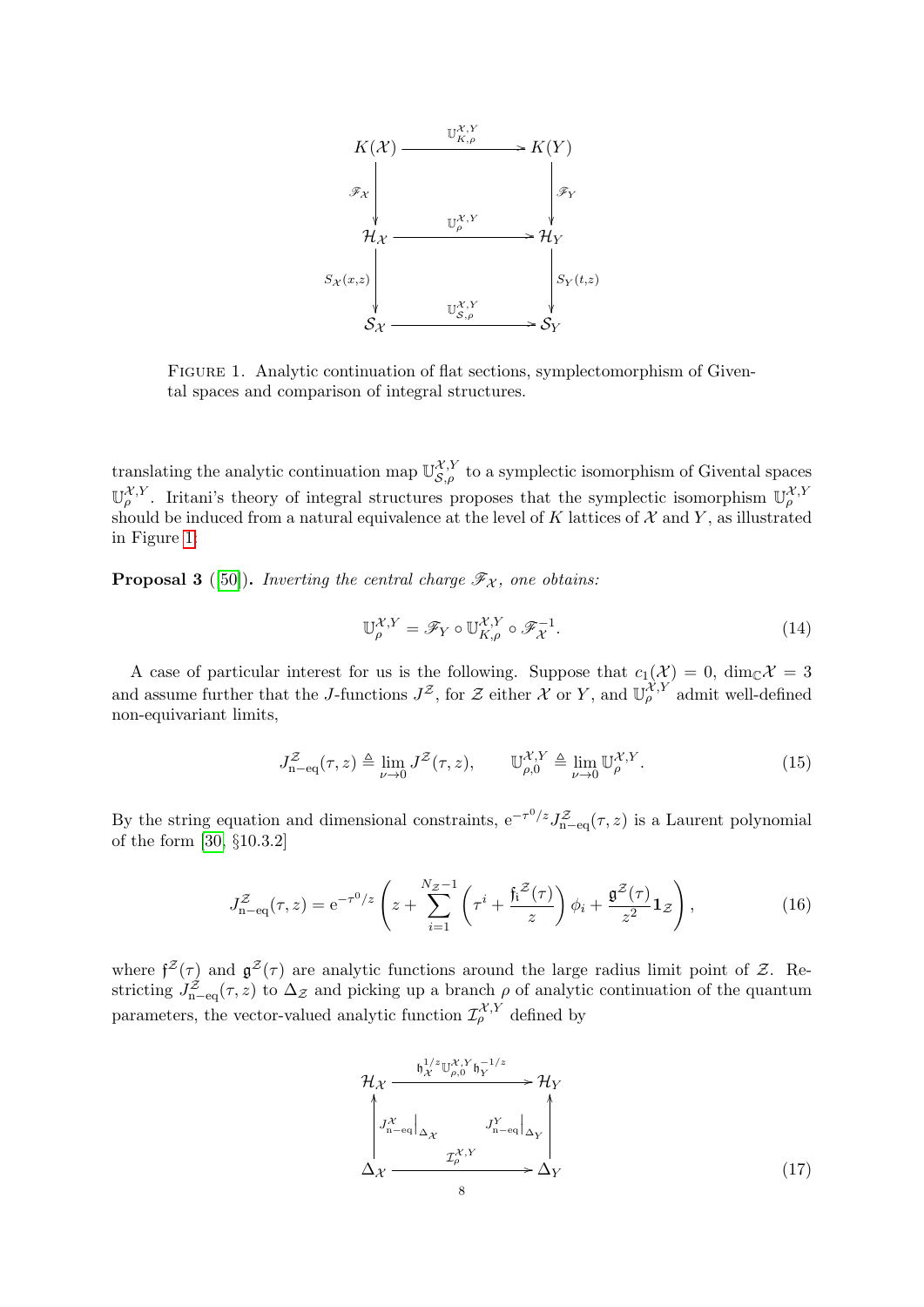gives an analytic isomorphism<sup>[3](#page-8-5)</sup> between neighborhoods  $V_{\mathcal{X}}$ ,  $V_{\mathcal{Y}}$  of the projections of the large radius points of X and Y to  $\Delta_{\chi}$  and  $\Delta_{Y}$ . When X satisfies the Hard–Lefschetz condition, the coefficients of  $\mathbb{U}_{\rho}^{\mathcal{X},Y}$  contain only non-positive powers of z [\[28\]](#page-45-5) and the non-equivariant limit coincides with the  $z \to \infty$  limit; then the isomorphism  $\mathcal{I}^{\mathcal{X},Y}_{\rho}$  extends to the full cohomology rings of X and Y, and induces an affine linear change of variables  $\widehat{\mathcal{I}}_{\rho}^{\mathcal{X},Y}$ , which gives an isomorphism of Frobenius manifolds.

<span id="page-8-0"></span>2.4. Quantization and the higher genus CRC. Conjecture [2.2](#page-6-3) shapes the genus zero CRC as the existence of a classical canonical transformation identifying the Givental phase spaces of  $X$  and Y. As the higher genus theory is obtained from the genus zero picture by quantization, it is expected that the full Gromov–Witten partition functions should be identified, upon analytic continuation, via a quantum canonical transformation identifying the Fock spaces, and that such quantum transformation is related to the quantization of the symplectomorphism  $\mathbb{U}_{\rho}^{\mathcal{X},Y}$  in Eq. [\(12\)](#page-6-4).

**Conjecture 2.3** ([\[28,](#page-45-5) [29\]](#page-45-6)). Let  $\mathbb{U}_{\rho}^{\mathcal{X},Y} = \mathbb{U}_{-\mathbb{U}_0} \mathbb{U}_{+}$  be the Birkhoff factorization of  $\mathbb{U}_{\rho}^{\mathcal{X},Y}$ . Then

<span id="page-8-6"></span>
$$
Z_Y = \widehat{\mathbb{U}_{-}} \widehat{\mathbb{U}_{0}} \widehat{\mathbb{U}_{+}} Z_{\mathcal{X}}.
$$
\n(19)

A much stronger statement stems from Eq. [\(19\)](#page-8-6) in the Hard Lefschetz case, when  $\mathbb{U}_+ = \mathbb{1}_{\mathcal{H}_X}$ [\[28,](#page-45-5) Theorem 5.10].

<span id="page-8-4"></span>**Conjecture 2.4** (The Hard Lefschetz quantized CRC). Let  $\mathcal{X} \to X \leftarrow Y$  be a Hard Lefschetz crepant resolution diagram. Then

<span id="page-8-7"></span>
$$
Z_Y = \widehat{\mathbb{U}_\rho^{\mathcal{X}, Y}} Z_{\mathcal{X}} \tag{20}
$$

By Proposition 5.3 in [\[44\]](#page-45-16), Eq. [\(20\)](#page-8-7) gives, up to quadratic genus zero terms,

<span id="page-8-9"></span>
$$
Z_Y = Z_{\mathcal{X}}|_{t_{\mathcal{X}} = \left[\mathbb{U}_{\mathcal{X},Y}^{-1} t_Y\right]_+}
$$
\n<sup>(21)</sup>

where  $[f(z)]_+$  denotes the projection  $[]_+ : \mathbb{C}((z)) \to \mathbb{C}[[z]]$ . In other words, Conjecture [2.4](#page-8-4) states that the full descendent partition function of  $Z$  and  $Y$  coincide to all genera, upon analytic continuation and the identification of the Fock space variables dictated by the classical symplectomorphism Eq. [\(12\)](#page-6-4).

## 3. The Open Crepant Resolution Conjecture

### <span id="page-8-2"></span><span id="page-8-1"></span>3.1. Open string maps and Givental's formalism.

<span id="page-8-3"></span>3.1.1. Open Gromov–Witten theory of toric 3-orbifolds. For a three-dimensional toric Calabi– Yau variety, open Gromov–Witten invariants are defined "via localization" in [\[32,](#page-45-2) [54\]](#page-46-2). This theory has been first introduced for orbifold targets in [\[13\]](#page-44-1) and developed in full generality in [\[69\]](#page-46-3) (see also [\[40\]](#page-45-3) for recent results in this context).

Boundary conditions are given by choosing special type of Lagrangian submanifolds introduced by Aganagic–Vafa in [\[4\]](#page-44-3). These Lagrangians are defined locally in a formal neighborhood of each torus invariant line: in particular if  $p$  is a torus fixed point adjacent to the torus fixed line l, and the local coordinates at p are  $(z, u, v)$ , then L is defined to be the fixed points of the anti-holomorphic involution

$$
(z, u, v) \to (1/\overline{z}, \overline{z}\overline{u}, \overline{z}\overline{v})
$$
\n<sup>(22)</sup>

<span id="page-8-8"></span>
$$
\tau_i^Y = (\mathcal{I}_{\rho}^{\mathcal{X},Y} \tau^{\mathcal{X}})_i \triangleq \mathfrak{u}_{i0} + \sum_{j=1}^{l_Y} \mathfrak{u}_{ij}(\tau^{\mathcal{X}})^j + \sum_{k=l_Y+1}^{N_Y-1} \mathfrak{u}_{ik} \mathfrak{f}_k^{\mathcal{X}}(\tau^{\mathcal{X}}).
$$
(18)

Since  $\deg(\mathbb{U}_{\rho,0}^{\mathcal{X},Y})_{ij} > 0$  for  $j > l_Y$ , in the Hard Lefschetz case the condition that the coefficients of  $\mathbb{U}_{\rho}^{\mathcal{X},Y}$  are Taylor series in  $1/z$  implies that  $u_{ik} = 0$  for  $k > l<sub>Y</sub>$ .

<span id="page-8-5"></span><sup>&</sup>lt;sup>3</sup>Explicitly, matrix entries  $(\mathbb{U}_{\rho,0}^{\mathcal{X},Y})_{ij}$  of  $\mathbb{U}_{\rho,0}^{\mathcal{X},Y}$  are monomials in z; call  $\mathfrak{u}_{ij}$  the coefficient of such monomial. Then Eq. [\(17\)](#page-7-2) boils down to the statement that quantum cohomology parameters  $\tau_i^{\bullet}$  in  $\Delta_{\bullet}$  for  $i = 1, ..., l_Y$  are identified as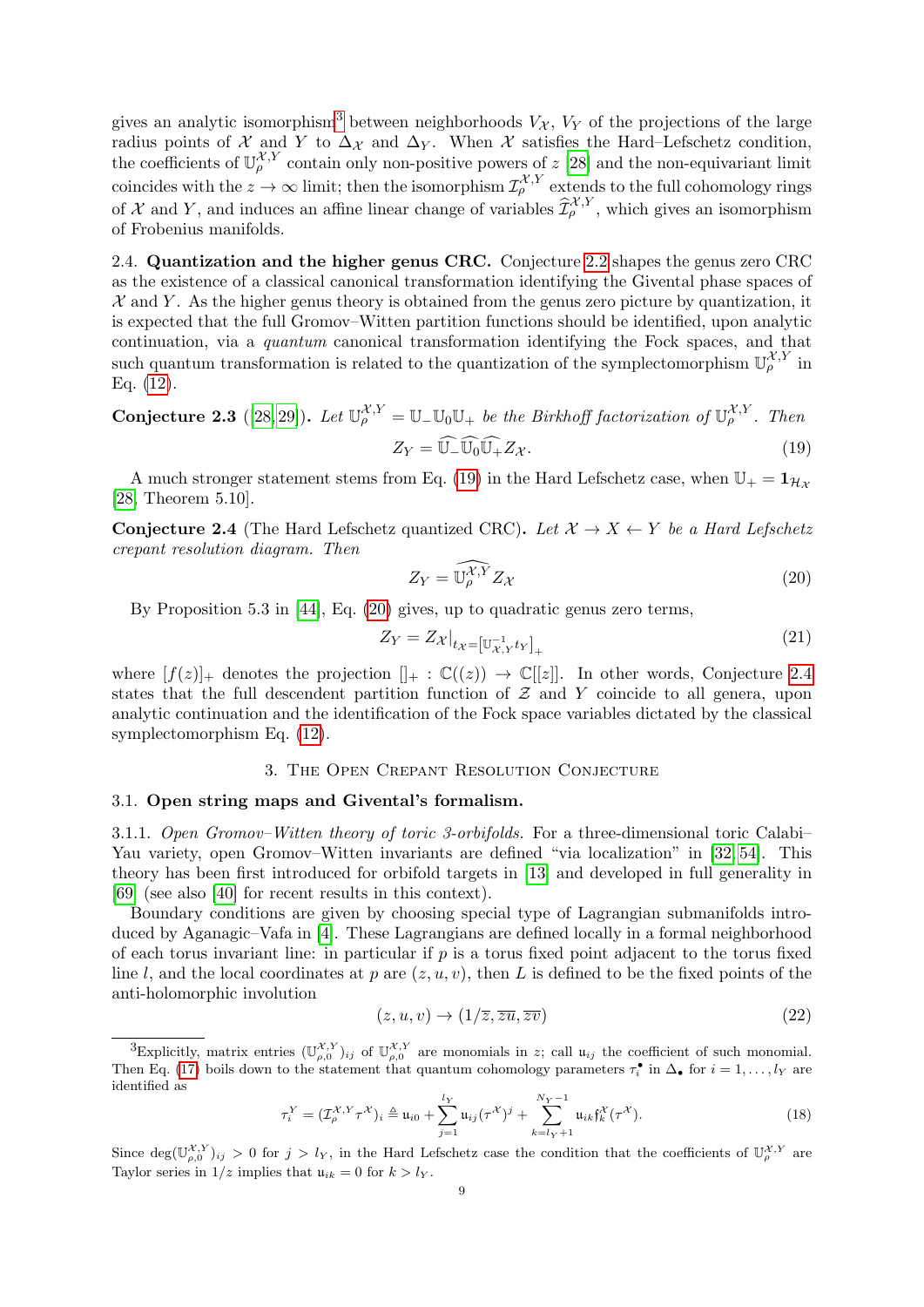defined away from  $z = 0$ . Boundary conditions can then be thought of as "formal" ways of decorating the web diagram of the toric target.

Loci of fixed maps are described in terms of closed curves mapping to the compact edges of the web diagram in the usual way and disks mapping rigidly to the torus invariant lines with Lagrangian conditions. Beside Hodge integrals coming from the contracting curves, the contribution of each fixed locus to the invariants has a factor for each disk, which is constructed as follows. The map from the disk to a neighborhood of its image is viewed as the quotient via an involution of a map of a rational curve to a canonical target. The obstruction theory in ordinary Gromov–Witten theory admits a natural  $\mathbb{Z}_2$  action, and the equivariant Euler class of the involution invariant part of the obstruction theory is chosen as the localization contribution from the disk [\[13,](#page-44-1) Section 2.2], [\[69,](#page-46-3) Section 2.4]. This construction is encoded via the introduction of a "disk function", which we now review in the context of cyclic isotropy (see [\[69,](#page-46-3) Section 3.3] for the general case of finite abelian isotropy groups).

Let  $\mathcal Z$  be a three-dimensional CY toric orbifold, p a fixed point such that a neighborhood is isomorphic to  $[\mathbb{C}^3/\mathbb{Z}_{n+1}]$ , with representation weights  $(m_1, m_2, m_3)$  and CY torus weights  $(w_1, w_2, w_3)$ . Fix a Lagrangian boundary condition L which we assume to be on the first coordinate axis in this local chart. Define  $n_e = (n+1)/\gcd(m_1, n+1)$  to be the size of the effective part of the action along the first coordinate axis. There exist a map from an orbidisk mapping to the first coordinate axis with winding d and twisting  $k$  if the compatibility condition

<span id="page-9-1"></span>
$$
\frac{d}{n_e} - \frac{km_1}{n+1} \in \mathbb{Z} \tag{23}
$$

is satisfied. In this case the positively oriented disk function is

$$
D_k^+(d; \vec{w}) = \left(\frac{n_e w_1}{d}\right)^{\text{age}(k)-1} \frac{n_e}{d(n+1) \left\lfloor \frac{d}{n_e} \right\rfloor!} \frac{\Gamma\left(\frac{dw_2}{n_e w_1} + \left\langle \frac{km_3}{n+1} \right\rangle + \frac{d}{n_e}\right)}{\Gamma\left(\frac{dw_2}{n_e w_1} - \left\langle \frac{km_2}{n+1} \right\rangle + 1\right)}.
$$
(24)

The negatively oriented disk function is obtained by switching the indices 2 and 3. By renaming the coordinate axes this definition applies to the general boundary condition.

In [\[69\]](#page-46-3) the disk function is used to construct the GW orbifold topological vertex, a building block for open and closed GW invariants of  $\mathcal Z$ . The scalar disk potential is expressed in terms of the disk and of the J function of  $Z$ . The fixed point basis for the equivariant Chen Ruan cohomology of  $\mathcal Z$  has  $n+1$  classes supported at the fixed point p, corresponding to all irreduible representations of  $\mathbb{Z}_{n+1}$ . For  $k = 1, ..., n$ , denote by  $\mathbf{1}_{p,k}$  the fundamental class of the twisted sector corresponding to the characted k; we denote  $\mathbf{1}_{p,n+1}$  the untwisted class of the fixed point  $p.$  Raising indices using the orbifold Poincaré pairing, and extending the disk function to be a cohomology valued function

$$
\mathcal{D}^+(d; \vec{w}) = \sum_{k=1}^{n+1} D_k^+(d; \vec{w}) \mathbf{1}_{\mathbf{p}}^{\mathbf{k}},\tag{25}
$$

the (genus zero) scalar disk potential is obtained by contraction with the  $J$  function:

$$
F_L^{\text{disk}}(\tau, y, \vec{w}) \triangleq \sum_d \frac{y^d}{d!} \sum_n \frac{1}{n!} \langle \tau, \dots, \tau \rangle_{0,n}^{L,d}
$$

$$
= \sum_d \frac{y^d}{d!} \left( \mathcal{D}^+(d; \vec{w}), J^Z\left(\tau, \frac{n_e w_1}{d}\right) \right)_{\mathcal{Z}}, \tag{26}
$$

where we denoted by  $\langle \tau, \ldots, \tau \rangle_{0,n}^{L,d}$  the disk invariants with boundary condition L, winding d and n general cohomological insertions.

<span id="page-9-0"></span><sup>&</sup>lt;sup>4</sup>Here twisting refers to the image of the center of the disk in the evaluation map to the inertia orbifold.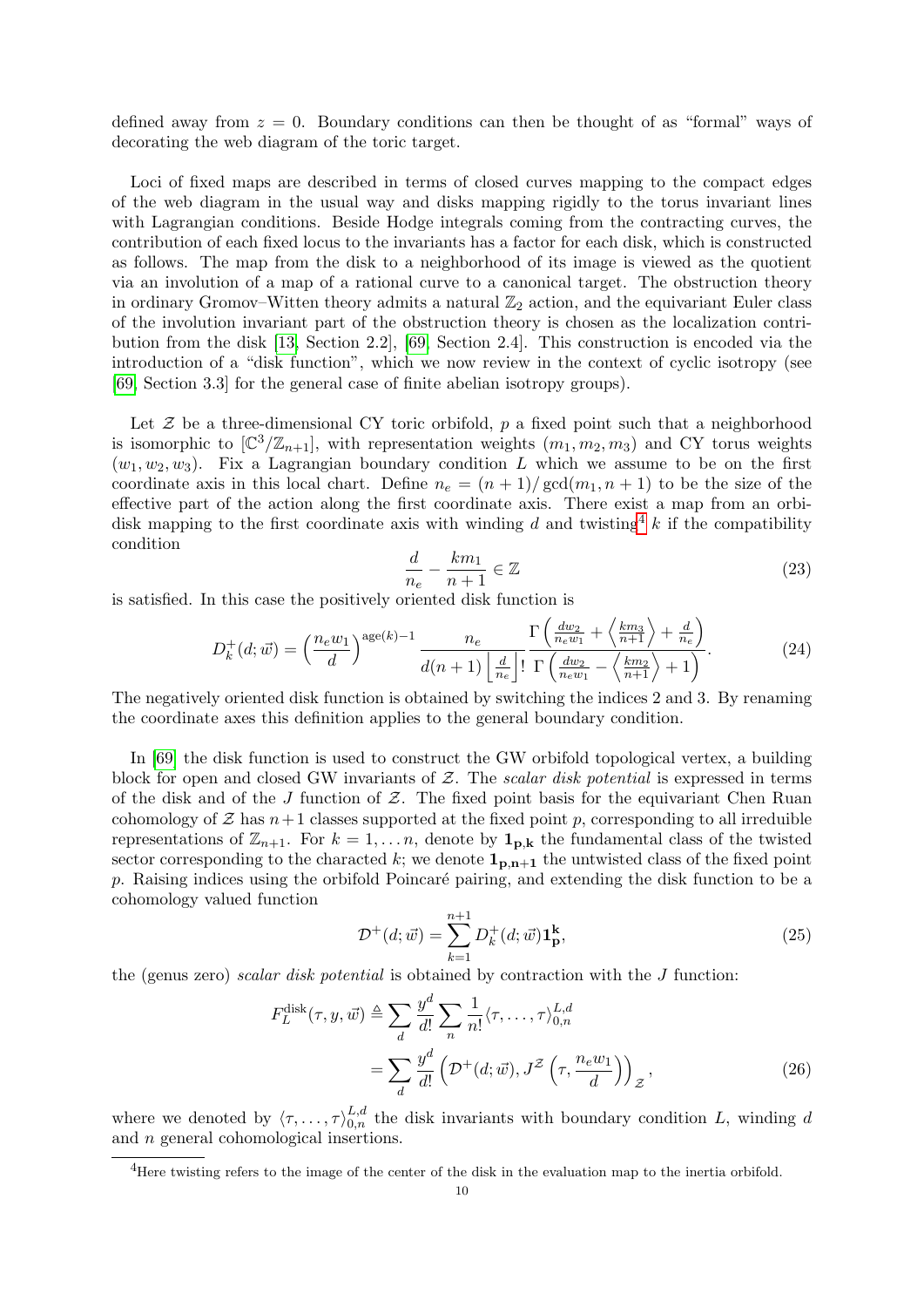Remark 3.1. We may consider the disk potential relative to multiple Lagrangian boundary conditions. In that case, we define the disk function by adding the disk functions for each Lagrangian, and we introduce a winding variable for each boundary condition. Furthermore, it is not conceptually difficult (but book-keeping intensive) to express the general open potential in terms of appropriate contractions of arbitrary copies of these disk functions with the full descendent Gromov–Witten potential of Z.

3.1.2. The disk function, revisited. We reinterpret the disk function as a symmetric tensor of Givental space. First we homogenize Iritani's Gamma class Eq. [\(10\)](#page-6-2) and make it of degree zero:

$$
\overline{\Gamma}_{\mathcal{Z}}(z) \triangleq z^{-\frac{1}{2}\deg} \overline{\Gamma}_{\mathcal{Z}} \triangleq \sum \overline{\Gamma}_{\mathcal{Z}}^{k} \mathbf{1}_{\mathbf{p},\mathbf{k}},\tag{27}
$$

where the second equality defines  $\overline{\Gamma}^k_{\mathcal{Z}}$  as the  $\mathbf{1}_{p,k}$ -coefficient of  $\overline{\Gamma}_{\mathcal{Z}}(z)$ . With notation as in Section [3.1.1,](#page-8-3) we define

<span id="page-10-1"></span>
$$
\overline{\mathcal{D}}_{\mathcal{Z}}^{+}(z;\vec{w})(\mathbf{1}_{\mathbf{p},\mathbf{k}}) \triangleq \frac{\pi}{w_1(n+1)\sin\left(\pi\left(\left\langle\frac{km_3}{n+1}\right\rangle - \frac{w_3}{z}\right)\right)}\frac{1}{\Gamma_{\mathcal{Z}}^k}\mathbf{1}_{\mathbf{p}}^{\mathbf{k}}.\tag{28}
$$

The dual basis of inertia components diagonalizes the tensor  $\overline{\mathcal{D}}_{\mathcal{Z}}^{+}$ .

**Lemma 3.2.** The k-th coefficient of  $\overline{\mathcal{D}}_{\mathcal{Z}}^+$  coincides with  $D_k^+$  $k_k^+(d; \vec{w})$  when  $z = n_e w_1/d$  and the winding/twisting compatibility condition is met:

$$
\delta_{1,\exp\left(2\pi i\left(\frac{d}{n_e} - \frac{km_1}{n+1}\right)\right)}\left(\overline{\mathcal{D}}^+_{\mathcal{Z}}\left(\frac{n_e w_1}{d};\vec{w}\right)(\mathbf{1}_{\mathbf{p},\mathbf{k}}), \mathbf{1}_{\mathbf{p},\mathbf{k}}\right)_{\mathcal{Z}} = D_k^+(d;\vec{w})\tag{29}
$$

*Proof.* This formula follows from the explicit expression of  $\overline{\Gamma}_{\mathcal{Z}}$  in the localization/inertia basis, manipulated via the identity  $\Gamma(\star)\Gamma(1-\star) = \frac{\pi}{\sin(\pi\star)}$ . The Calabi–Yau condition  $w_1+w_2+w_3=0$ is also used. The  $\delta$  factor encodes the degree/twisting condition.

3.1.3. Open crepant resolutions. Let  $\mathcal{X} \to X \leftarrow Y$  be a diagram of toric Calabi–Yau threefolds for which the Coates–Iritani–Tseng/Ruan version of the closed crepant resolution conjecture holds. Choose a Lagrangian boundary condition  $L_X$  in X and denote by  $L_Y$  the transform of such condition in  $Y$ ; notice that in general this can consist of several Lagrangian boundary conditions.

<span id="page-10-4"></span>**Proposition 3.3.** There exists a  $\mathbb{C}((z^{-1}))$ -linear transformation  $\mathbb{O}: \mathcal{H}_{\mathcal{X}} \to \mathcal{H}_{Y}$  of Givental spaces such that

<span id="page-10-3"></span>
$$
\overline{\mathcal{D}}_Y^+ \circ \mathbb{U}_{\rho}^{\mathcal{X},Y} = \mathbb{O} \circ \overline{\mathcal{D}}_{\mathcal{X}}^+.
$$
\n(30)

This proposition is trivial, as  $\mathbb{O}$  can be constructed as  $\overline{\mathcal{D}}_Y^+ \circ \mathbb{U}_{\rho}^{\mathcal{X},Y} \circ (\overline{\mathcal{D}}_{\mathcal{X}}^+)^{-1}$  where  $(\overline{\mathcal{D}}_{\mathcal{X}}^+)^{-1}$ denotes the inverse of  $\overline{\mathcal{D}}_{\mathcal{X}}^{+}$  after restricting to the basis of eigenvectors with nontrivial eigenvalues and  $\mathbb{O}$  is defined to be 0 away from these vectors. However we observe that interesting open crepant resolution statements follow from this simple fact, and that O is a simpler object than  $\mathbb{U}_{\rho}^{\chi,Y}$ . For a good reason: the disk function almost completely cancels the transcendental part in Iritani's central charge. We make this precise in the following observation.

<span id="page-10-2"></span>**Lemma 3.4.** Referring to Eqs.  $(10)$  and  $(28)$  for the relevant definitions, we have

$$
\Theta_{\mathcal{Z}}(\mathbf{1}_{\mathbf{p},\mathbf{k}}) \triangleq \frac{w_1(n+1)}{z^{\frac{3}{2}}\pi} \overline{\mathcal{D}}_{\mathcal{Z}}^+(\mathbf{1}_{\mathbf{p},\mathbf{k}} \otimes z^{-\mu} \overline{\Gamma}_{\mathcal{Z}}) \mathbf{1}_{\mathbf{p}}^{\mathbf{k}}
$$

$$
= \frac{1}{\sin\left(\pi \left(\left\langle \frac{k m_3}{n+1} \right\rangle - \frac{w_3}{z}\right)\right)} \mathbf{1}_{\mathbf{p}}^{\mathbf{k}}
$$
(31)

<span id="page-10-0"></span>Combining Lemma [3.4](#page-10-2) with Iritani's proposal [3,](#page-7-0) we obtain the following prediction.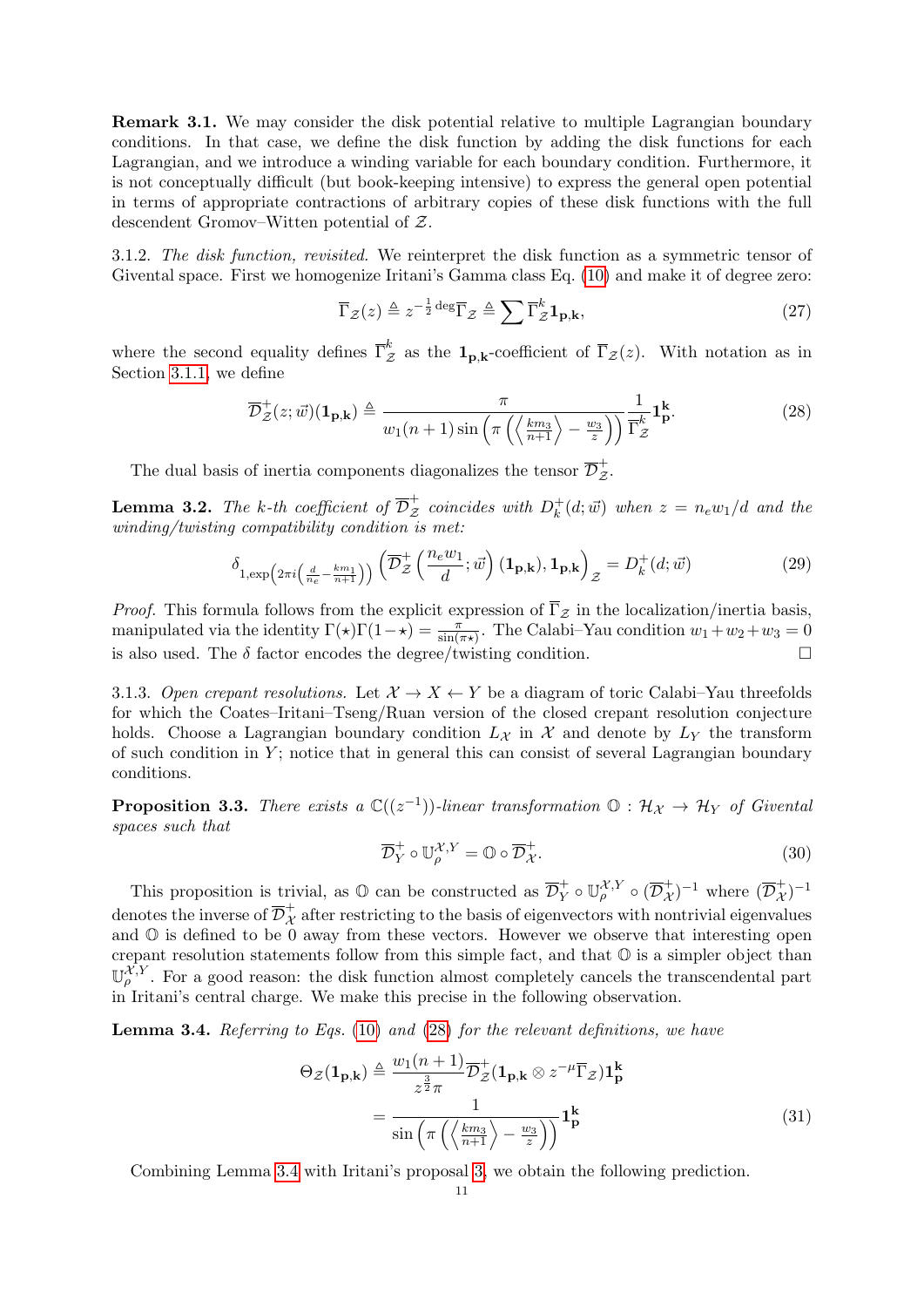<span id="page-11-3"></span>

Figure 2. Open potential comparison diagram. In the Hard Lefschetz case this same diagram holds with the h factors omitted, and  $\Delta_{\bullet}$  identified with the full cohomologies of either target.

**Conjecture 3.5.** Choose bases for the equivariant CR cohomologies of  $X$  and  $Y$ . Consider a set  $\mathfrak{W}^5$  $\mathfrak{W}^5$  of equivariant bundles on Z that descend bijectively to bases for  $K(\mathcal{X})\otimes\mathbb{C}$  and  $K(Y)\otimes\mathbb{C}$ . For  $\bullet = \mathcal{X}, Y$ , let CH, denote the matrix of Chern characters in the chosen bases. Denote

$$
\overline{\text{CH}}_{\bullet} = \left(\frac{2\pi i}{z}\right)^{\frac{1}{2}\deg} inv^* \text{CH}_{\bullet}.
$$

With  $\Theta_{\bullet}$  be as in equation Eq. [\(31\)](#page-10-3), we have:

$$
\mathbb{O} = \Theta_Y \circ \overline{\text{CH}}_Y \circ \overline{\text{CH}}_{\mathcal{X}}^{-1} \circ \Theta_{\mathcal{X}}^{-1}.
$$
\n(32)

We verify Conjecture [3.5](#page-10-0) for the resolution of  $A_n$  singularities in Sections [4](#page-13-0) and [5.](#page-16-1) We also note that while we are formulating the statement in the case of cyclic isotropy to keep notation lighter, it is not hard to write an analogous prediction in a completely general toric setting.

<span id="page-11-0"></span>3.2. The OCRC. Having modified our perspective on the disk functions, we also update our take on open disk invariants to remember the twisting of the map at the origin of the disk. In correlator notation, denote  $\langle \tau, \ldots, \tau \rangle_{0,n}^{L,d,k}$  the disk invariants with Lagrangian boundary condition  $L$ , winding  $d$ , twisting  $k$  and  $n$  cohomology insertions. We then define the *cohomological* disk potential as a cohomology valued function, which is expressed as a composition of the J function with the disk function Eq. [\(28\)](#page-10-1):

$$
\mathcal{F}_L^{\text{disk}}(\tau, y, \vec{w}) \triangleq \sum_{d} \frac{y^d}{d!} \sum_{n} \frac{1}{n!} \langle \tau, \dots, \tau \rangle_{0,n}^{L,d,k} \mathbf{1}_{\mathbf{p}}^{\mathbf{k}},
$$

$$
= \sum_{d} \delta_{1, \exp\left(2\pi i \left(\frac{d}{n_e} - \frac{k m_1}{n+1}\right)\right)} \frac{y^d}{d!} \overline{\mathcal{D}}_{\mathcal{Z}}^{\pm} \circ J^{\mathcal{Z}}\left(\tau, \frac{n_e w_1}{d}, \vec{w}\right).
$$
(33)

We define a section of Givental space that contains equivalent information to the disk potential:

<span id="page-11-4"></span>
$$
\mathbb{F}_{L}^{\text{disk}}(t,z,\vec{w}) \triangleq \overline{\mathcal{D}}_{\mathcal{Z}}^{+} \circ J^{\mathcal{Z}}\left(\tau,z;\vec{w}\right). \tag{34}
$$

We call  $\mathbb{F}_L^{\text{disk}}(t, z, \vec{w})$  the *winding neutral disk potential*. For any pair of integers k and d satisfying Eq.  $(23)$ , the twisting k and winding d part of the disk potential is obtained by substituting  $z = \frac{n_e w_1}{d}$ . A general "disk crepant resolution statement" that follows from the closed CRC is a comparison of winding-neutral potentials, as illustrated in Figure [2.](#page-11-3)

<span id="page-11-2"></span><span id="page-11-1"></span> $5$  In [\[72\]](#page-46-14) such a set is called a *grade restriction window*. In the hypotheses and notation of Proposition [3.3,](#page-10-4) note that  $X$  and Y must be related by variation of GIT, and therefore they are quotients of a common space  $Z = \mathbb{C}^{l_Y+3}$ ; the grade restriction window may be chosen from the coordinate axes of Z, thought of as topologically trivial, but not equivariantly trivial, line bundles. See also [\[5\]](#page-44-12) and [\[48\]](#page-45-17).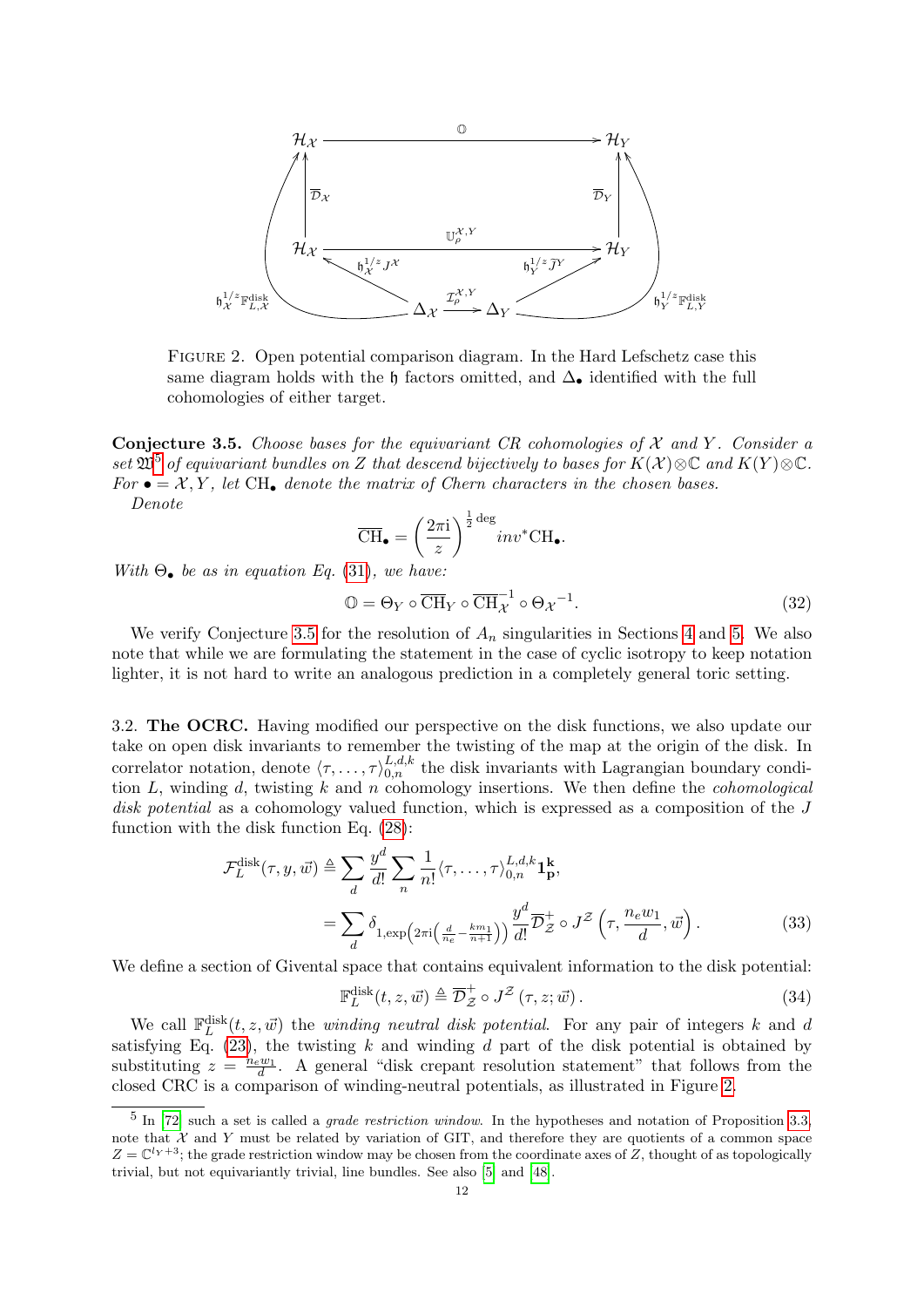**Proposition 3.6.** Let  $X \rightarrow X \leftarrow Y$  be a diagram for which the Coates–Iritani–Tseng/Ruan form of the closed crepant resolution conjecture holds and identify quantum parameters in  $\Delta_{\mathcal{X}}$ and  $\Delta_Y$  via  $\mathcal{I}^{\mathcal{X},Y}_{\rho}$  as in Eq. [\(17\)](#page-7-2). Then:

$$
\mathfrak{h}_Y^{1/z} \mathbb{F}_{L,Y}^{\text{disk}}|_{\Delta_Y} = \mathfrak{h}_\mathcal{X}^{1/z} \mathbb{O} \circ \mathbb{F}_{L,\mathcal{X}}^{\text{disk}}|_{\Delta_\mathcal{X}}.
$$
\n(35)

Assume further that  $\mathcal X$  satisfies the Hard Lefschetz condition and identify cohomologies via the affine linear change of variables  $\widehat{\mathcal{I}}_{\rho}^{\mathcal{X},Y}$ . Then:

$$
\mathbb{F}_{L,Y}^{\text{disk}} = \mathbb{O} \circ \mathbb{F}_{L,\mathcal{X}}^{\text{disk}}.\tag{36}
$$

Here we also understand that the winding-neutral disk potential of  $Y$  is analytically continued appropriately (we suppressed the tilde to avoid excessive proliferation of superscripts).

**Remark 3.7.** At the level of cohomological disk potentials, the normalization factors  $\mathfrak{h}_{\mathcal{X}}$  and  $h<sub>Y</sub>$  enter as a redefinition of the winding number variable y in Eq. [\(33\)](#page-11-4) depending on small quantum cohomology parameters; this is the manifestation of the the so-called open mirror map in the physics literature on open string mirror symmetry  $[3, 8, 11, 60]$  $[3, 8, 11, 60]$  $[3, 8, 11, 60]$  $[3, 8, 11, 60]$ .

Remark 3.8. The statement of the proposition in principle hinges on the possibility to identify quantum parameters as in Eqs.  $(17)$ – $(18)$ . Restricting to the coordinate hyperplanes of the fundamental class insertions, the existence of the non-equivariant limits of  $\mathbb{U}_{\rho}^{\mathcal{X},Y}$  and the J-functions is guaranteed by the fact that we employ a torus action acting trivially on the canonical bundle of  $\mathcal X$  and  $Y$ ; see e.g. [\[64\]](#page-46-8).

<span id="page-12-0"></span>3.3. The Hard Lefschetz OCRC. In the Hard Lefschetz case the comparison of disk potentials naturally extends to the full open potential. We define the genus g,  $\ell$ -holes winding neutral potential, a function from  $H(\mathcal{Z})$  to the  $\ell$ -th tensor power of Givental space  $\mathcal{H}_{\mathcal{Z}}^{\otimes \ell}$  $H(\mathcal{Z})((z_1^{-1}))\otimes\ldots\otimes H(\mathcal{Z})((z_\ell^{-1}))$  $\binom{-1}{\ell}$ ):

$$
\mathbb{F}_{\mathcal{Z},L}^{g,\ell}(\tau,z_1,\ldots,z_\ell,\vec{w}) \triangleq \overline{\mathcal{D}}_{\mathcal{Z}}^{+\otimes \ell} \circ J_{g,\ell}^{\mathcal{Z}}(\tau,z_1,\ldots,z_\ell;\vec{w}),\tag{37}
$$

where  $J_{g,\ell}^{\mathcal{Z}}$  encodes genus g,  $\ell$ -point descendent invariants:

<span id="page-12-1"></span>
$$
J_{g,\ell}^{\mathcal{Z}}(\tau,\mathbf{z};\vec{w}) \triangleq \left\langle \left\langle \frac{\phi_{\alpha_1}}{z_1 - \psi_1}, \ldots, \frac{\phi_{\alpha_\ell}}{z_\ell - \psi_\ell} \right\rangle \right\rangle_{g,\ell} \phi^{\alpha_1} \otimes \cdots \otimes \phi^{\alpha_\ell}.
$$
 (38)

In Eq. [\(38\)](#page-12-1), we denoted  $\mathbf{z} = (z_1, \ldots, z_\ell)$  and a sum over repeated Greek indices is intended. Just as in the disk case, one can now define a winding neutral open potential by summing over all genera q and integers  $\ell$  and a cohomological open potential by introducing winding variables and summing over appropriate specializations of the z variables. For a pair of spaces  $\mathcal X$  and Y in a Hard Lefschetz CRC diagram the respective potentials can be compared as in Section [3.1](#page-8-2) this all follows from the comparison of the l-hole winding neutral potential, which we now spell out with care.

<span id="page-12-3"></span>**Theorem 3.9.** Let  $X \to X \leftarrow Y$  be a Hard Lefschetz diagram for which the higher genus closed Crepant Resolution Conjecture holds (Conjecture [2.4\)](#page-8-4). With all notation as in Proposition [3.6,](#page-11-1) and  $\mathbb{O}^{\otimes \ell} = \mathbb{O}(z_1) \otimes \ldots \otimes \mathbb{O}(z_\ell)$ , we have:

$$
\mathbb{F}_{L',Y}^{g,\ell} = \mathbb{O}^{\otimes \ell} \circ \mathbb{F}_{L,\mathcal{X}}^{g,\ell} \tag{39}
$$

*Proof.* The generating function  $J_{g,\ell}^{\mathcal{Z}}$  is obtained from the genus-g descendent potential by first  $\ell$  applications of the total differential d, and then restricting to the small phase space variables  $\tau = {\tau^{\alpha}} = {t^{\alpha,0}}$ . Under the natural identification of the *i*-th copy of  $T^*\mathcal{H}^+_{\mathcal{Z}} \cong \mathcal{H}_{\mathcal{Z}}$  with the auxiliary variable  $z_i$ , we have

<span id="page-12-2"></span>
$$
dt^{\alpha,k} = \frac{\phi^{\alpha}}{z^{k+1}}.
$$
\n(40)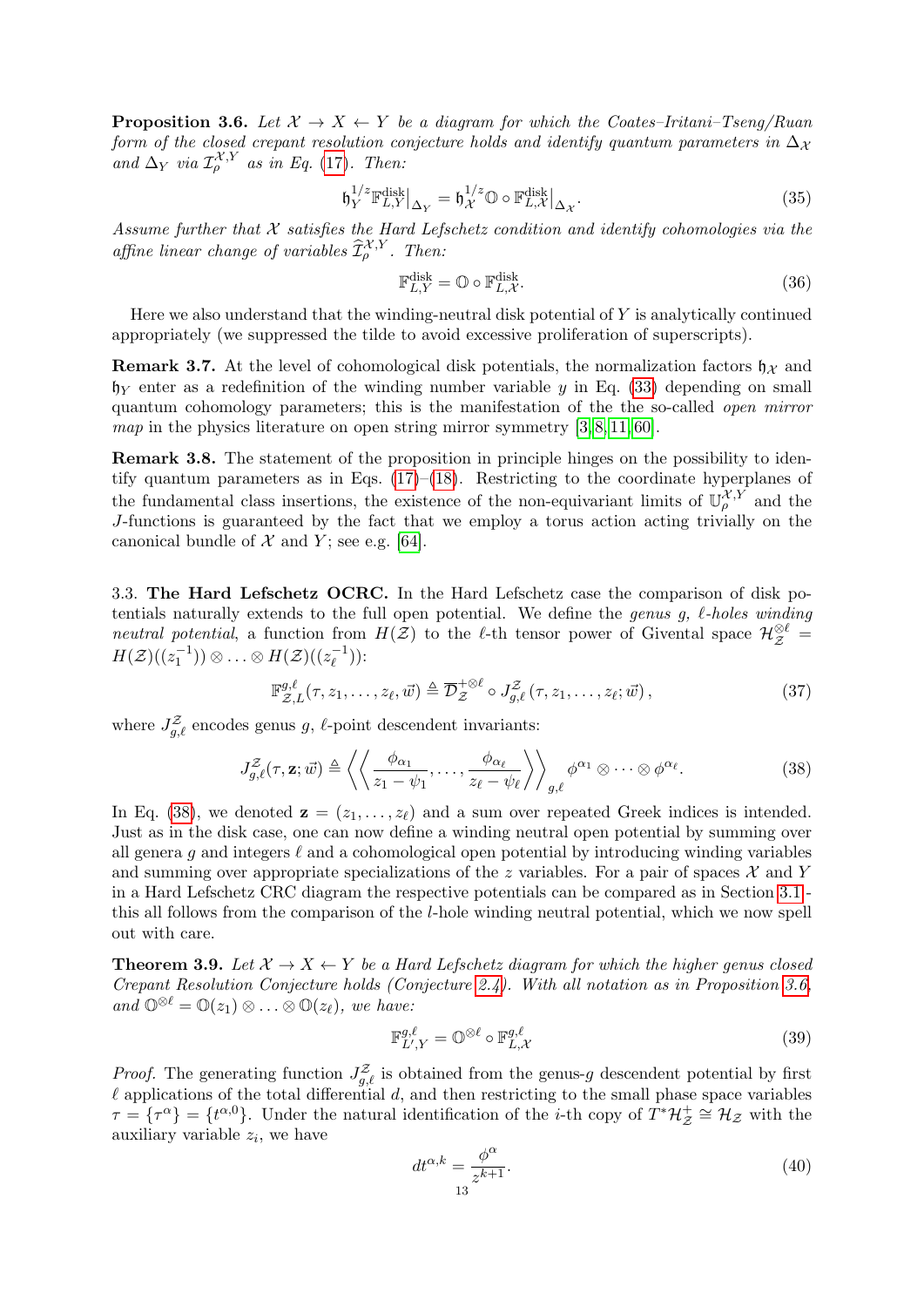Conjecture [2.4](#page-8-4) give us the equality of the Gromov–Witten partition functions [\(21\)](#page-8-9) after a change of variable given by the linear identification:

<span id="page-13-3"></span>
$$
\pi_+ \circ \mathbb{U}_\rho^{\mathcal{X}, Y} \circ i : \mathcal{H}_\mathcal{X}^+ \to \mathcal{H}_Y^+.
$$
\n
$$
\tag{41}
$$

If we decompose the symplectomorphism  $\mathbb{U}_{\rho}^{\mathcal{X},Y}$  as a series in  $1/z$  of linear maps,  $\mathbb{U}_{\rho}^{\mathcal{X},Y} \triangleq$  $\sum_{n\geq 0} \frac{1}{z^n} \mathbb{U}^n$ , then differentiating the change of variable given by [\(41\)](#page-13-3) gives:

<span id="page-13-4"></span>
$$
dt_Y^{\alpha,k} = \sum_{n=0}^k \mathbb{U}_{\alpha,\mu}^n dt_X^{\mu,k+n},\tag{42}
$$

where we denoted by  $\mathbb{U}_{\alpha,\mu}^n$  the  $(\alpha,\mu)$  entry of the matrix representing  $\mathbb{U}^n$  after having chosen bases for the cohomologies of  $\mathcal X$  and Y. Combining [\(40\)](#page-12-2) and [\(42\)](#page-13-4):

$$
\sum_{k=0}^{\infty} \frac{\phi^{\alpha}}{z^{k+1}} = \sum_{k=0}^{\infty} dt_Y^{\alpha,k} = \sum_{k=0}^{\infty} \sum_{n=0}^k \mathbb{U}_{\alpha,\mu}^n dt_X^{\mu,k+n} = \sum_{k=0}^{\infty} \sum_{n=0}^k \mathbb{U}_{\alpha,\mu}^n \frac{\phi^{\mu}}{z^{k+n+1}} = \mathbb{U}_{\rho}^{\chi,Y} \left( \sum_{k=0}^{\infty} \frac{\phi^{\mu}}{z^{k+1}} \right). \tag{43}
$$

Now we differentiate [\(21\)](#page-8-9)  $\ell$  times, and restrict to primary variables that are identified via [\(41\)](#page-13-3): such identification reduces to  $\widehat{\mathcal{I}}^{\mathcal{X}, Y}_{\rho}$ . Using [\(43\)](#page-13-5) we obtain

$$
J_{g,\ell}^Y = \mathbb{U}_{\rho}^{\mathcal{X},Y\otimes\ell} \circ J_{g,\ell}^{\mathcal{X}}.
$$
\n(44)

The statement of the theorem follows by composing by  $\overline{\mathcal{D}}_Y^{+\otimes \ell}$  and then using the commutativity of the diagram in Figure [2.](#page-11-3)

<span id="page-13-5"></span> $\Box$ 

# 4. OCRC FOR  $A_n$  resolutions

<span id="page-13-1"></span><span id="page-13-0"></span>4.1. Equivariant  $\mathbb{U}_{\rho}^{\mathcal{X},Y}$  and Integral Structures. For the pairs  $(\mathcal{X}, Y) = ([\mathbb{C}^3/\mathbb{Z}_{n+1}], A_n)$ , Proposition [3.6](#page-11-1) and Theorem [3.9](#page-12-3) imply a Bryan–Graber type CRC statement comparing the open GW potentials. Notice that since  $\mathcal X$  is a Hard Lefschetz orbifold we do not have to deal with the trivializing scalar factors  $\mathfrak{h}_{\bullet}$ . In Sections [4.2](#page-15-0) and [4.3](#page-16-0) we study the two essentially distinct types of Lagrangian boundary conditions.

The reader may find a detailed review of the toric geometry describing our targets in Appen-dix [B.1,](#page-39-1) which is summarized by Figure [6.](#page-40-0) A generic Calabi–Yau torus action is taken on  $\mathcal{X}$  and Y, with weights as in Figure [6.](#page-40-0) We denote by  $\phi_i$ ,  $j = 1 \dots n$ , the duals of the torus invariant lines  $L_j \in H_2(Y)$  and by  $P_i$ ,  $i = 1, ..., n + 1$  the equivariant cohomology classes concentrated on the torus fixed points of the resolution. On the orbifold, we label by  $\mathbf{1}_k$ ,  $k = 1, \ldots, n+1$  the fundamental classes of the components of the inertia stack  $\mathcal{I}\mathcal{X}$  twisted by  $e^{2\pi i k/(n+1)}$ . A generic point  $t \in H(Y)$  is written as  $t^{n+1} \mathbf{1}_Y + \sum_j t^j \phi_j$ ; similarly, we write  $x = \sum_{k=1}^{n+1} x^k \mathbf{1}_k$  for  $x \in H(\mathcal{X})$ .

Let now  $\mathcal{Y}_{\epsilon}$  be the ball of radius  $\epsilon$  around the large radius limit point of Y with respect to the Euclidean metric  $(ds)^2 = \sum_i (de^{t_i})^2$  in exponentiated flat coordinates  $e^{t_j}$ . We define a path  $\rho$  in  $\mathcal{Y}_1$ ,

<span id="page-13-6"></span>
$$
\rho: [0,1] \rightarrow \mathcal{Y}_1,s \rightarrow (\rho(s))_j = s\omega^{-j}.
$$
\n(45)

as the straight line in the coordinates  $e^{t_j}$  connecting the large radius point LR  $\triangleq \{e^{t_j} = 0\}$  of Y to the one of X, which we denote as  $\text{OP} \triangleq \{e^{t_j} = \omega^{-j}\}.$ 

<span id="page-13-2"></span>**Theorem 4.1.** Let  $\widetilde{J}^Y(z)$  denote the analytic continuation of  $J^Y$  along the path  $\rho$  to the point  $\rho(1)$  composed with the identification Eq. [\(238\)](#page-42-2) of quantum parameters. Then the linear transformation

<span id="page-13-7"></span>
$$
\mathbb{U}_{\rho}^{\mathcal{X},Y}\mathbf{1}_{k} = \sum_{i} P_{i}\frac{1}{(n+1)}\frac{\overline{\Gamma}_{Y}^{i}}{\overline{\Gamma}_{\mathcal{X}}^{k}}\left(\sum_{j=0}^{i-1} \omega^{-jk} e^{2\pi i \frac{j\alpha_{1}}{z}} + \sum_{j=i}^{n} \omega^{-jk} e^{2\pi i \frac{(n+1-j)\alpha_{2}}{z}}\right)
$$
(46)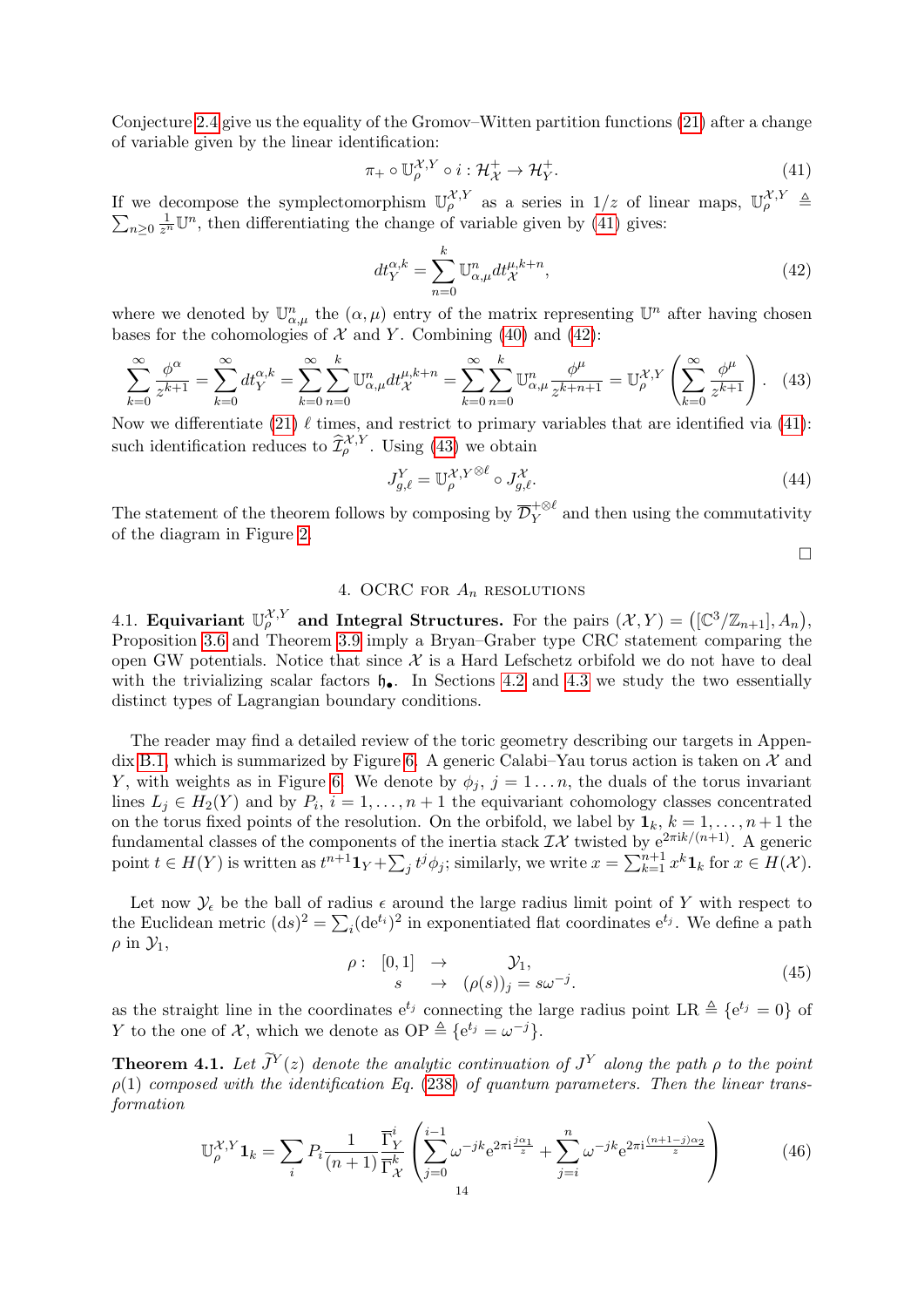is an isomorphism of Givental spaces such that

$$
\tilde{J}^Y = \mathbb{U}_\rho^{\mathcal{X}, Y} \circ J^{\mathcal{X}}.\tag{47}
$$

We prove Theorem [4.1](#page-13-2) in the fully equivariant setting in Section [5.3.2](#page-23-0) as an application of the one-dimensional mirror construction of Section [5.2.](#page-19-0)

This result is compatible with Iritani's proposal [3.](#page-7-0) We now describe the canonical identification  $\mathbb{U}_{K,\rho}^{\mathcal{X},Y}$ . Denote by  $\mathcal{O}(\lambda_k)$  the geometrically trivial line bundle on  $\mathbb{C}^{n+3}$  where the torus  $(\mathbb{C}^*)^n$  acts via the kth factor with weight -1 and the torus T acts trivially. We define our grade restriction window  $\mathfrak{W} \subset K(\mathbb{C}^{n+3})$  to be the subgroup generated by the  $\mathcal{O}(\lambda_k)$ . Using the description of the local coordinates in Appendix [B.1,](#page-39-1) we compute that the quotient Eq. [\(219\)](#page-39-2) identifies  $\mathcal{O}(\lambda_k)$  with  $\mathcal{O}_{-k}$  (with trivial T-action) and the quotient Eq. [\(220\)](#page-39-3) identifies  $\mathcal{O}(\lambda_k)$ with  $\mathcal{O}(\phi_k)$  (with canonical linearization Eq. [\(227\)](#page-41-1)). Therefore, we define  $\mathbb{U}_{K,\rho}^{\mathcal{X},Y}$  by identifying

$$
\mathcal{O}_Y \leftrightarrow \mathcal{O}_\mathcal{X} \tag{48}
$$

$$
\mathcal{O}(\phi_k) \leftrightarrow \mathcal{O}_{-k} \tag{49}
$$

where the T-linearizations are trivial on the orbifold and canonical on the resolution.

On the orbifold, all of the bundles  $\mathcal{O}_j$  are linearized trivially, so the higher Chern classes vanish. The orbifold Chern characters are:

$$
(2\pi i)^{\deg/2} \text{inv}^* \text{ch}(\mathcal{O}_j) = \sum_{k=1}^{n+1} \omega^{-jk} \mathbf{1}_k.
$$
 (50)

The Γ class is

$$
z^{-\frac{1}{2}\deg}\overline{\Gamma}_{\mathcal{X}} = \Gamma\left(1 + \frac{\alpha_1 + \alpha_2}{z}\right)
$$
\n
$$
\cdot \left[\sum_{k=1}^n \Gamma\left(1 - \frac{k}{n+1} - \frac{\alpha_1}{z}\right) \Gamma\left(\frac{k}{n+1} - \frac{\alpha_2}{z}\right) \frac{\mathbf{1}_k}{z} + \Gamma\left(1 - \frac{\alpha_1}{z}\right) \Gamma\left(1 - \frac{\alpha_2}{z}\right) \mathbf{1}_{n+1}\right]
$$
\n(52)

On the resolution, the Chern roots at each  $P_i$  are the weights of the action on the fiber above that point:

$$
(2\pi i)^{\deg/2} \text{ch}(\mathcal{O}(\phi_j)) = \sum_{i=1}^j e^{2\pi i (n+1-j)\alpha_2} P_i + \sum_{i=j+1}^{n+1} e^{2\pi i j \alpha_1} P_i \tag{53}
$$

and

$$
(2\pi i)^{\deg/2} \text{ch}(\mathcal{O}) = \sum_{i=1}^{n+1} P_i.
$$
 (54)

The  $\Gamma$  class is

$$
z^{-\frac{1}{2}\deg}\overline{\Gamma}_Y = \Gamma\left(1 + \frac{\alpha_1 + \alpha_2}{z}\right) \left[\sum_{i=1}^{n+1} \Gamma\left(1 + \frac{w_i^+}{z}\right) \Gamma\left(1 + \frac{w_i^-}{z}\right) P_i\right]
$$
(55)

With this information one can compute the symplectomorphism as in proposal [3](#page-7-0) and obtain the formula in Theorem [4.1.](#page-13-2)

We now derive explicit disk potential CRC statements for the two distinct types of Lagrangian boundary conditions.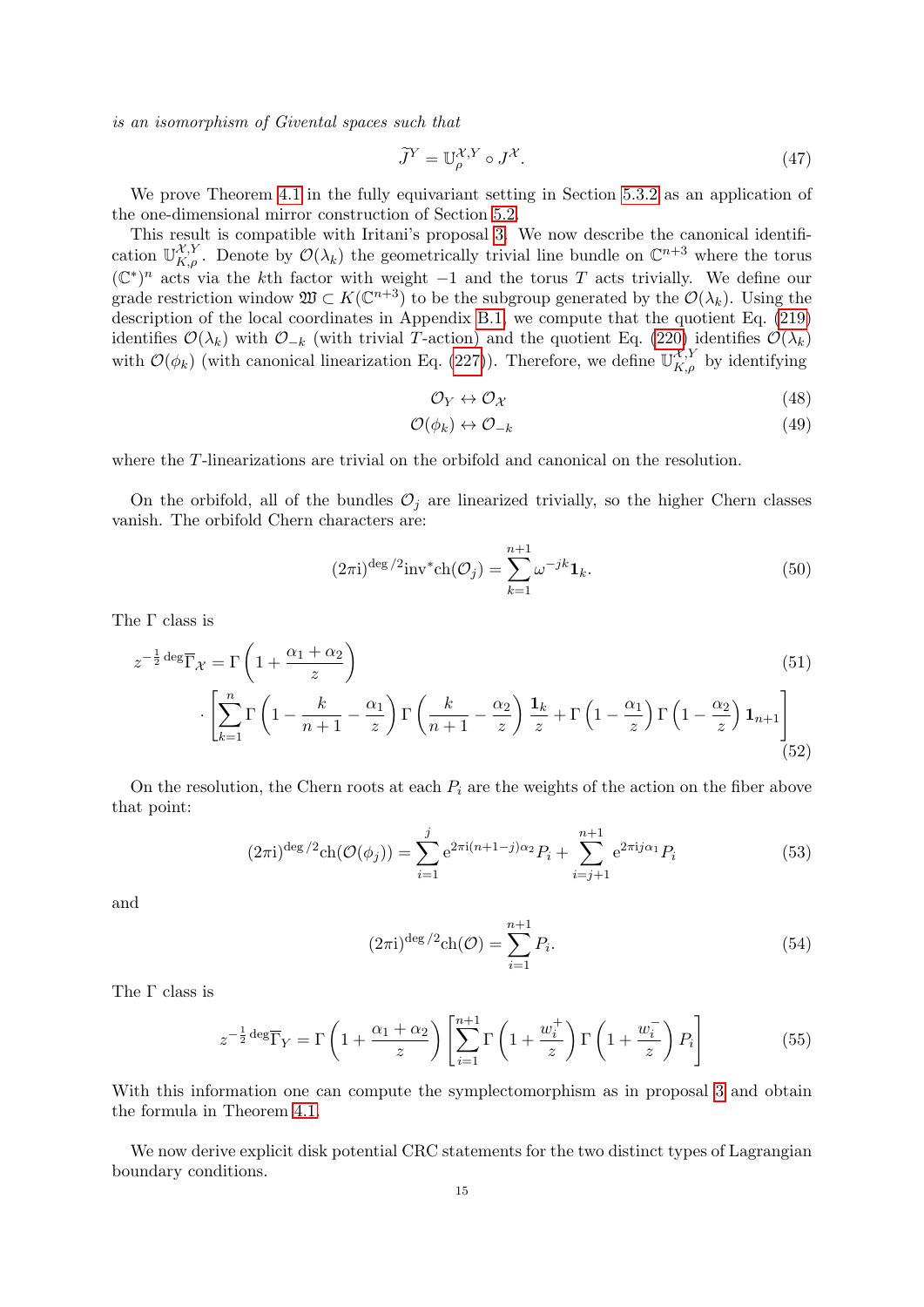<span id="page-15-0"></span>4.2. L intersects the ineffective axis. We impose a Lagrangian boundary condition on the gerby leg of the orbifold (the third coordinate axis -  $m_3 = 0$ ); correspondingly there are  $n + 1$ boundary conditions  $L'$  on the resolution, intersecting the horizontal torus fixed lines in Figure [6.](#page-40-0)

<span id="page-15-1"></span>**Theorem 4.2.** Consider the cohomological disk potentials  $\mathcal{F}_{L',Y}^{\text{disk}}(t, y_{P^1}, \ldots, y_{P^{n+1}}, \vec{w})$  and  $\mathcal{F}_{L,X}^{\text{disk}}(t, y, \vec{w})$ . Choosing the dual bases  $1^k$  and  $P^i$  (where k and i both range from 1 to  $n + 1$ ), define a linear transformation  $\mathbb{O}_{\mathbb{Z}} : H(\mathcal{X}) \to H(Y)$  by the matrix

$$
\mathbb{O}_{\mathbb{Z}_k}^i = \begin{cases}\n-\omega^{\left(\frac{1}{2} - i\right)k} & k \neq n+1 \\
-1 & k = n+1.\n\end{cases}\n\tag{56}
$$

After the identification of variables from Proposition [B.2,](#page-42-3) and the specialization of winding parameters

$$
y_{P^i} = e^{\pi i \left[ \frac{w_i^- + (2i - 1)\alpha_1}{\alpha_1 + \alpha_2} \right]} y \tag{57}
$$

we have

$$
\mathcal{F}_{L',Y}^{\text{disk}}(t,y,\vec{w}) = \mathbb{O}_{\mathbb{Z}} \circ \mathcal{F}_{L,\mathcal{X}}^{\text{disk}}(t,y,\vec{w}).
$$
\n(58)

Proof. From Eq. [\(28\)](#page-10-1), we have

$$
\overline{\mathcal{D}}_{L,\mathcal{X}}^+(z;\vec{w})({\bf 1_k}) = \sum_{k=1}^{n+1} \frac{\pi {\bf 1}^k}{(n+1)(\alpha_1 + \alpha_2) \sin\left(\pi \left(\left\langle \frac{k}{n+1} \right\rangle + \frac{\alpha_2}{z}\right)\right) \overline{\Gamma}_{\mathcal{X}}^k}
$$
(59)

and

$$
\overline{\mathcal{D}}_{L',Y}^+(z;\vec{w})(P_i) = \sum_{i=1}^{n+1} \frac{\pi P^i}{(\alpha_1 + \alpha_2) \sin\left(\pi \left(-\frac{w_i^-}{z}\right)\right) \overline{\Gamma}_Y^i}
$$
(60)

The transformation  $\mathbb{O}$  is now obtained as  $\overline{\mathcal{D}}_Y^+ \circ \mathbb{U}_{\rho}^{\mathcal{X},Y} \circ (\mathcal{D}_{\mathcal{X}}^+)^{-1}$ :

$$
\mathbb{O}(\mathbf{1}^{\mathbf{k}}) = \sum_{i=1}^{n+1} \left[ \frac{\sin \left( \pi \left( \left\langle \frac{k}{n+1} \right\rangle + \frac{\alpha_2}{z} \right) \right)}{\sin \left( \pi \left( -\frac{w_i^-}{z} \right) \right)} \left( \sum_{j=0}^{i-1} \omega^{-jk} e^{2\pi i \frac{j\alpha_1}{z}} + \sum_{j=i}^n \omega^{-jk} e^{2\pi i \frac{(n+1-j)\alpha_2}{z}} \right) \right] P^i. \quad (61)
$$

We now specialize  $z = \frac{\alpha_1 + \alpha_2}{d}$ , for  $d \in \mathbb{Z}$ . The *i*, *k* coefficient for  $k \neq n+1$ , after some gymnastics with telescoping sums, becomes:

$$
\mathbb{O}_k^i = (-1)e^{d\pi i \left[n-i+2+(2i-n-2)\frac{\alpha_1}{\alpha_1+\alpha_2}\right]} \omega^{\left(\frac{1}{2}-i\right)k}.
$$
\n(62)

For  $k = n + 1$ 

$$
\mathbb{O}_{n+1}^{i} = (-1)e^{d\pi i \left[n-i+2+(2i-n-2)\frac{\alpha_1}{\alpha_1+\alpha_2}\right]}.
$$
\n(63)

It is now immediate to see that we can incorporate the part of the transformation that depends multiplicatively on d into a specialization of the winding variables, and that the remaining linear map is precisely  $\mathbb{O}_\mathbb{Z}$ .

From this formulation of the disk CRC one can deduce a statement about scalar disk potentials which essentially says that the scalar potential of the resolution compares with the untwisted disk potential on the orbifold.

Corollary 4.3. With all notation as in Theorem  $4.2$ :

<span id="page-15-2"></span>
$$
\left(\mathcal{F}_{L',Y}^{\text{disk}}(t,y,\vec{w}),\sum_{i=1}^{n+1}P_i\right)_Y = -\frac{1}{n+1}\left(\mathcal{F}_{L,\mathcal{X}}^{\text{disk}}(t,y,\vec{w}),\mathbf{1}_{n+1}\right)_X\tag{64}
$$

Proof. This statement amounts to the fact that the coefficients of all but the last column of the matrix  $\mathbb{O}_{\mathbb{Z}}$  add to zero.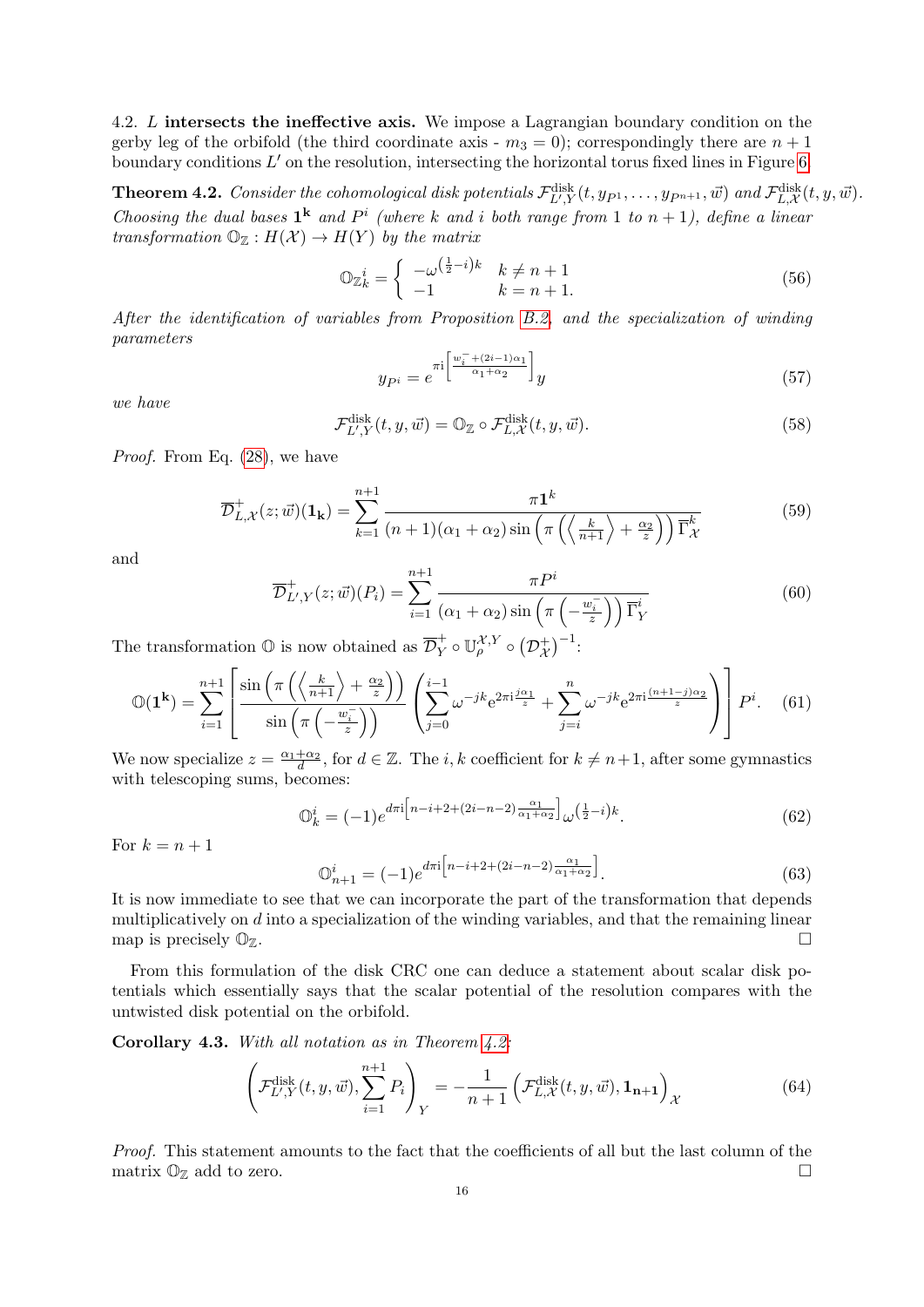<span id="page-16-0"></span>4.3. L intersects the effective axis. We impose our boundary condition L on the first coordinate axis, which is an effective quotient of  $\mathbb C$  with representation weight  $m_1 = -1$  and torus weight  $-\alpha_1$ . We can obtain results for the boundary condition on the second axis by switching  $\alpha_1$  with  $\alpha_2$ ,  $m_1$  with  $m_2$  and + with – in the orientation of the disks. In this case there is only one corresponding boundary condition  $L'$  on the resolution, which intersects the (diagonal) non compact leg incident to  $P_{n+1}$  in Figure [6.](#page-40-0)

<span id="page-16-3"></span>**Theorem 4.4.** Consider the cohomological disk potentials  $\mathcal{F}_{L,\mathcal{X}}^{\text{disk}}(t, y, \vec{w})$  and  $\mathcal{F}_{L',Y}^{\text{disk}}(t, y_{P_{n+1}}, \vec{w})$ . Choosing the bases  $\mathbf{1}^{\mathbf{k}}$  and  $P^i$  (where k and i both range from 1 to  $n+1$ ), define  $\mathbb{O}_{\mathbb{Z}}(\mathbf{1}^{\mathbf{k}}) = P^{n+1}$ for every k. After the identification of variables from Proposition [B.2,](#page-42-3) and the identification of winding parameters  $y = y_{P^{n+1}}$  we have

$$
\mathcal{F}_{L',Y}^{\text{disk}}(t,y,\vec{w}) = \mathbb{O}_{\mathbb{Z}} \circ \mathcal{F}_{L,\mathcal{X}}^{\text{disk}}(t,y,\vec{w}).\tag{65}
$$

We obtain as an immediate corollary a comparison among scalar potentials.

**Corollary 4.5.** Setting  $y = y_{P_{n+1}}$ , we have

<span id="page-16-4"></span>
$$
F_{L',Y}^{\text{disk}}(t,y,\vec{w}) = F_{L,\mathcal{X}}^{\text{disk}}(t,y,\vec{w}).
$$
\n(66)

Proof. The orbifold disk endomorphism is:

$$
\overline{\mathcal{D}}_{\mathcal{X}}^+(z;\vec{w})(\mathbf{1_k}) = \frac{\pi}{-\alpha_1(n+1)\sin\left(\pi\left(-\frac{\alpha_1+\alpha_2}{z}\right)\right)\overline{\Gamma}_{\mathcal{X}}^k} \mathbf{1}^k
$$
(67)

The resolution disk endomorphism is

$$
\overline{\mathcal{D}}_{\mathcal{X}}^{+}(z;\vec{w})(P_i) = \frac{\pi}{-(n+1)\alpha_1 \sin\left(\pi\left(-\frac{\alpha_1+\alpha_2}{z}\right)\right) \overline{\Gamma}_{Y}^{n+1}} \delta_{i,n+1} P^{n+1}
$$
(68)

We can now compute O:

$$
\mathbb{O}(\mathbf{1}^{\mathbf{k}}) = \frac{1}{n+1} \left( \sum_{j=0}^{n} \omega^{-jk} e^{2\pi i \frac{j\alpha_1}{z}} \right) P^{n+i}.
$$
 (69)

Specializing  $z = \frac{-(n+1)\alpha_1}{d}$  $\frac{d+1}{d}$  for any positive integer d, we obtain:

$$
\mathbb{O}_k^{n+1} = \frac{1}{n+1} \sum_{j=0}^n \omega^{-jk} e^{2\pi i j \frac{-d}{n+1}} = \delta_{k,-d \mod n+1},\tag{70}
$$

which implies the statement of the theorem.

 $\Box$ 

#### 5. One-dimensional mirror symmetry

<span id="page-16-1"></span>It is known that the quantum D-modules associated to the equivariant Gromov–Witten theory of the  $A_n$ -singularity X and its resolution Y admit a Landau–Ginzburg description in terms of *n*-dimensional oscillating integrals  $[6, 28, 42, 49]$  $[6, 28, 42, 49]$  $[6, 28, 42, 49]$  $[6, 28, 42, 49]$ . We provide here an alternative description via one-dimensional twisted periods of a genus zero double Hurwitz space  $\mathcal{F}_{\lambda,\phi}$ .

## <span id="page-16-2"></span>5.1. Weak Frobenius structures on double Hurwitz spaces.

**Definition 5.1.** Let  $\vec{x} \in \mathbb{Z}^{n+3}$  be a vector of integers adding to 0. The genus zero double Hurwitz space  $\mathcal{H}_{\vec{\chi}} \triangleq \mathcal{M}_0(\mathbb{P}^1; \mathbf{x})$  parameterizes isomorphism classes of covers  $\lambda$  of the projective line by a smooth genus 0 curve C, with marked ramification profile over 0 and  $\infty$  specified by  $\vec{x}$ . This means that the principal divisor of  $\lambda$  is of the form

$$
(\lambda) = \sum_{17} x_i q_i.
$$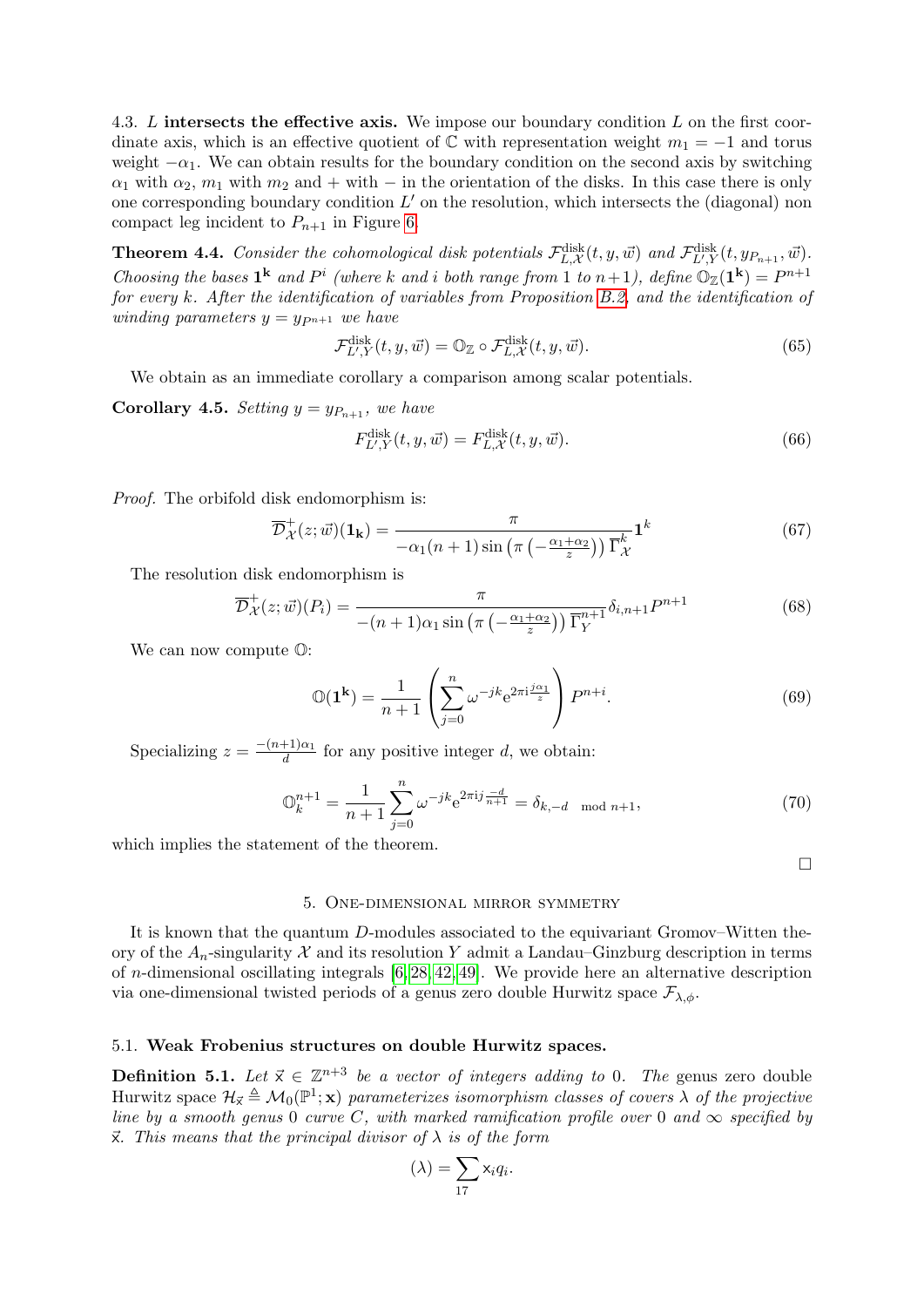We denote by  $\pi$  and  $\lambda$  the universal family and universal map, and by  $\Sigma_i$  the sections marking the *i*-th point in  $(\lambda)$ :

$$
\mathbb{P}^{1} \longrightarrow \mathcal{U} \longrightarrow \mathbb{P}^{1}
$$
\n
$$
P_{i} \left( \bigvee_{\substack{\Sigma_{i} \\ [\lambda] \subseteq \mathcal{V}^{t}} \mathcal{H}_{\chi}} \Sigma_{i} \left( \bigvee_{\substack{\pi \\ \forall \mu \in \mathcal{H}_{\chi}}} \pi \right) \right) \tag{71}
$$

A genus zero double Hurwitz space is naturally isomorphic to  $\mathbb{C}^* \times M_{0,n+3}$ , and is therefore an open set in affine space  $\mathbb{A}^{n+1}$ . The genus zero case is the only case we consider in this paper and it may seem overly sophisticated to use the language of moduli spaces to work on such a simple object: we choose to do so in order to connect to the work of Dubrovin [\[35,](#page-45-20) [36\]](#page-45-21) and Romano [\[67\]](#page-46-15) (after Saito [\[71\]](#page-46-16); see also [\[57\]](#page-46-17)), who studied existence and construction of Frobenius structures on double Hurwitz spaces for arbitrary genus.

Write  $\text{supp}(\lambda) = \{q_i \in C\}_i$  for the set of points  $(\lambda)$  is supported on, and let  $\phi \in \Omega^1_C(\log(\lambda))$ be a meromorphic one form having simple poles at  $supp(\lambda)$  with constant residues; we call  $(\lambda, \phi)$ respectively the *superpotential* and the *primitive differential* of  $\mathcal{H}_{\vec{x}}$ . Borrowing the terminology from [\[67,](#page-46-15) [68\]](#page-46-18), we say that an analytic Frobenius manifold structure  $(\mathcal{F}, \circ, \eta)$  on a complex manifold  $\mathcal F$  is weak if

- (1) the ∘-multiplication gives a commutative and associative unital  $\mathcal{O}$ -algebra structure on the space of holomorphic vector fields on  $\mathcal{F}$ ;
- (2) the metric  $\eta$  provides a flat pairing which is Frobenius w.r.t. to  $\circ$ ;
- (3) the algebra structure admits a potential, meaning that the 3-tensor

$$
R(X, Y, Z) \triangleq \eta(X, Y \circ Z) \tag{72}
$$

satisfies the integrability condition

<span id="page-17-2"></span>
$$
(\nabla^{(\eta)} R)_{[\alpha\beta]\gamma\delta} = 0. \tag{73}
$$

In particular, this encompasses non-quasihomogeneous solutions of WDVV, and solutions without a flat identity element.

By choosing the last three sections to be the constant sections  $0, 1, \infty$ , we realize  $\mathcal{H}_{\vec{\mathsf{x}}} \simeq \mathbb{C}^* \times M_{0,n+3}$  as an open subset of  $\mathbb{A}^{n+1}$  and trivialize the universal family. In homogeneous coordinates  $[u_0: \cdots : u_n]$  for  $\mathbb{P}^n$ ,

<span id="page-17-1"></span><span id="page-17-0"></span>
$$
\mathcal{H}_{\vec{x}} = \mathbb{C}^{\star} \times \mathbb{P}^n \setminus \text{discr} \mathcal{H}_{\vec{x}},\tag{74}
$$

$$
\operatorname{discr} \mathcal{H}_{\vec{\mathsf{x}}} \triangleq \operatorname{Proj} \frac{\mathbb{C}[u_0, \dots, u_n]}{\left\langle \prod_{i=0}^n u_i \prod_{j < k} (u_j - u_k) \right\rangle}.
$$
\n(75)

**Theorem 5.1** ([\[38,](#page-45-22)67]). For vector fields X, Y, Z  $\in \mathfrak{X}(\mathcal{H}_{\mathfrak{X}})$ , define the non-degenerate symmetric pairing g and quantum product  $\star$  as

$$
g(X,Y) \triangleq \sum_{P \in \text{supp}(\lambda)} \text{Res}_{P} \frac{X(\log \lambda) Y(\log \lambda)}{\mathrm{d}_{\pi} \log \lambda} \phi^2,\tag{76}
$$

$$
g(X, Y \star Z) \triangleq \sum_{P \in \text{supp}(\lambda)} \text{Res}_{P} \frac{X(\log \lambda) Y(\log \lambda) Z(\log \lambda)}{\mathrm{d}_{\pi} \log \lambda} \phi^2,\tag{77}
$$

where  $d_{\pi}$  denotes the relative differential with respect to the universal family (i.e. the differential in the fiber direction). Then the triple  $\mathcal{F}_{\lambda,\phi} = (\mathcal{H}_{\vec{x}}, \star, g)$  endows  $\mathcal{H}_{\vec{x}}$  with a holomorphic weak Frobenius manifold structure. The embedding  $\mathcal{H}_{\vec{x}} \hookrightarrow \mathbb{C}^{\vec{\star}} \times \mathbb{P}^n$  induces uniquely a meromorphic weak Frobenius structure on  $\mathbb{P}^1 \times \mathbb{P}^n$ .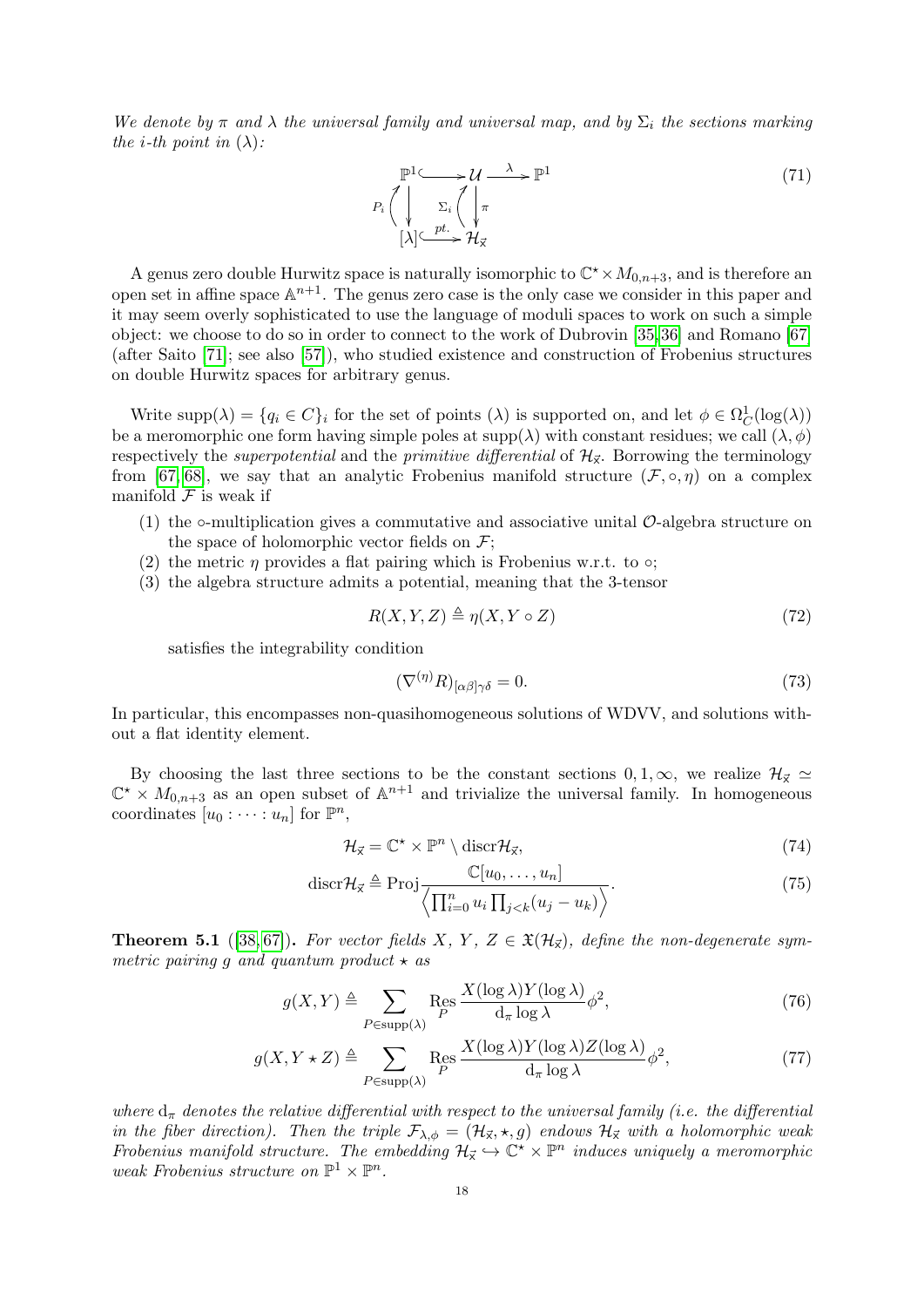Eqs. [\(76\)](#page-17-0)–[\(77\)](#page-17-1) are the Dijkgraaf–Verlinde–Verlinde formulae [\[33\]](#page-45-23) for a topological Landau– Ginzburg model on a sphere with  $\log \lambda(q)$  as its superpotential. The case in which  $\lambda(q)$  itself is used as the superpotential gives rise to a different Frobenius manifold structure, which is the case originally analyzed by Dubrovin in his study of Frobenius structures on Hurwitz spaces [\[36,](#page-45-21) Lecture 5]; the situation at hand is its dual in the sense of [\[38\]](#page-45-22), where g plays the role of the intersection form and  $\star$  the dual product, whose poles coincide with the discriminant ideal in the Zariski closure Eq. [\(75\)](#page-17-2) of  $\mathcal{H}_{\vec{x}}$ .

<span id="page-18-2"></span>**Remark 5.2.** Since  $\lambda$  is a genus zero covering map, in an affine chart parametrized by  $q \in \mathbb{C}$ its logarithm takes the form

<span id="page-18-0"></span>
$$
\log \lambda = \sum_{i} x_i \log(q - q_i) + \mathsf{y},\tag{78}
$$

where  $x_i, y \in \mathbb{Z}$ . In fact, the existence of the weak Frobenius structure Eqs. [\(76\)](#page-17-0)–[\(77\)](#page-17-1) carries through unscathed [\[68\]](#page-46-18) to the case where  $d_{\pi} \log \lambda$  is a meromorphic differential on C upon identifying supp $(\lambda) = \{q_i\}$ ; this in particular encompasses the case where  $x_i, y \in \mathbb{C}$  in Eq. [\(78\)](#page-18-0). The locations  $q_i$  of the punctures provide a special type of local coordinates on  $\mathcal{H}_{\vec{x}}$ : by the general theory of double Hurwitz spaces [\[67\]](#page-46-15), for suitable choices of  $\phi$  their logarithms are flat coordinates for the pairing  $g$  in Eq. [\(76\)](#page-17-0).

5.1.1. Twisted homology and the quantum differential equation. Let  $C_{\lambda} \triangleq C \setminus \text{supp}(\lambda)$  and denote by  $\pi : \tilde{C}_{\lambda} \to C_{\lambda}$  its universal covering space. Fix  $z \in \mathbb{C}$  and pick the canonical principal branch for  $\lambda^{1/z} = \exp(z^{-1} \log \lambda)$  in Eq. [\(78\)](#page-18-0), defined as

$$
\lambda^{1/z}(q) = \prod_{i=1} |q - q_i|^{\xi_i} e^{i\xi_i \arg_i(q)}
$$
\n(79)

where  $\xi_i := x_i/z$  and  $\arg_i(q) \in [0, 2\pi)$  is the angle formed by  $q - q_i$  with the real axis. Then we have a monodromy representation  $\rho_{\lambda} : \pi_1(C_{\lambda}) \to L_{\lambda} \simeq \mathbb{C}$  on the complex line  $L_{\lambda}$  parametrized by  $\lambda^{1/z}$ , a simple loop  $l_{q_i}$  around  $q_i$  resulting in multiplication by  $\mathfrak{q}_i := \rho_\lambda(l_{q_i}) = e^{2\pi i \sum_{j=1}^i \xi_j}$ . We denote by  $H_{\bullet}(C_{\lambda}, L_{\lambda})$  (resp.  $H^{\bullet}(C_{\lambda}, L_{\lambda})$ ) the homology (resp. cohomology) groups of  $C_{\lambda}$ twisted by the set of local coefficients determined by  $\mathfrak{q}_i$ . Integration over  $\gamma \in H_1(C_\lambda, L_\lambda)$  of  $\lambda^{1/z} \phi \in H^1(C_\lambda, L_\lambda)$  defines the *twisted period mapping* 

<span id="page-18-1"></span>
$$
\begin{array}{rcl}\n\pi_{\lambda,\phi} & : & H_1(C_\lambda, L_\lambda) \rightarrow \mathcal{O}(\mathcal{H}_\mathbf{x}) \\
\gamma & \rightarrow \int_\gamma \lambda^{1/z} \phi.\n\end{array} \tag{80}
$$

Let now  $\nabla^{(g,z)} : \mathfrak{X}(\mathcal{H}_{\vec{x}}) \to \mathfrak{X}(\mathcal{H}_{\vec{x}}) \otimes \Omega^1(\mathcal{H}_{\vec{x}})$  be the Dubrovin connection associated to  $\mathcal{F}_{\lambda,\phi}$ 

<span id="page-18-4"></span>
$$
\nabla_X^{(g,z)}(Y,z) \triangleq \nabla_X^{(g)} Y + z^{-1} X \star Y \tag{81}
$$

and write  $Sol_{\lambda,\phi}$  for its  $\mathbb{C}(\xi_1,\ldots,\xi_n)$ -vector space of parallel sections

$$
\mathrm{Sol}_{\lambda,\phi} = \{ s \in \mathfrak{X}(\mathcal{H}_{\vec{\lambda}}), \nabla^{(g,z)} s = 0 \}. \tag{82}
$$

The following statement [\[38\]](#page-45-22) is a verbatim application of the arguments of [\[37\]](#page-45-24) for the ordinary Hurwitz case.

<span id="page-18-3"></span>**Proposition 5.3.** The solution space of the quantum differential equations of  $\mathcal{F}_{\lambda,\phi}$  is generated by gradients of the twisted periods Eq. [\(80\)](#page-18-1)

$$
\text{Sol}_{\lambda,\phi} = \text{span}_{\mathbb{C}(a_1,\dots,a_n)} \{\text{grad}_g \pi_{\lambda,\phi}(\gamma)\}_{\gamma \in H_1(C_\lambda, L_\lambda)}.\tag{83}
$$

In other words, twisted periods are a flat coordinate frame for the Dubrovin connection on  $T\mathcal{F}_{\lambda,\phi}$ .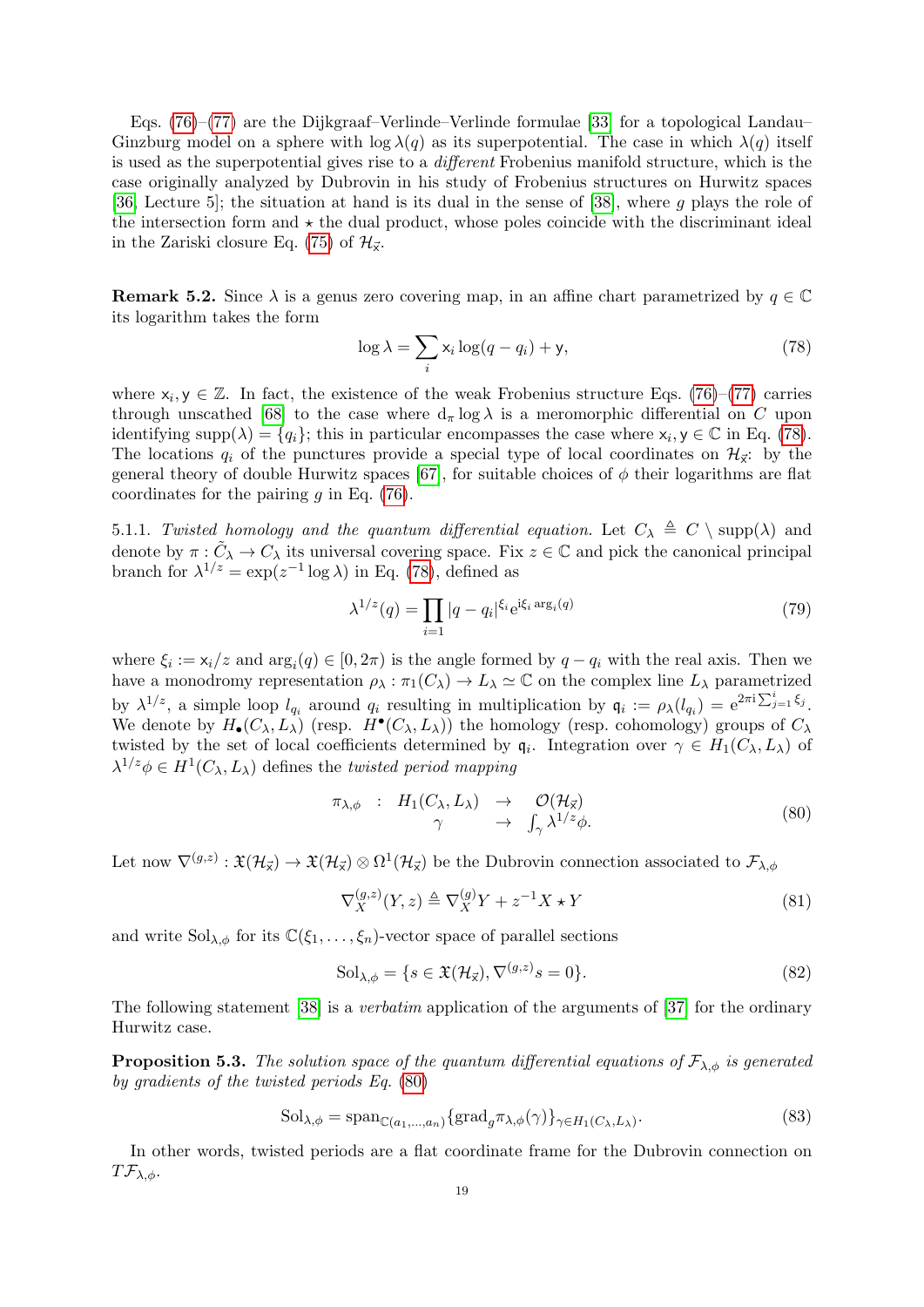<span id="page-19-0"></span>5.2. A one-dimensional Landau–Ginzburg mirror. We now fix the ramification profile

$$
\vec{x} = ((n+1)\alpha_1, -\alpha_1 - \alpha_2, (n+1)\alpha_2, \underbrace{-\alpha_1 - \alpha_2, \dots, -\alpha_1 - \alpha_2}_{n}).
$$
\n(84)

Define  $\mathcal{M}_A \triangleq \mathcal{H}_{\vec{\mathsf{x}}}$ . We pick global coordinates on it as follows: we write  $\kappa_0$  for an (exponentiatedlinear) coordinate in the first factor of  $\mathcal{M}_A \simeq \mathbb{C}^* \times M_{0,n+3}$ , and we pick  $\kappa_i = u_i/u_0$ ,  $i = 1, ..., n$ as a set of global coordinates on  $M_{0,n+3}$ . As before, we write q to denote an affine coordinate on the fibers of the universal family. We give  $\mathcal{M}_A$  the structure of a one parameter family of double Hurwitz spaces as follows:

<span id="page-19-2"></span>
$$
\lambda(\kappa_0, \dots \kappa_n, q) = \prod_{j=0}^n \kappa_j^{\alpha_1} \frac{q^{(n+1)\alpha_1}}{(1-q)^{\alpha_1+\alpha_2} \prod_{k=1}^n (1-q\kappa_k)^{\alpha_1+\alpha_2}},
$$
\n(85)

<span id="page-19-3"></span>
$$
\phi(q) = \frac{1}{\alpha_1 + \alpha_2} \frac{\mathrm{d}q}{q}.\tag{86}
$$

The Frobenius structure on  $\mathcal{M}_A$  determined by Eqs. [\(76\)](#page-17-0), [\(77\)](#page-17-1), [\(85\)](#page-19-2) and [\(86\)](#page-19-3) is denoted by  $\mathcal{F}_{\lambda,\phi}$ . By Remark [5.2,](#page-18-2) and since both the metric and the associative product in Eqs. [\(76\)](#page-17-0), [\(77\)](#page-17-1), [\(85\)](#page-19-2) and [\(86\)](#page-19-3) depend rationally on  $(\alpha_1, \alpha_2)$ , we will in the following consider them as complex parameters.

We claim that there exist neighborhoods  $V_{\mathcal{X}}, V_{\mathcal{Y}} \subset \mathcal{M}_A$  such that  $\mathcal{F}_{\lambda,\phi}$  is locally isomorphic to the quantum cohomologies of  $\mathcal{X} = [\mathbb{C}^3/\mathbb{Z}_{n+1}]$  and its canonical resolution Y. The ultimate justification of this statement resides in the relation of the Gromov–Witten theory of  $\mathcal{X}$  and Y with integrable systems, and notably the two-dimensional Toda hierarchy; the details of this connection can be found in [\[12\]](#page-44-10). For the purposes of this paper, it is enough to offer a direct proof of the existence of said local isomorphisms.

<span id="page-19-1"></span>**Theorem 5.4.** (1) With notation as at the beginning of Section [4.1,](#page-13-1) let

$$
\kappa_0 = e^{(t_{n+1} + \delta_Y)/\alpha_1},\tag{87}
$$

$$
\kappa_j = \prod_{i=j}^n e^{t_i}, \quad 1 \le j \le n. \tag{88}
$$

where  $\delta_Y$  is an arbitrary constant. Then, in a neighborhood  $V_Y$  of  $LR = \{e^{t_i} = 0\},\$ 

<span id="page-19-7"></span><span id="page-19-6"></span><span id="page-19-5"></span><span id="page-19-4"></span>
$$
\mathcal{F}_{\lambda,\phi} \simeq QH(Y). \tag{89}
$$

(2) Let

$$
\kappa_0 = e^{(x_{n+1} + \delta_{\mathcal{X}})/\alpha_1},\tag{90}
$$

$$
\kappa_j = \exp\left[-\frac{2\mathrm{i}}{n+1}\left(\pi j + \sum_{k=1}^n \mathrm{e}^{-\frac{\mathrm{i}\pi k(j-1)}{n+1}}\sin\left(\frac{\pi jk}{n+1}\right)x_k\right)\right], \quad 1 \le k \le n. \tag{91}
$$

where  $\delta_{\mathcal{X}}$  is an arbitrary constant. Then, in a neighborhood  $V_{\mathcal{X}}$  of  $OP = \{x_i = 0\},$ 

$$
\mathcal{F}_{\lambda,\phi} \simeq QH(\mathcal{X}).\tag{92}
$$

Proof. The proof is a direct computation from the Landau–Ginzburg formulae Eqs. [\(76\)](#page-17-0)–[\(77\)](#page-17-1).

(1) Consider the three-point correlator  $R(\kappa_i \partial_i, \kappa_j \partial_j, \kappa_k \partial_k)$ , where  $\partial_k \triangleq \frac{\partial}{\partial \kappa_i}$  $\frac{\partial}{\partial \kappa_k}$ , and define

$$
R_{i,j,k}^{(l)} \triangleq \operatorname{Res}_{q=\kappa_l^{-1}} \frac{\kappa_i \frac{\partial \ln \lambda}{\partial \kappa_i} \kappa_j \frac{\partial \ln \lambda}{\partial \kappa_j} \kappa_k \frac{\partial \ln \lambda}{\partial \kappa_k}}{(\alpha_1 + \alpha_2)^2 q \frac{\partial \ln \lambda}{\partial q}} \frac{\mathrm{d}q}{q}.\tag{93}
$$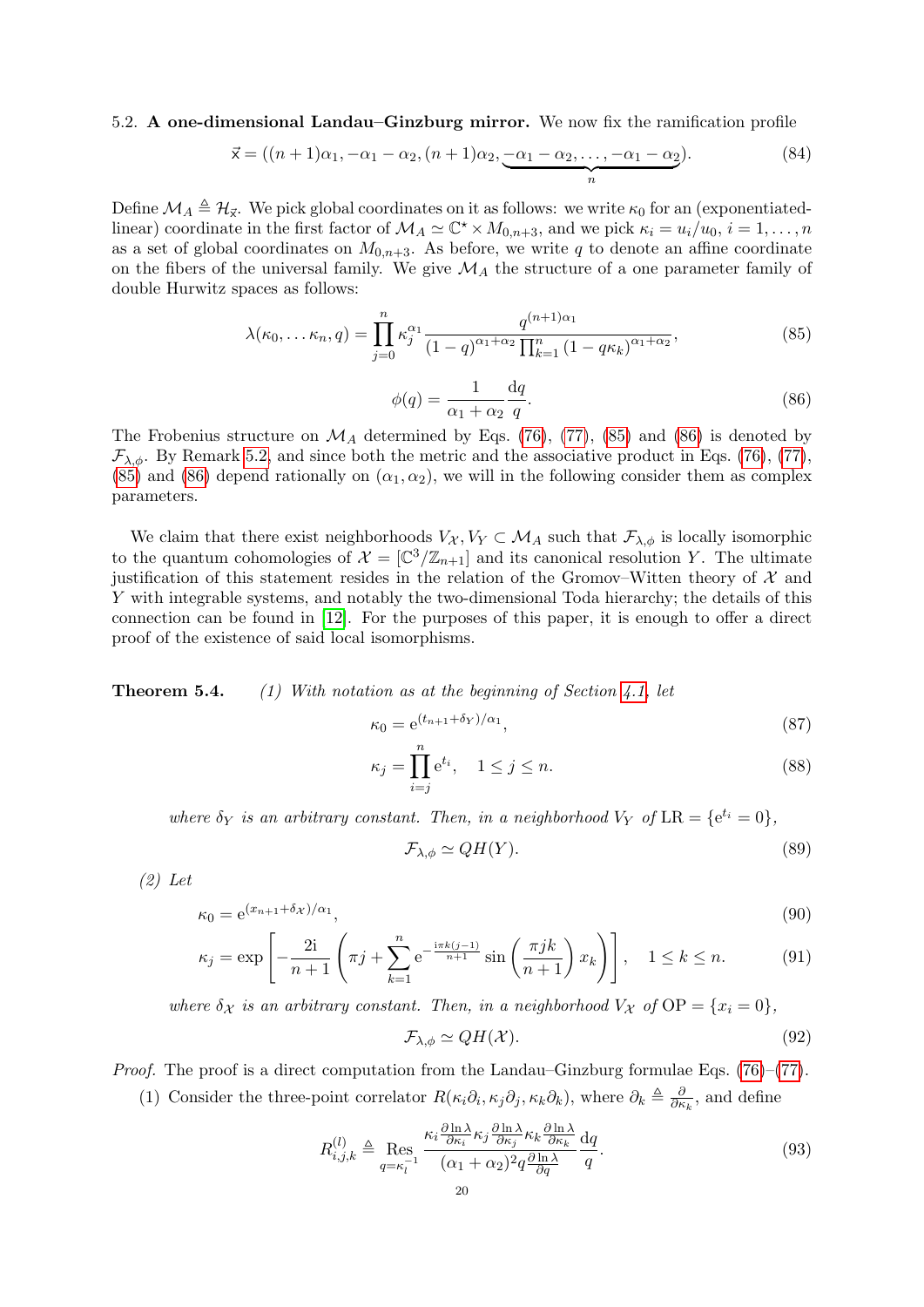<span id="page-20-4"></span>

FIGURE 3. The double loop contour  $\gamma_4$  for  $n = 4$ .

Inspection shows that  $R_{ijk}^{(l)} = 0$  unless  $l = i = j$ ,  $l = i = k$  or  $l = j = k$ . Assume without loss of generality  $l = j = i$ , and suppose that  $i, k > 0$ . We compute

<span id="page-20-1"></span>
$$
R_{i,i,k}^{(i)} = \frac{\kappa_i}{\kappa_k - \kappa_i} + \frac{\alpha_2}{\alpha_1 + \alpha_2},\tag{94}
$$

<span id="page-20-2"></span>
$$
R_{i,i,i}^{(i)} = \frac{(n-1)\alpha_1 + \alpha_2}{\alpha_1 + \alpha_2} + \sum_{l \neq i}^{n+1} \frac{\kappa_l}{\kappa_i - \kappa_l}, \quad R_{0,i,i}^{(i)} = -\frac{1}{\alpha_1 + \alpha_2}.
$$
 (95)

Moreover, for all  $i, j$  and  $k$  we have

$$
R_{i,j,k}^{(0)} \triangleq \operatorname{Res}_{q=0} \frac{\kappa_i \frac{\partial \ln \lambda}{\partial \kappa_i} \kappa_j \frac{\partial \ln \lambda}{\partial \kappa_j} \kappa_k \frac{\partial \ln \lambda}{\partial \kappa_k}}{(\alpha_1 + \alpha_2)^2 q \frac{\partial \ln \lambda}{\partial q}} \frac{\mathrm{d}q}{q} = \frac{\alpha_1^{2-\delta_{i,n+1}-\delta_{j,n+1}-\delta_{k,n+1}}}{(n+1)(\alpha_1 + \alpha_2)^2} \tag{96}
$$

$$
R_{i,j,k}^{(\infty)} \triangleq \operatorname{Res}_{q=\infty} \frac{\kappa_i \frac{\partial \ln \lambda}{\partial \kappa_i} \kappa_j \frac{\partial \ln \lambda}{\partial \kappa_j} \kappa_k \frac{\partial \ln \lambda}{\partial \kappa_k}}{(\alpha_1 + \alpha_2)^2 q \frac{\partial \ln \lambda}{\partial q}} \frac{\mathrm{d}q}{q} = -\frac{(-\alpha_2)^{2-\delta_{i,n+1}-\delta_{j,n+1}-\delta_{k,n+1}}}{(n+1)(\alpha_1 + \alpha_2)^2}.
$$
(97)

It is immediate to see that Eqs.  $(94)$ – $(95)$  under the identification  $(88)$  imply that the quantum part of the three-point correlator  $R(\partial_{t_{i_1}} \partial_{t_{i_2}} \partial_{t_{i_3}})$  coincides with that of  $\langle\langle \phi_{i_1}, \phi_{i_2}, \phi_{i_3} \rangle\rangle_0^Y$  in Eq. [\(237\)](#page-42-4). A tedious, but straightforward computation shows that Eqs.  $(94)$ – $(97)$  yield the expressions Eqs.  $(231)$ – $(234)$  for the classical triple intersection numbers of  $Y$ .

(2) Is obtained by composing the computation above with the Coates–Corti–Iritani–Tseng isomorphism of quantum cohomologies (Proposition [B.2\)](#page-42-3).

<span id="page-20-3"></span> $\Box$ 

<span id="page-20-5"></span>**Remark 5.5.** The freedom of shift by  $\delta_{\mathcal{X}}$  and  $\delta_{Y}$  respectively along  $H^{0}(\mathcal{X})$  and  $H^{0}(Y)$  in Eqs. [\(87\)](#page-19-5) and [\(90\)](#page-19-6) is a consequence of the restriction of the String Axiom to the small phase space. We set  $\delta_{\mathcal{X}} = \delta_{\mathcal{Y}} = 0$  throughout this section, but it will be useful to reinstate the shifts in the computations of Section [5.3.2.](#page-23-0)

<span id="page-20-0"></span>5.3. The global quantum D-module. Theorem [5.4](#page-19-1) and Proposition [5.3](#page-18-3) together imply the existence of a global quantum D-module  $(\mathcal{M}_A, F, \nabla, H(0,))$  interpolating between  $\text{QDM}(\mathcal{X})$ and QDM(Y). Let  $F \triangleq T\mathcal{F}_{\lambda,\phi}$  be endowed with the family of connections  $\nabla^{(g,z)}$  as in Eq. [\(81\)](#page-18-4) and for  $\nabla^{(g,z)}$ -flat sections  $s_1, s_2$  define

$$
H(s_1, s_2)_g = g(s_1(\kappa, -z), s_2(\kappa, z)).
$$
\n(98)

With notation as in Section [4.1,](#page-13-1) let  $V_{\mathcal{X}}$  and  $V_{Y}$  be neighborhoods of OP and LR respectively. Then Theorem [5.4](#page-19-1) and Proposition [5.3](#page-18-3) imply that

$$
(\mathcal{F}_{\lambda,\phi}, T\mathcal{F}_{\lambda,\phi}, \nabla^{(g,z)}, H(0,)_g)|_{V_{\mathcal{X}}} \simeq \text{QDM}(\mathcal{X}),\tag{99}
$$

$$
(\mathcal{F}_{\lambda,\phi}, T\mathcal{F}_{\lambda,\phi}, \nabla^{(g,z)}, H(0,)_g)|_{V_Y} \simeq \text{QDM}(Y). \tag{100}
$$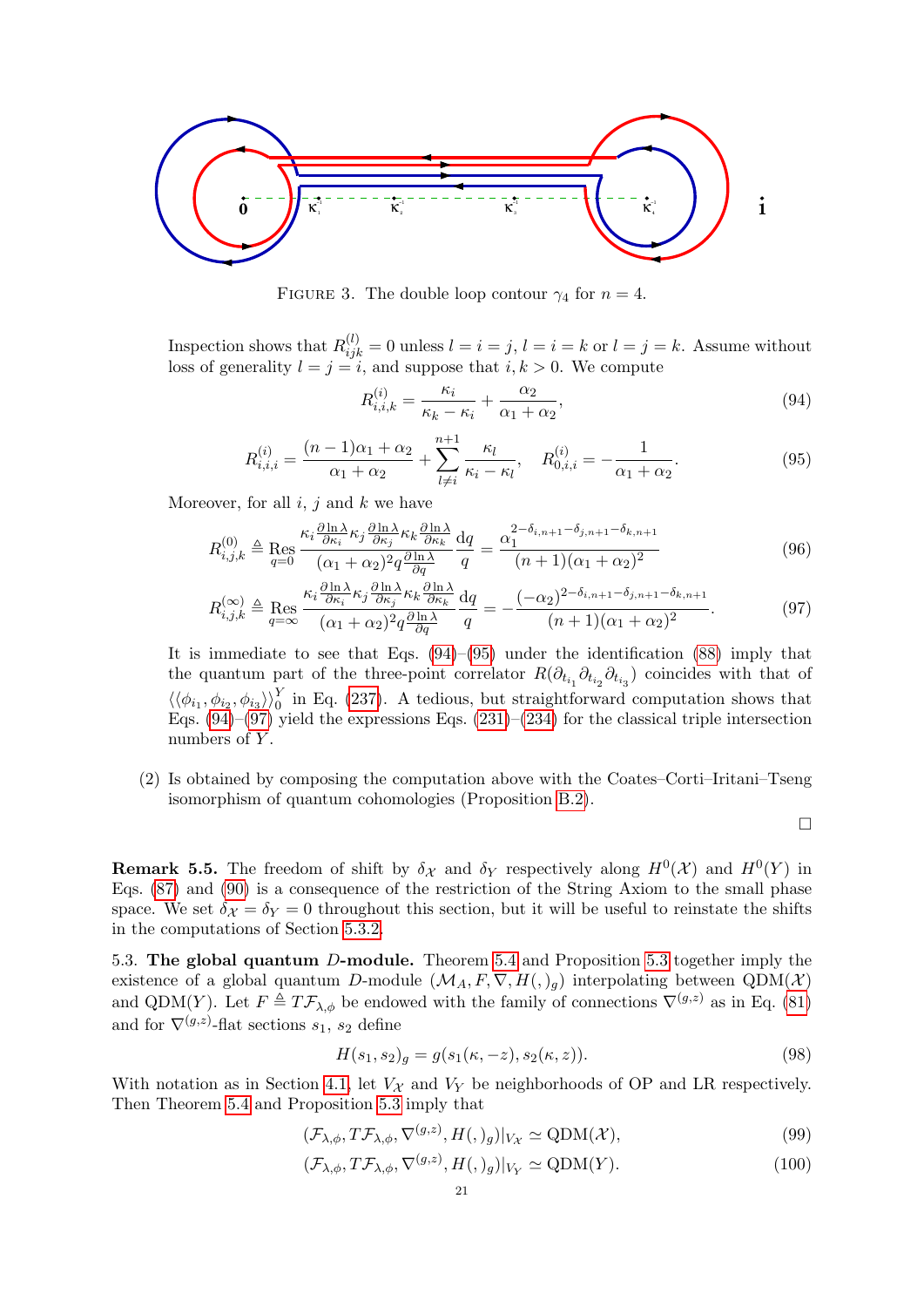In particular, choosing a basis of integral twisted 1-cycles yields a global flat frame for the quantum differential equations of  $\mathcal X$  and Y upon analytic continuation in the  $\kappa$ -variables, and

<span id="page-21-4"></span>
$$
Sol_{\lambda,\phi}|_{V_{\mathcal{X}}} = \mathcal{S}_{\mathcal{X}}, \quad Sol_{\lambda,\phi}|_{V_{Y}} = \mathcal{S}_{Y}.
$$
\n(101)

Representatives of one such integral basis can be constructed as follows. For generic monodromy weights, the monodromy representation  $\rho_{\lambda}(l_{q_i})$  factors through a faithful representation  $\tilde{\rho}: H_1(C_\lambda, \mathbb{Z}) \to V_\lambda$ . Then in this case the twisted homology coincides with the integral homol-ogy of the Riemannian covering [\[78\]](#page-46-19) of  $C_{\lambda}$ 

$$
H^{\bullet}(C_{\lambda}, L_{\lambda}) \simeq H^{\bullet}(\tilde{C}_{\lambda}/[\pi_1(C_{\lambda}), \pi_1(C_{\lambda})]), \mathbb{Z}).
$$
\n(102)

In particular, compact loops in the kernel of the abelianization morphism  $h_* : \pi_1(C_\lambda) \to$  $H_1(C_\lambda, \mathbb{Z})$  may have non-trivial lifts to  $H_1(C_\lambda, L_\lambda)$ . One such basis is given explicitly [\[78,](#page-46-19)79] by the Pochhammer double loop contours  $\{\gamma_i\}_{i=1}^{n+1}$ : these are compact loops encircling the points  $q = 0$  and  $q = \kappa_i^{-1}$ ,  $i = 1, \ldots, n + 1$  as in Figure [3](#page-20-4) (that is  $\gamma_i = [l_0, l_{\kappa_i^{-1}}]$ , where the  $l_q$ 's are simple oriented loops around each of the punctures). Then the twisted periods

<span id="page-21-0"></span>
$$
\Pi_i \triangleq \frac{z a \pi_{\lambda, \phi}(\gamma_i)}{(1 - e^{2\pi i a})(1 - e^{-2\pi i b})}
$$
(103)

where we defined

$$
\begin{array}{rcl}\na & \triangleq & \frac{(n+1)\alpha_1}{z}, & \mathfrak{q}_a & \triangleq & e^{2\pi i a}, \\
b & \triangleq & \frac{\alpha_1 + \alpha_2}{z}, & \mathfrak{q}_b & \triangleq & e^{2\pi i b},\n\end{array} \tag{104}
$$

are a  $\mathbb{C}(\mathfrak{q}_a, \mathfrak{q}_b)$ -basis of  $Sol_{\lambda,\phi}$ .

<span id="page-21-6"></span>Remark 5.6. We have a natural isomorphism with the homology of the complex line relative to the punctures

$$
\mathfrak{P}: H_1(C_{\lambda}, L_{\lambda}) \stackrel{\sim}{\to} H_1(\mathbb{P}^1, \text{supp}(\lambda)),
$$
  
\n
$$
\gamma_i \to (1 - \mathfrak{q}_a)(1 - \mathfrak{q}_b)[0, \kappa_i^{-1}]
$$
\n(105)

obtained by associating to any Pochhammer contour the path in  $C_{\lambda}$  that it encircles. The choice of coefficient reflects the existence [\[79\]](#page-46-20), when  $\Re(\alpha) > 0$ ,  $\Re(\beta) < 1$ , of an Euler-type integral reprentation: namely, a factorization of the period mapping

<span id="page-21-5"></span><span id="page-21-2"></span>
$$
H_1(C_{\lambda}, L_{\lambda})
$$
\n
$$
\downarrow \qquad \qquad \downarrow \qquad \qquad \downarrow
$$
\n
$$
H_1(\mathbb{P}^1, (\lambda)) \xrightarrow{\qquad \qquad f \lambda^{1/z} \phi} \mathbb{C}(\mathfrak{q}_\mathfrak{a}, \mathfrak{q}_\mathfrak{b})
$$
\n
$$
(106)
$$

which reduces Eq. [\(103\)](#page-21-0) to convergent line integrals of  $z a \lambda^{1/z} \phi$  over the interval  $\mathfrak{P}(\gamma_i)$ .

By the above remark, the period integrals of Eq. [\(103\)](#page-21-0) are a multi-variable generalization of the classical Euler representation for the Gauss hypergeometric function. Explicitly, they take the form [\[39\]](#page-45-25)

$$
\Pi_i(\kappa, z) = \frac{\Gamma(a)\Gamma(1-b)}{\Gamma(1+a-b)} \kappa_i^{-a} \prod_{j=0}^n \kappa_j^{\alpha_1/z}
$$
\n
$$
\times \Phi^{(n)}\left(a, b, 1+a-b; \frac{\kappa_1}{\kappa_i}, \dots, \frac{\kappa_{i-1}}{\kappa_i}, \frac{1}{\kappa_i}, \frac{\kappa_{i+1}}{\kappa_i}, \dots, \frac{\kappa_n}{\kappa_i}\right), \quad 1 \le i \le n,
$$
\n(107)

$$
\Pi_{n+1}(\kappa, z) = \frac{\Gamma(a)\Gamma(1-b)}{\Gamma(1+a-b)} \left(\prod_{j=0}^{n} \kappa_j^{\alpha_1/z}\right) \Phi^{(n)}(a, b, 1+a-b; \kappa_1, \dots, \kappa_n),\tag{108}
$$

where we defined

<span id="page-21-3"></span><span id="page-21-1"></span>
$$
\Phi^{(m)}(a, b, c, w_1, \dots, w_m) \triangleq F_D^{(m)}(a; b, \dots, b; c; w_1, \dots, w_m),
$$
\n(109)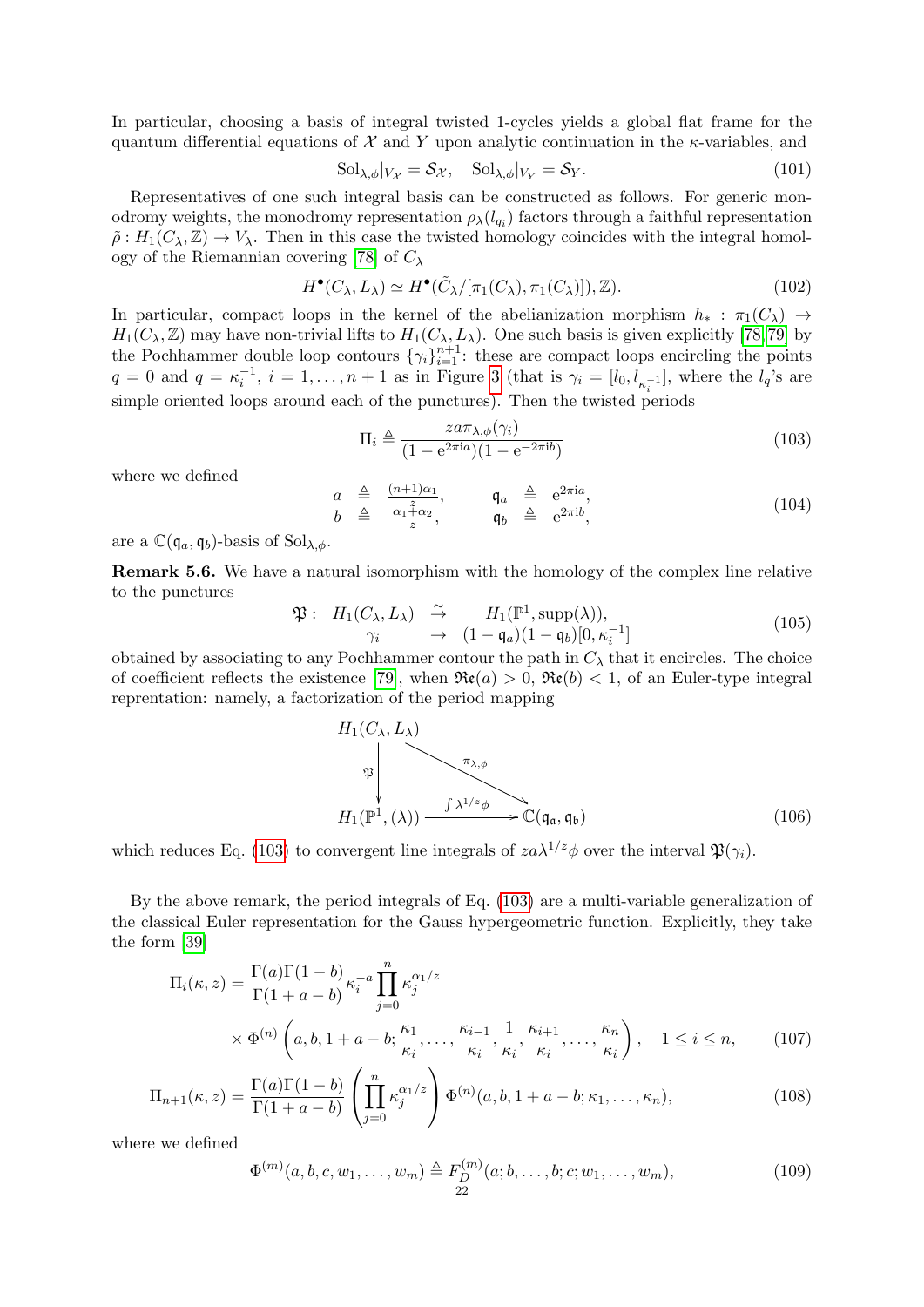and  $F_D^{(m)}(a; b_1, \ldots, b_M; c; w_1, \ldots, w_m)$  in Eq. [\(109\)](#page-21-1) is the Lauricella function of type D [\[58\]](#page-46-21):

<span id="page-22-0"></span>
$$
F_D^{(m)}(a; b_1, \dots, b_m; c; w_1, \dots, w_m) \triangleq \sum_{i_1, \dots, i_m} \frac{(a)_{\sum_j i_j}}{(c)_{\sum_j i_j}} \prod_{j=1}^m \frac{(b_j)_{i_j} w_j^{i_j}}{i_j!}.
$$
 (110)

In Eq. [\(110\)](#page-22-0), we used the Pochhammer symbol  $(x)_m$  to denote the ratio  $(x)_m = \Gamma(x+m)/\Gamma(x)$ .

5.3.1. Example:  $n = 1$  and the Gauss system. In this case  $\mathcal{F}_{\lambda,\phi}$  has dimension 2. The equations for the flat coordinates  $\tilde{t}(\kappa_0, \kappa_1, z)$  of the Dubrovin connection, Eq. [\(81\)](#page-18-4), reduce to the classical Gauss hypergeometric system for a function  $f(\kappa_1, z)$  such that

<span id="page-22-1"></span>
$$
\tilde{t}(\kappa_0, \kappa_1, z) = (\kappa_0 \kappa_1)^{a/2} f(\kappa_1, z),\tag{111}
$$

where

<span id="page-22-2"></span>
$$
\kappa_1(\theta + a)(\theta + b)f = \theta(\theta + ab)f, \quad \theta = \kappa_1 \partial_{\kappa_1}.
$$
\n(112)

When  $n = 1$ , we have from Eqs. [\(107\)](#page-21-2)–[\(108\)](#page-21-3) that

$$
\Pi_1(\kappa, z) = \frac{\Gamma(a)\Gamma(1-b)}{\Gamma(1+a-b)} \kappa_0^{a/2} \kappa_1^{-a/2} {}_2F_1\left(a, b, 1+a-b, \frac{1}{\kappa_1}\right),\tag{113}
$$

$$
\Pi_2(\kappa, z) = \frac{\Gamma(a)\Gamma(1-b)}{\Gamma(1+a-b)} (\kappa_0 \kappa_1)^{a/2} {}_2F_1(a, b, 1+a-b, \kappa_1).
$$
\n(114)

These are immediately seen to satisfy Eqs.  $(111)–(112)$  $(111)–(112)$ .

Remark 5.7. Equivariant mirror symmetry for toric Deligne–Mumford stacks implies that flat sections of  $QDM(X)$  and  $QDM(Y)$  take the form of generalized hypergeometric functions in so-called B-model variables; see [\[25,](#page-45-8) Appendix A] for the case under study here. Less expected, however, is the fact that they are hypergeometric functions in *exponentiated flat variables* for the Poincaré pairing, that is, in A-model variables. This is a consequence of the particular form (Eqs.  $(94)$ ,  $(95)$  and  $(237)$ ) of the quantum product: its rational dependence<sup>[6](#page-22-3)</sup> on the variables  $\kappa$  gives the quantum differential equation Eq. [\(193\)](#page-35-3) the form of a generalized hypergeometric system in exponentiated flat coordinates. The explicit equivalence between twisted periods and solutions of the Picard–Fuchs equations of  $\mathcal X$  and Y, which is a consequence of Theorem [5.4](#page-19-1) here and Proposition A.3 in [\[25\]](#page-45-8), should follow by comparing<sup>[7](#page-22-4)</sup> the respective Barnes integral representations [\[7,](#page-44-14) [39\]](#page-45-25). A significant advantage of the Hurwitz-space picture is that sections of the quantum D-modules have 1-dimensional integral representations, as opposed to the  $n$ -fold Mellin–Barnes integrals of [\[7\]](#page-44-14); this drastically reduces the complexity of computing the analytic continuation from the large radius to the orbifold chamber, as we now show.

We are almost ready to compute the analytic continuation map  $\mathbb{U}_{\rho}^{\mathcal{X},Y} : \mathcal{H}_{\mathcal{X}} \to \mathcal{H}_{Y}$  that identifies the corresponding flat frames and Lagrangian cones upon analytic continuation along the path  $\rho$  in Eq. [\(45\)](#page-13-6). The main missing technical tool is provided by the following

**Lemma 5.8.** In  $\mathbb{C}^m$  with coordinates  $(w_1, \ldots, w_m)$ ,  $m \geq 1$ , let  $\chi_i$ , for every  $i = 1, \ldots, m$ , be any path in  $\mathbb{C}^m \setminus \{w_k \neq w_l, 0, 1\}$ , up to homotopy, that connects the origin with the point at infinity  $W_i^\infty,$ 

$$
W_i^{\infty} \triangleq \overbrace{(0, \ldots, 0}^{i-1 \text{ times}}, \overbrace{\infty, \ldots, \infty}^{m-i+1 \text{ times}}), \tag{115}
$$

<span id="page-22-3"></span> $6$ From the vantage point of mirror symmetry, the rational dependence of the A-model three-point correlators on the quantum parameters is an epiphenomenon of the Hard Lefschetz condition, which ensures that the inverse mirror map is a rational function of exponentiated A-model variables.

<span id="page-22-4"></span> ${}^{7}$ Equivalence between the two types of hypergeometric functions can be derived from the quadratic transformations for the Gauss function for  $n = 1$ , and from a generalized Bayley identity for  $n = 2$ ; the higher rank case appears to be non-trivial.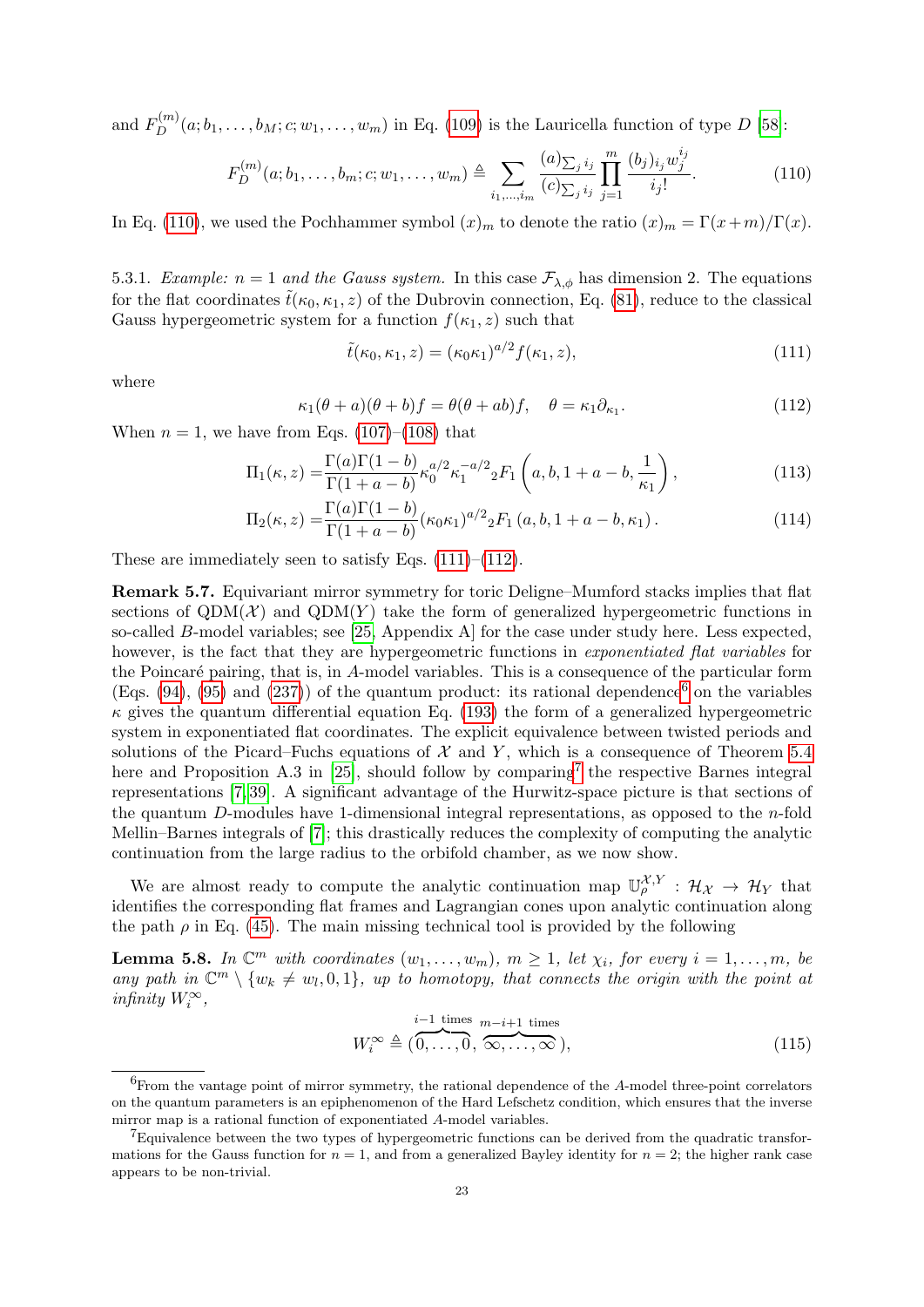and has zero winding number along the hyperlanes  $w_k = w_l$  ( $k \neq l$ ) and  $w_k = 0, 1$ . Denote  $\tilde{\Phi}_i^{(m)}$  $\mathcal{L}_i^{(m)}(a,b,c;w_1,\ldots,w_m)$  the analytic continuation of  $\Phi^{(m)}(a,b,c;w_1,\ldots,w_m)$  in Eq. [\(109\)](#page-21-1) along  $\chi_i$  to the neighborhood

<span id="page-23-2"></span><span id="page-23-1"></span>
$$
|w_l| < 1, \quad l < i,
$$
\n
$$
|w_l^{-1}| < 1, \quad l = i,
$$
\n
$$
|w_l^{-1}| < 1, |w_l| < |w_k|, \quad l > k \ge i
$$
\n(116)

of  $W_i^{\infty}$ . Then we have that

$$
\tilde{\Phi}_{i}^{(m)}(a, b, c; w_1, \dots, w_m) \sim \sum_{j=0}^{m-i} \frac{\Gamma(c)\Gamma(a-jb)\Gamma((j+1)b-a)}{\Gamma(a)\Gamma(b)\Gamma(c-a)} \times \prod_{k=1}^{j} (-w_{m-k+1})^{-b} (-w_{m-j})^{-a+jb} (1 + \mathcal{O}(w)) \n+ \prod_{j=i}^{m} (-w_j)^{-b} \frac{\Gamma(c)\Gamma(a-(m-i+1)b)}{\Gamma(a)\Gamma(c-(m-i+1)b)} (1 + \mathcal{O}(w)).
$$
\n(117)

around  $W_i^{\infty}$  in the region of Eq. [\(116\)](#page-23-1).

*Proof.* The statement of the lemma follows from computing the analytic continuation along  $\chi_i$ of the Lauricella function  $F_D^{(m)}(a, b_1, \ldots, b_m, c, w_1, \ldots, w_{i-1}, w_i^{-1}, \ldots, w_m^{-1})$  from an open ball centered on  $W_i^{\infty}$  to the origin  $W_{m+1}^{\infty} = (0, \ldots, 0)$  in the sector where  $w_k \ll 1$  for  $k < i$ ,  $w_i \ll 1$ ,  $w_k/w_j \ll 1$  for  $k > j \geq i$ . One possible way to do this is to perform the continuation in each individual variable  $w_i$ ,  $j > i$  appearing in Eq. [\(110\)](#page-22-0) through an iterated use of Kummer's identity, Eq. [\(242\)](#page-43-0). This is done in Appendix [C,](#page-42-1) to which we refer the reader for the details of the derivation; the final result is Eq. [\(248\)](#page-44-15), from which Eq. [\(117\)](#page-23-2) follows by Eq. [\(109\)](#page-21-1).

<span id="page-23-0"></span>5.3.2. Proof of Theorem [4.1.](#page-13-2) We recall here the notation we used in Sections [4.1](#page-13-1) and [5.3:](#page-20-0) we write  $P_i$  for the equivariant class concentrated on the i<sup>th</sup>-fixed point of Y,  $\mathbf{1}_k$  for the fundamental class of the k<sup>th</sup>-twisted sector of  $\mathcal{X}, i, k = 1, \ldots, n+1$ , and  $V_Y$  and  $V_X$  for the neighborhoods of the large radius point (LR) and the orbifold point (OP) respectively, such that the isomorphisms of Eq. [\(101\)](#page-21-4) hold. We also let  $\rho$  be the path in  $QH(Y) \simeq QH(\mathcal{X})$  connecting the large radius point LR to the orbifold point OP as spelled out in Eq. [\(45\)](#page-13-6) and we write

$$
J^{\mathcal{X}}(x,z) = \sum_{k=1}^{n+1} \tilde{J}_k^{\mathcal{X}}(x,z) \mathbf{1}_k, \qquad J^{\mathcal{Y}}(t,z) = \sum_{i=1}^{n+1} J_i^{\mathcal{Y}}(t,z) P_i
$$
(118)

for the decomposition of the J-function of the orbifold and the resolution in the bases above.

The String Equation for  $\mathcal{X}$  and Y and Eqs. [\(195\)](#page-36-2)–[\(196\)](#page-36-1) in Appendix [C](#page-42-1) together imply that the power series  $\{J_k^{\chi}\}_{k=1}^{n+1}$ , and  $\{J_i^{\chi}\}_{i=1}^{n+1}$  give systems of flat coordinates of  $\nabla^{(g,z)}$  locally around OP and LR respectively. Also, by Proposition [5.3](#page-18-3) and Theorem [5.4,](#page-19-1) the twisted periods  ${\{\Pi_j\}}_{j=1}^{n+1}$  yield a system of *global* flat coordinates of  $\nabla^{(g,z)}$ ; we here single out the principal branch of Eqs. [\(107\)](#page-21-2)–[\(108\)](#page-21-3) obtained by analytically continuing along  $\rho$ . This means that, upon restriction to the neighborhood  $V_{\bullet}$ , the gradients of  $\{\Pi_j\}_j$  and  $\{J_i^{\bullet}\}_i$  are a priori different linear bases of the *same* vector space. This entails the existence of invertible,  $\mathbb{C}[[a,b]]$ -linear maps  $\mathcal{A} \in \text{Hom}(\text{Sol}_{\lambda,\phi}, \mathcal{S}_Y), \mathcal{B} \in \text{Hom}(\mathcal{S}_{\mathcal{X}}, \text{Sol}_{\lambda,\phi}),$ 

<span id="page-23-3"></span>
$$
\mathcal{A} \operatorname{grad}_{\eta_Y} \pi_{\lambda, \phi} |_{\mathcal{S}_Y} : H_1(C_{\lambda}, L_{\lambda}) \to \operatorname{Sol}_{\lambda, \phi} |_{V_Y} \simeq \mathcal{S}_Y, \n\mathcal{B}^{-1} \operatorname{grad}_{\eta_X} \pi_{\lambda, \phi} |_{\mathcal{S}_X} : H_1(C_{\lambda}, L_{\lambda}) \to \operatorname{Sol}_{\lambda, \phi} |_{V_X} \simeq \mathcal{S}_X,
$$
\n(119)

such that

$$
\mathcal{A}\{\Pi_j\}_{j=1}^{n+1} = \{J_i^Y\}_{i=1}^{n+1}
$$
\n(120)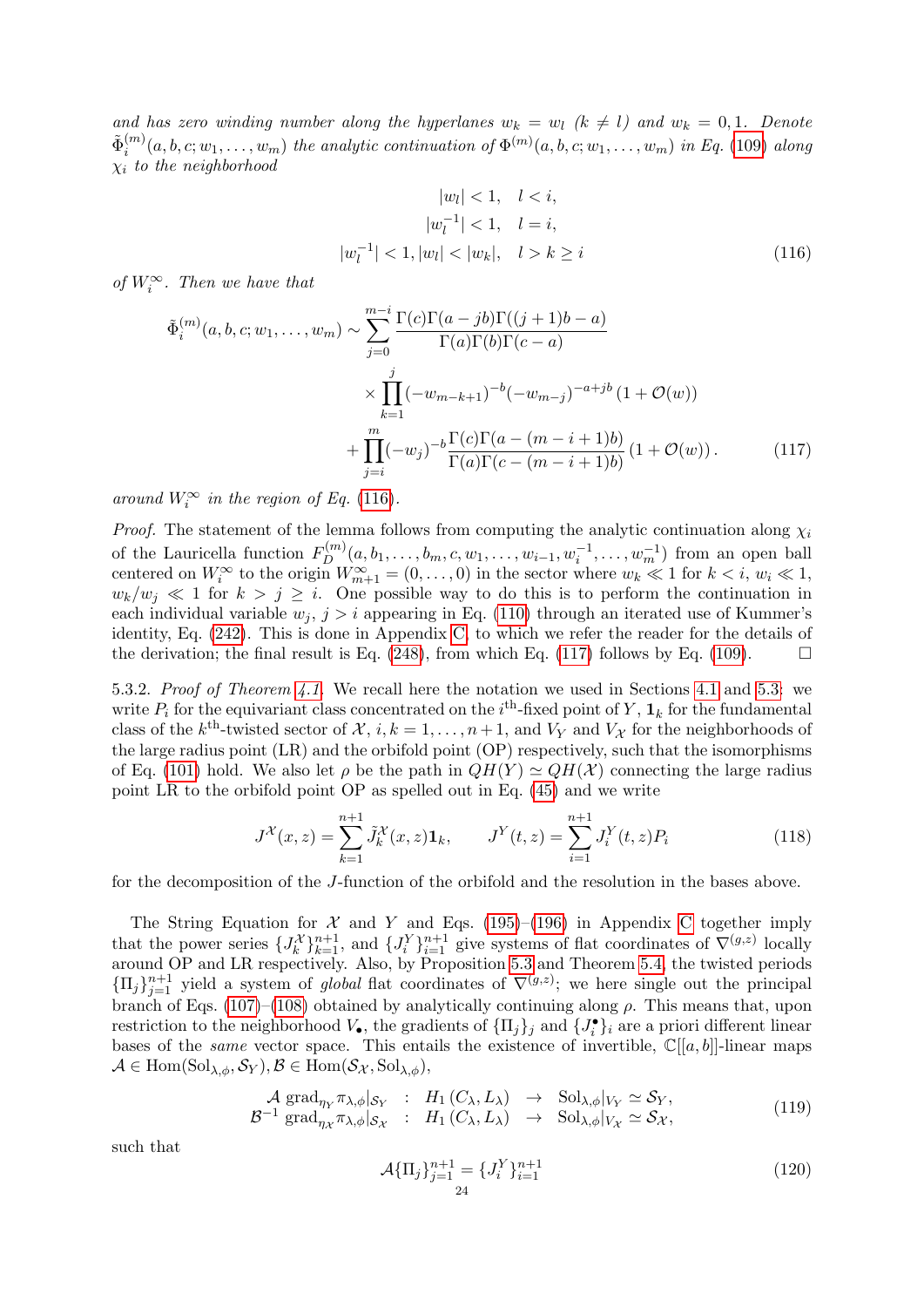and

$$
\mathcal{B}\{J_k^{\mathcal{X}}\}_{k=1}^{n+1} = \{\Pi_j\}_{j=1}^{n+1}.\tag{121}
$$

In particular, the sought-for identification of J-functions factorizes as

$$
\mathbb{U}_{\rho}^{\mathcal{X},Y} = \mathcal{AB}.\tag{122}
$$

To compute A, notice that the components  $J_i^Y$  of  $J^Y$  in the localized basis  $\{P_i\}_{i=1}^{n+1}$  of  $H(Y)$  are eigenvectors of the monodromy around LR (see Eq. [\(202\)](#page-37-4)), generically with distinct eigenvalues. A can thus be computed by determining the monodromy decomposition of the twisted periods, Eqs. [\(107\)](#page-21-2)–[\(108\)](#page-21-3), from their asymptotic behavior around LR. For each  $1 \leq j \leq$  $n+1$ , consider the principal branch of  $\Pi_i$  given by the integral expression of Eq. [\(103\)](#page-21-0). The unit polydisk  $|e^{t_l}| < 1$  centered at LR coincides with the region of Eq. [\(116\)](#page-23-1) for the arguments

$$
w_k \triangleq \begin{cases} \kappa_k / \kappa_i & k \neq i \\ \kappa_i^{-1} & k = i \end{cases}
$$
 (123)

of Eq. [\(107\)](#page-21-2) by virtue of Eq. [\(88\)](#page-19-4). This puts squarely the problem of analytic continuation of  ${\Pi_i}_i$  to LR within the setup of Lemma [5.8:](#page-23-2) by Eqs. [\(107\)](#page-21-2) and [\(108\)](#page-21-3), for each  $1 \leq j \leq n$ , the analytic continuation problem of  $\Pi_j(\kappa, z)$  to LR along  $\rho$  in the  $\kappa$ -variables translates to the analytic continuation of a generalized hypergeometric function  $\Phi^{(n)}(a, b, 1 + a - b, w_1, \dots, w_n)$ to  $W_j^{\infty}$  along  $\chi_j$  in the w variables of the lemma. Applying the final result, Eq. [\(117\)](#page-23-2), entails (compare with Eqs. [\(202\)](#page-37-4), [\(228\)](#page-41-2) and [\(229\)](#page-41-3))

$$
\Pi_i = \sum_{j=1}^{n+1} \mathcal{A}_{ij}^{-1} J_j^Y,
$$
\n(124)

where

<span id="page-24-0"></span>
$$
\mathcal{A}_{ij} = \begin{cases}\n e^{-i\pi(a-b(2n-2j+3))} \frac{z\Gamma(1+a-(n-i+2)b)}{\Gamma(1-b)\Gamma(a-(n-i+1)b)} & i = j, \\
 e^{-i\pi(a-b(2n-2j+3))} \frac{z\sin(\pi b)\Gamma(1-a+b(n+1-i))\Gamma(1+a-b(n-i+2))}{\pi\Gamma(1-b)} & j > i, \\
 0 & j < i.\n\end{cases} \tag{125}
$$

Consider now the situation at the orbifold point  $\text{OP} = {\kappa_j = \omega^{-j}}$ . Since

$$
J^{\mathcal{X}}(0,z) = z\mathbf{1}_0,\tag{126}
$$

<span id="page-24-2"></span><span id="page-24-1"></span>
$$
\frac{\partial J^{\mathcal{X}}}{\partial x_k}(0, z) = \mathbf{1}_k,\tag{127}
$$

to compute the operator  $\beta$  in Eq. [\(119\)](#page-23-3) it suffices to evaluate the expansion of the Lauricella functions Eqs. [\(107\)](#page-21-2)–[\(108\)](#page-21-3) at OP to linear order in  $x_k$ ,  $k = 0, \ldots, n$ . A remarkable feature here, by Eqs. [\(91\)](#page-19-7) and [\(103\)](#page-21-0), is that the Lauricella function of Eq. [\(109\)](#page-21-1) at these roots of unity reduces to Euler's Beta integral, a statement whose easy verification we leave to the reader. Explicitly,

$$
\Pi_j(\kappa, z)\Big|_{x=0} = \omega^{(j-n/2)a} \frac{\Gamma(a)\Gamma(1-b)}{\Gamma(1+a-b)} \Phi(a, b, 1+a-b; \omega, \dots, \omega^n)
$$

$$
= \frac{\omega^{(j-n/2)a}}{n+1} B\left(\frac{a}{n+1}, 1-b\right)
$$
(128)

$$
= \frac{\omega^{(j-n/2)a} \Gamma(a/(n+1))\Gamma(1-b)}{n+1 \Gamma(1-b+a/(n+1))}, \qquad j=1,\ldots,n+1.
$$
 (129)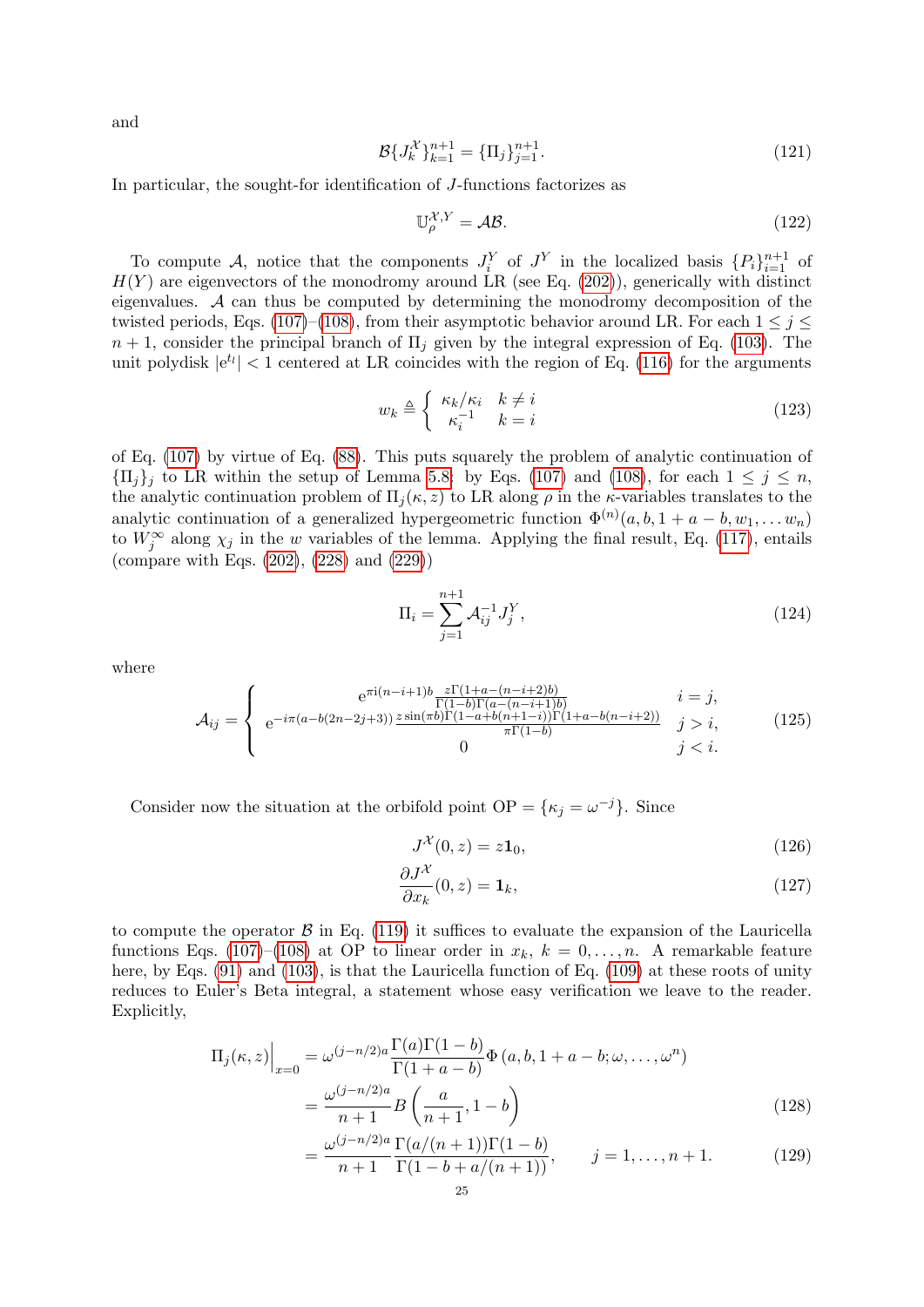<span id="page-25-4"></span>

FIGURE 4. The path  $\sigma_{13}$  in  $\pi_1(\mathcal{M}_A)$  for  $n=4$ .

 $\infty$ 

Similarly, a short computation shows that

$$
\kappa_k \frac{\partial \Pi_j}{\partial \kappa_k}(0, z) = \frac{b\omega^{(j-n/2)a}}{n+1} \sum_{l=1}^n \omega^{(j-k)l} B\left(\frac{a+l}{n+1}, -b\right)
$$
(130)

$$
\left. \frac{\partial \Pi_j}{\partial x_k}(\kappa, z) \right|_{x=0} = \frac{b\omega^{(j-n/2)a - jk + k/2}}{n+1} B\left(1 + \frac{a+l}{n+1}, -b\right) \tag{131}
$$

$$
=-\frac{\omega^{(j-n/2)a-jk+k/2}}{n+1}\frac{\Gamma\left(\frac{a-k}{n+1}+1\right)\Gamma(1-b)}{\Gamma\left(\frac{a-k}{n+1}+1-b\right)}.\tag{132}
$$

In matrix form we have:

<span id="page-25-0"></span>
$$
\Pi = \mathcal{B}J^{\mathcal{X}} = D_1 V D_2 J^{\mathcal{X}} \tag{133}
$$

where

$$
(D_1)_{jk} = \omega^{(j-n/2)a} \delta_{jk} \tag{134}
$$

$$
(D_2)_{jk} = \delta_{jk} \begin{cases} -\omega^{k/2} \frac{\Gamma(\frac{a-k}{n+1} + 1)\Gamma(1-b)}{\Gamma(\frac{a-k}{n+1} + 1-b)} & \text{for} \quad 1 \le k \le n\\ \frac{\Gamma(a/(n+1))\Gamma(1-b)}{\Gamma(1-b+a/(n+1))} & \text{for} \quad k = n+1 \end{cases}
$$
(135)

$$
V_{jk} = \frac{\omega^{-jk}}{n+1} \tag{136}
$$

Piecing Eqs. [\(125\)](#page-24-0) and [\(133\)](#page-25-0)–[\(136\)](#page-25-1) together yields<sup>[8](#page-25-2)</sup> Eq. [\(46\)](#page-13-7), up to a scalar factor of  $\mathfrak{q}_a$ . By Remark [5.5,](#page-20-5) this corresponds to our freedom of a String Equation shift along either of  $H^0(\mathcal{X})$ and  $H^0(Y)$ . Setting  $\delta_X - \delta_Y = 2\pi i \alpha_1$  in Eqs. [\(87\)](#page-19-5) and [\(90\)](#page-19-6) concludes the proof.

<span id="page-25-7"></span><span id="page-25-1"></span>
$$
\Box
$$

5.3.3. Monodromy and pure braids. The expression Eq. [\(46\)](#page-13-7) for the symplectomorphism  $\mathbb{U}_{\rho}^{\mathcal{X},Y}$ was obtained for the analytic continuation path  $\rho$  of Eq. [\(45\)](#page-13-6). Fixing a reference point  $m_0 =$  $(\widetilde{\kappa_1}, \ldots, \widetilde{\kappa_n}) \in \mathcal{M}_A$ , for a general path  $\rho \circ \sigma$  with  $[\sigma] \in \pi_1(\mathcal{M}_A, m_0)$  we get a composition

$$
\mathbb{U}_{\rho\circ\sigma}^{\mathcal{X},Y} = \mathbb{U}_{\rho}^{\mathcal{X},Y} M_{\sigma}
$$
\n(137)

where

<span id="page-25-3"></span>
$$
M_{\sigma} : \pi_1(\mathcal{M}_A, m_0) \to \text{Aut(Sol}_{\lambda, \phi})
$$
\n(138)

is the monodromy representation of the fundamental group of  $\mathcal{M}_A$  in the space of solutions of the Lauricella system  $F_D^{(n)}$ .

<span id="page-25-6"></span><span id="page-25-5"></span>**1**

<span id="page-25-2"></span><sup>8</sup>This amounts to a rather tedious exercise in telescoping sums and additions of roots of unity. The computation can be made available upon request.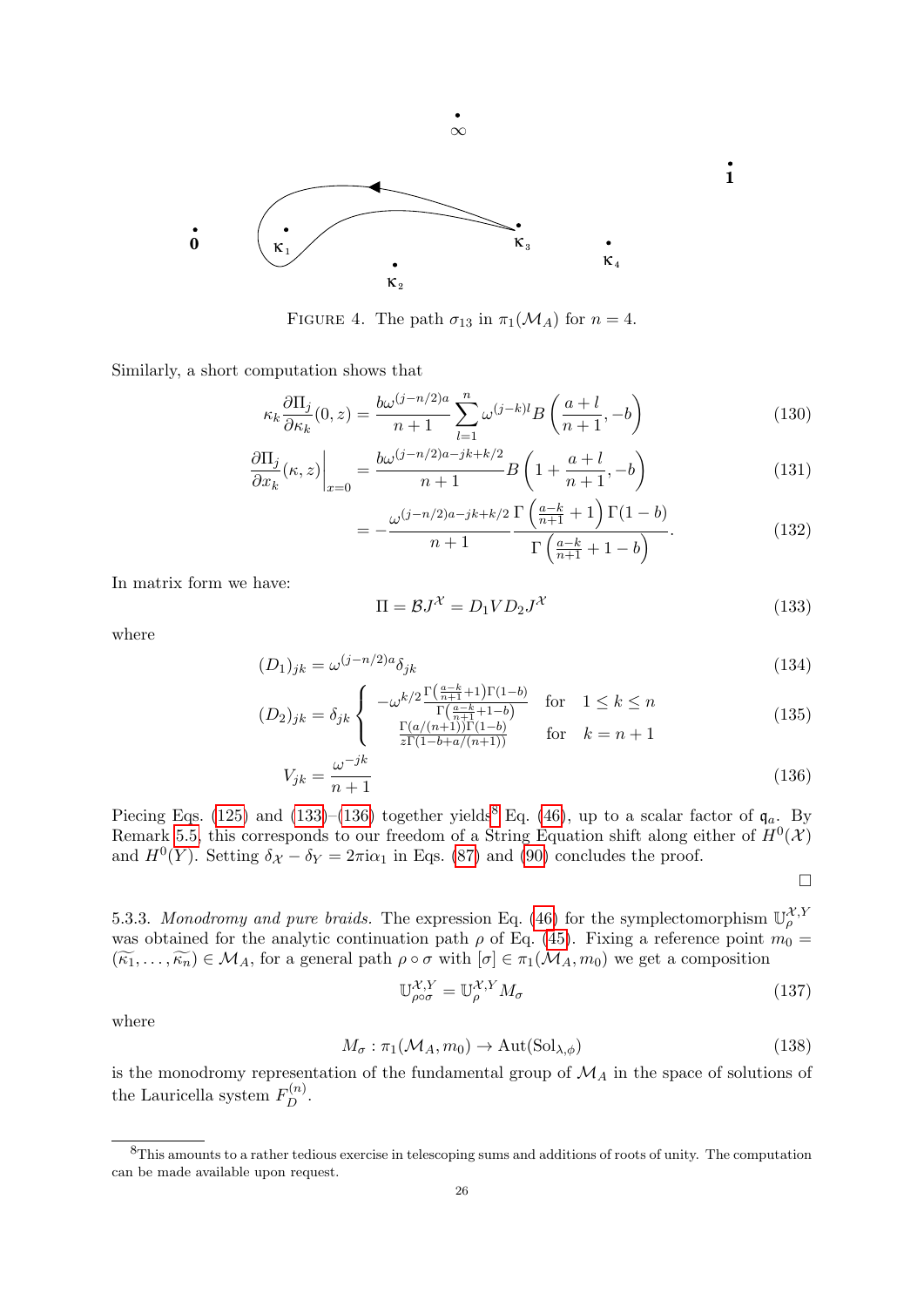By definition Eq. [\(75\)](#page-17-2),  $\mathcal{M}_A$  is the configuration space of n distinct points in  $\mathbb{P}^1 \setminus \{0, 1, \infty\}$ . Therefore, its fundamental group is the pure braid group in  $n + 2$  strands

$$
\pi_1(\mathcal{M}_A) \simeq \text{PB}_{n+2};\tag{139}
$$

with the monodromy action Eq. [\(138\)](#page-25-3) given by the reduced Gassner representation [\[31,](#page-45-26) [53\]](#page-46-22) of PB<sub>n+2</sub>. Writing  $\tilde{\kappa}_i = 0, 1, \infty$  for  $i = n + 1, n + 2$  and  $n + 3$  respectively, generators  $P_{ij}$ ,  $i = 1, \ldots, n+3, j = 1, \ldots, n$  of  $PB_{n+2}$  are in bijection with paths  $\sigma_{ij} : [0,1] \to \mathcal{M}_A$  given by lifts to  $\mathcal{M}_A$  of closed contours in the j<sup>th</sup> affine coordinate plane that start at  $\kappa_j = \tilde{\kappa}_j$ , turn<br>counterclockwise around  $\tilde{\kappa}_j$  (and around no other point) and then return to their criginal posicounterclockwise around  $\tilde{\kappa}_i$  (and around no other point) and then return to their original position, as in Figure [4.](#page-25-4)

The image of the period map Eq. [\(80\)](#page-18-1), by Proposition [5.3,](#page-18-3) is a lattice in  $Sol_{\lambda,\phi}$ :

$$
\mathrm{Sol}_{\lambda,\phi} = \nabla^{(g)} \pi_{\lambda,\phi} \left( H_1 \left( C_\lambda, L_\lambda \right) \right) \otimes_{\mathbb{Z}(\mathfrak{q}_a, \mathfrak{q}_b)} \mathbb{C}(\mathfrak{q}_a, \mathfrak{q}_b),\tag{140}
$$

and by Eqs. [\(125\)](#page-24-0) and [\(133\)](#page-25-0)–[\(136\)](#page-25-1) the induced morphism  $H_1(C_\lambda, L_\lambda) \simeq K(Y)$  is a lattice isomorphism. The monodromy action on  $Sol_{\lambda,\phi}$ , at the level of equivariant K-groups, is given by lattice automorphisms  $\pi_1(\mathcal{M}_A) \to \text{Aut}_{\mathbb{Z}(q_a,q_b)} K(Y)$ ; this can be verified explicitly from the form of the monodromy matrices in the twisted period basis [\[65\]](#page-46-23). For example, when  $n = 1$ , the action on  $K(Y)$  is given by the classical monodromy of the Gauss system for  $c = a - b + 1$ . With reference to Figure [5,](#page-27-1) we have in the standard basis  $\{\mathcal{O}_Y, \mathcal{O}_Y(1)\}\$ for  $K(Y)$ ,

$$
M_{\rm LR1} = \begin{pmatrix} e^{-i a \pi} \left( e^{2i a \pi} + e^{2i b \pi} \right) & e^{2i b \pi} \\ -1 & 0 \end{pmatrix}, \tag{141}
$$

$$
M_{\rm CP} = \begin{pmatrix} 1 & -2ie^{-i(a-b)\pi} \sin(b\pi) \\ -2ie^{-i(a+b)\pi} \sin(b\pi) & 1 - 4e^{-2ia\pi} \sin^2(b\pi) \end{pmatrix},
$$
(142)

$$
M_{\text{LR2}} = \begin{pmatrix} 2\cos(a\pi) & 1 - 2\mathrm{ie}^{i\pi(b-2a)}\sin(b\pi) \\ -1 & 2\mathrm{ie}^{-i(a-b)\pi}\sin(b\pi) \end{pmatrix},\tag{143}
$$

for the large radius and the conifold monodromy of  $QDM(Y)$ . It is straightforward to check that they induce symplectic automorphisms of  $\mathcal{H}_Y$ .

**Remark 5.9.** In the non-equivariant setting, representations of the braid group  $B_n$  have a natural place in the derived context where they correspond to elements of  $\text{Auteq}(D^b(Y))$  generated by spherical twists  $[73]$ . From a quantum D-module perspective, the interpretation of flat sections as B-branes identifies this braid group action with the monodromy action. Recently, different flavors of braid group actions, including mixed and pure braids, have been shown to arise upon taking deformations of the Seidel–Thomas setup [\[34\]](#page-45-27); the D-module picture of Eqs. [\(85\)](#page-19-2) and [\(103\)](#page-21-0) indicates that the lift to the equivariant theory should naturally provide another such extension, whose origin in the derived context would be fascinating to trace in detail.

### 6. Quantization

<span id="page-26-0"></span>The goal of this section is to prove the following

<span id="page-26-1"></span>**Theorem 6.1.** The Hard Lefschetz quantized CRC (Conjecture [2.4\)](#page-8-4) holds for the pairs  $(X, Y)$ , where  $\mathcal{X} = [\mathbb{C}^2/\mathbb{Z}_{n+1}] \times \mathbb{C}$  has the threefold  $A_n$  singularity as a coarse space and Y is its crepant resolution.

We outline the proof of Theorem [6.1:](#page-26-1) Givental's quantization formula [\(144\)](#page-27-2) for  $\mathcal X$  and Y and the Hard Lefschetz condition are used in Lemma [6.3](#page-28-1) to show that Theorem [6.1](#page-26-1) follows from appropriately comparing the canonical R-calibrations for  $\mathcal X$  and Y. The existence of the canonical R-calibrations is a consequence of Teleman's reconstruction theorem [\[75\]](#page-46-25). Work of Jarvis–Kimura and the orbifold quantum Riemann–Roch theorem of Tseng (Section [6.1\)](#page-28-0) computes the Gromov–Witten R-calibration for  $\mathcal X$  at the orbifold point. In Section [6.3,](#page-31-0) we verify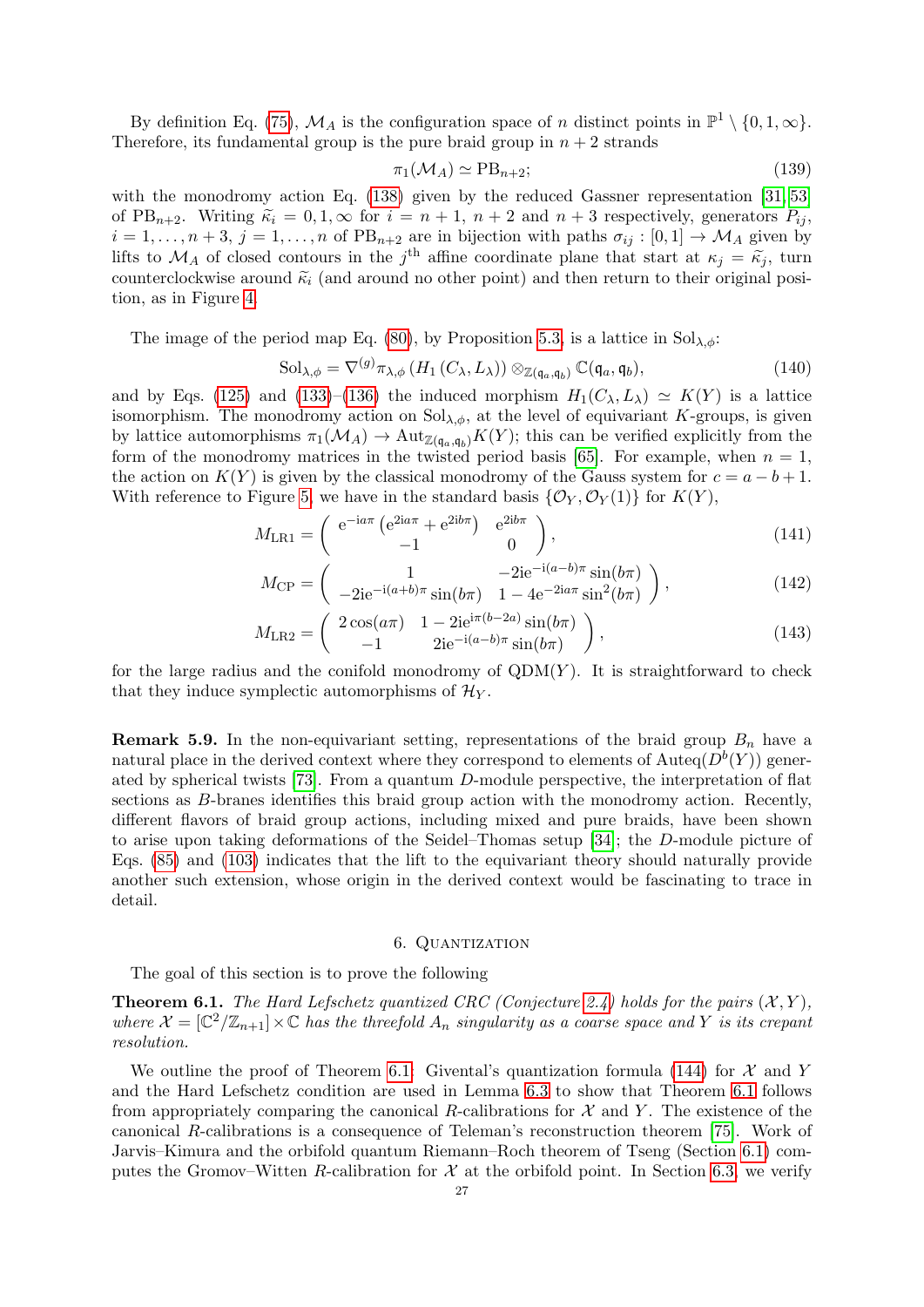<span id="page-27-1"></span>

FIGURE 5. The Kähler moduli space of the  $A_1$  singularity in A-model coordinates. LR1 and LR2 indicate the large radius points  $\kappa = 0$ ,  $\infty$  respectively, CP is the conifold point, and OP is the orbifold point. Circuits around LR1-2 and CP generate the monodromy group of the global quantum D-module. The dashed segment depicts the analytic continuation path  $\rho$  of Proposition [B.2](#page-42-3) and Theorem [4.1.](#page-13-2)

that this agrees with the R-calibration of Y upon analytic continuation, concluding the proof.

Givental's quantization formalism for semisimple quantum cohomology [\[44,](#page-45-16) [45,](#page-45-28) [75\]](#page-46-25) gives an expression for the all-genus GW partition function of a target  $\mathcal Z$  with semisimple quantum product of rank  $N_z$  as the action of a sequence of differential operators on *n*-copies of the partition function of a point. The operators in question are obtained through Weyl-quantization of infinitesimal symplectomorphisms determined by the genus 0 Gromov–Witten theory of  $Z$  the S– and R– calibrations of  $QH(\mathcal{Z})$ , defined in Appendices [A.1](#page-34-1) and [A.2.1](#page-38-1) respectively. Here we assume familiarity with this story and standard notation, and review them in Appendix [A.2.](#page-37-0)

Givental's formula at a semi-simple point  $\tau \in QH(\mathcal{Z})$  reads

<span id="page-27-2"></span>
$$
Z_{\mathcal{Z}}(\mathbf{t}_{\tau}) = e^{C_{\mathcal{Z}}(\tau)} \widehat{S_{\mathcal{Z}}^{-1} \Psi_{\mathcal{Z}} R_{\mathcal{Z}} e^{u/z}} \prod_{i=1}^{N_{\mathcal{Z}}} Z_{\mathrm{pt}}(q^{i}), \qquad (144)
$$

where

<span id="page-27-3"></span>
$$
C_{\mathcal{Z}}(\tau) \triangleq \sum_{i=1}^{N_{\mathcal{Z}}} \int (R_{\mathcal{Z}}^{(1)})^i_i(\tau) \mathrm{d}u^i, \quad R_{\mathcal{Z}}^{(1)}(\tau) = \partial_z R_{\mathcal{Z}}(\tau, 0) \tag{145}
$$

and the shifted descendent times  $t_{\tau}$  are defined in Eq. [\(214\)](#page-39-4). In Eq. [\(144\)](#page-27-2),  $S_{\mathcal{Z}}$  and  $R_{\mathcal{Z}}$  are the canonical Gromov–Witten S- and R-calibrations of  $QH(\mathcal{Z})$ , viewed as morphisms of Givental's symplectic space  $\mathcal{H}_{\mathcal{Z}}$ .

<span id="page-27-0"></span>**Remark 6.2.** The existence of canonical R-calibrations such that Eq.  $(144)$  holds is a consequence of Teleman's theorem [\[75,](#page-46-25) Theorem 2]. In the conformal case, their form is uniquely determined by homogeneity. In the non-conformal case, the lack of an Euler vector field constrains the form of asymptotic solutions of the quantum differential equation only up to right multiplication by a constant diagonal matrix in odd powers of z. Therefore, in order to verify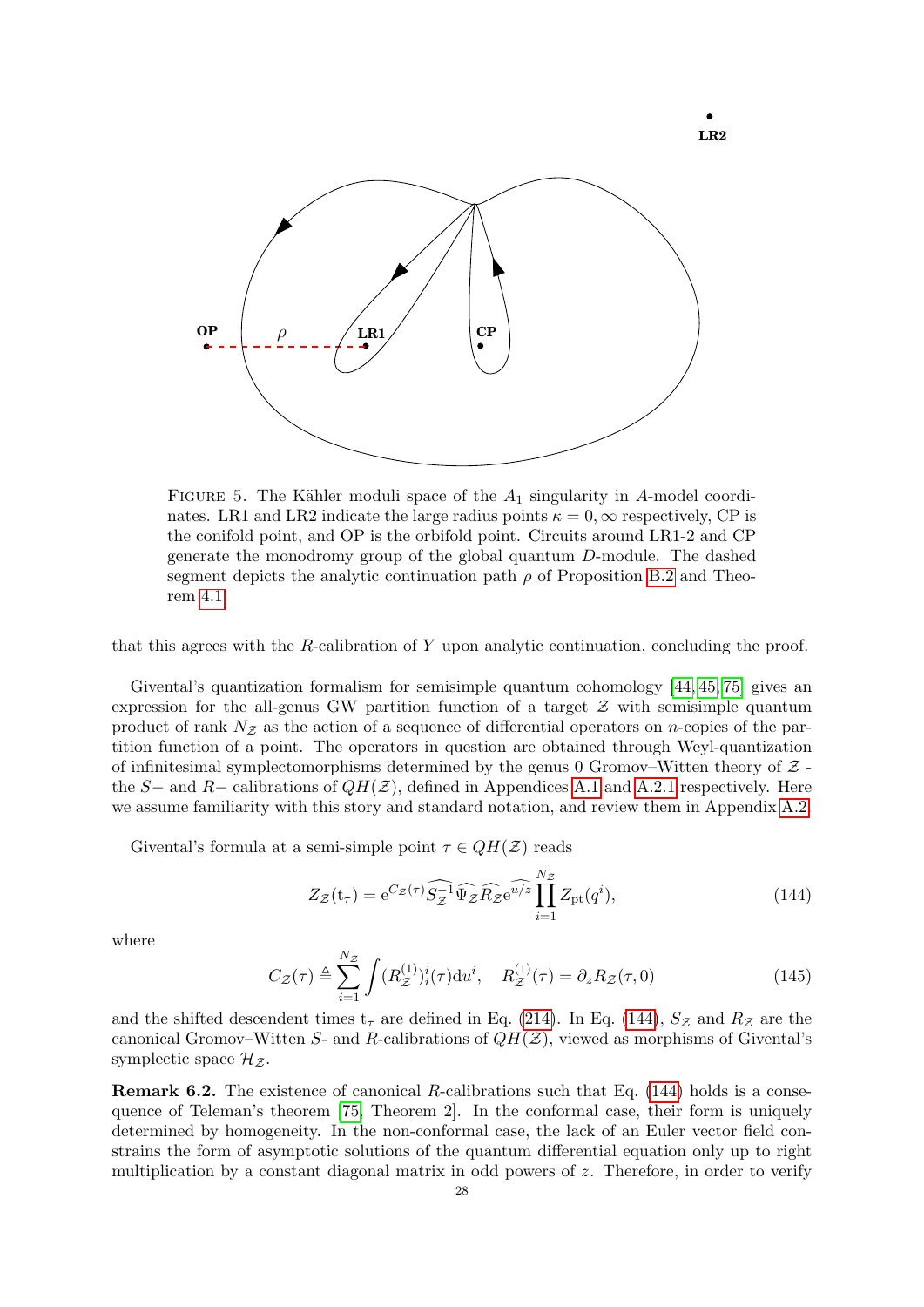that a given R-calibration is equal to the canonical R-calibration guaranteed by Teleman's the-orem, we need only check Eq. [\(144\)](#page-27-2) at a single semi-simple point. The specialization of  $R_{\mathcal{X}}$  to the orbifold point will be the focus of Section [6.1.](#page-28-0)

<span id="page-28-1"></span>**Lemma 6.3.** Let  $X \to X \leftarrow Y$  be a resolution diagram of Hard Lefschetz targets with generically semi-simple quantum cohomology. Conjecture [2.4](#page-8-4) holds if and only if the canonical Rcalibrations coincide on the semi-simple locus,

<span id="page-28-3"></span><span id="page-28-2"></span>
$$
R_{\mathcal{X}} = R_{Y}.\tag{146}
$$

Remark 6.4. The local independence of Givental's formula on the choice of a base point [\[44\]](#page-45-16) implies that it suffices to check Eq. [\(146\)](#page-28-2) at any given semi-simple point.

*Proof.* We start by observing that [\(146\)](#page-28-2) implies  $Z_Y = \widehat{\mathbb{U}_\rho^{XY}} Z_{\mathcal{X}}$ . It is immediate that  $C_{\mathcal{X}} = C_Y$ . Moreover, Eq. [\(144\)](#page-27-2) gives

$$
Z_Y = e^{C_Y} \widehat{S_Y^{-1} \psi_Y} \widehat{R}_Y e^{\widehat{u/z}} \prod_{i=1}^{N_Y} Z_{\text{pt},i}
$$
  
= 
$$
e^{C_Y} \widehat{S_Y^{-1} \psi_\theta} \widehat{\psi_\theta} \widehat{R}_X e^{\widehat{u/z}} \prod_{i=1}^{N_X} Z_{\text{pt},i}
$$
 (147)

$$
= \widehat{\mathbb{U}_{\rho}^{\mathcal{X},Y}} e^{C_{\mathcal{X}}} \widehat{S_{\mathcal{X}}^{-1}} \widehat{\psi_{\mathcal{X}}} \widehat{R_{\mathcal{X}}} e^{\widehat{u/z}} \prod_{i=1}^{N_{\mathcal{X}}} Z_{\text{pt},i} = \widehat{\mathbb{U}_{\rho}^{\mathcal{X},Y}} Z_{\mathcal{X}}.
$$
 (148)

We have made essential use of the HL condition twice: to identify S-calibrations via  $\mathbb{U}_{\rho}^{\mathcal{X},Y}$ , which is only true if the analytic continuation of the quantum product gives an isomorphism in big quantum cohomology, and to ensure that no cocyle is generated in the quantization of products. To see the reverse implication, we note that for the string of equations Eq. [\(148\)](#page-28-3) to hold,

<span id="page-28-4"></span>
$$
\left(e^{C_{\mathcal{X}}}\hat{R}_{\mathcal{X}} - e^{C_{Y}}\hat{R}_{Y}\right)\prod_{i=1}^{n+1} Z_{\text{pt},i} = 0.
$$
 (149)

Eq.  $(149)$  implies

$$
e^{C_{\mathcal{X}}}\widehat{R}_{\mathcal{X}} = e^{C_{Y}}\widehat{R}_{Y}e^{\widehat{\mathfrak{D}}}
$$
\n(150)

for some quantized quadratic Hamiltonian  $\widehat{\mathfrak{D}}$  such that  $\widehat{\mathfrak{D}} \in \bigoplus_{i=1}^n \mathscr{B}(\mathrm{Vir}_i)$ , the Borel subalgebra of level  $k \geq -1$  Virasoro constraints acting on the product of Witten–Kontsevich tau functions  $\prod_{i=1}^{n+1} Z_{\text{pt},i}$ . Imposing that  $e^{\mathfrak{D}} \in \text{Sp}_{+}(\mathcal{H}_Y)$  then sets  $\mathfrak{D} = 0$  and  $C_{\mathcal{X}} = C_Y$ .

<span id="page-28-0"></span>6.1. R-calibrations in orbifold Gromov–Witten theory. Eq. [\(146\)](#page-28-2) reduces the quantum CRC to a comparison between asymptotic expression of horizontal sections of the global quantum D-module, given by the Gromov–Witten R-calibrations of  $\mathcal X$  and Y. In the context of toric orbifolds, the R-calibration is uniquely constructed [\[52,](#page-46-26) [77\]](#page-46-27) in terms of group theoretic and toric data.

<span id="page-28-5"></span>**Lemma 6.5.** Consider the orbifold  $\mathcal{X} = [\mathbb{C}^m/G]$  given by a diagonal representation V of a finite abelian group G, together with a compatible torus action. Then the canonical R-calibration  $R_{\chi}$ is uniquely determined locally around the large radius point of  $\mathcal X$  by Eq. [\(156\)](#page-29-0).

*Proof.* Denote by  $N_{\mathcal{X}}$  the number of elements of G, which is also the rank of the Chen–Ruan cohomology of  $\mathcal{X}$ , and by  $\mathbf{1}_q$  the fundamental class of the component of the inertia orbifold labeled by g. Jarvis–Kimura [\[52,](#page-46-26) Prop. 4.3] establish that the partition function  $Z_{BG}$  agrees with  $N_{\mathcal{X}}$  copies of  $Z_{\text{pt}}$  after a change of variables given by the character table  $\chi_G$  of G [\[52,](#page-46-26) Prop. 4.1]. In operator notation,

$$
Z_{BG} = \widehat{\chi_G^{-1}} \prod_{i=1}^{N_{\mathcal{X}}} Z_{\text{pt,i}}.
$$
\n(151)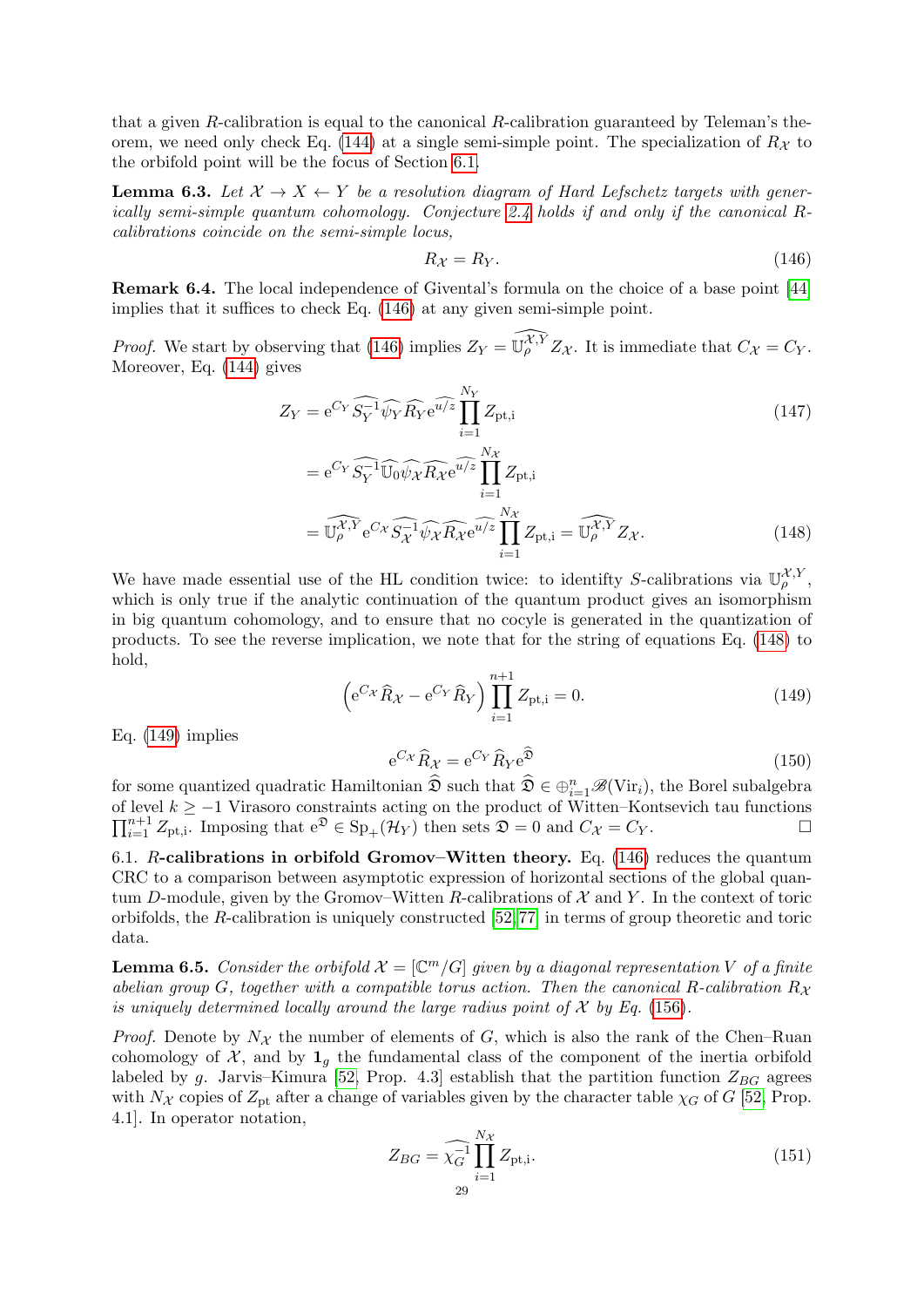On the other hand, the Gromov–Witten theory of  $\mathcal X$  is the twisted Gromov–Witten theory of  $BG$  with twisting class the inverse Euler class of the representation  $V$ , thought of as a vector bundle on the classifying stack. Since the representation is diagonal,  $V \cong \bigoplus_{i=1}^{m} V_i$  is the sum of m orbifold line bundles. Denote by  $\{w_i\}_{i=1}^m$  the weights of the torus action on each line bundle. Tseng, in [\[77\]](#page-46-27), constructs a symplectomorphism  $\mathscr{D}_{\mathcal{X}} \in \text{Aut}_{+}(\mathcal{H}_{\mathcal{X}})$  defined by

<span id="page-29-2"></span>
$$
\mathscr{D}_{\mathcal{X}} \mathbf{1}_{g} \triangleq \sqrt{\frac{1}{e^{\text{eq}}(V^{(0)})}} \exp \left( \sum_{i=1}^{m} \sum_{k \geq 0} s_{i,k} \frac{B_{k+1}(l_{i}(g)/|g|)}{(k+1)!} z^{k} \right) \mathbf{1}_{g},
$$
\n(152)

where  $s_{i,0} = -\ln(\mathbf{w}_i)$ ,  $s_{i,k} = (-\mathbf{w}_i)^{-k} (k-1)!$ ,  $V^{(0)}$  is the trivial part of the representation V,  $B_k(x)$  is the order k-Bernoulli polynomial

$$
\frac{e^{xy}y}{e^y - 1} = \sum_{k \ge 0} \frac{B_k(x)y^k}{k!},
$$
\n(153)

and the integer  $l_i(g) \in [0, N_{\mathcal{X}}-1]$  is defined by  $gv_i = e^{2\pi i l_i(g)/|g|}v_i$  for  $v_i \in V_i$ . The orbifold Quantum Riemann–Roch theorem of [\[77\]](#page-46-27) then asserts that, upon quantization,  $\mathscr{D}_{\mathcal{X}}$  acts on  $Z_{BG}$ to return the GW partition function for  $\mathcal{X}$ , up to a scalar prefactor  $\mathcal{E}_{\mathcal{X}}$ , whose precise form will not concern us, and a rescaling of the Darboux coordinates by  $\sqrt{e^{eq}(V^{(0)})}$  [\[77,](#page-46-27) Section 1.2]. Then,

<span id="page-29-1"></span>
$$
Z_{\mathcal{X}} = \mathcal{E}_{\mathcal{X}} \left( e^{\text{eq}}(\widehat{V^{(0)}}) \right)^{-1/2} \widehat{\mathcal{D}_{\mathcal{X}} \chi_G^{-1}} \prod_{i=1}^{N_{\mathcal{Z}}} Z_{\text{pt},i}.
$$
 (154)

To compare Eq. [\(154\)](#page-29-1) with Eq. [\(144\)](#page-27-2), we fix the integration constant in Eq. [\(145\)](#page-27-3) so that  $\mathcal{E}_{\mathcal{X}}|_{\text{OP}} = e^{C_{\mathcal{X}}}$ ; notice that this is always possible, since OP is a regular point for the Dubrovin connection of  $\mathcal{X}$ . Moreover, at the large radius point for  $\mathcal{X}$  we have

$$
(S_{\mathcal{X}}^{-1})_{\alpha}^{\beta}\Big|_{\text{OP}} = \delta_{\alpha}^{\beta} \tag{155}
$$

in flat coordinates for the orbifold Poincaré pairing of X. Define now  $R_{\chi}(\tau, z)$  locally around OP by parallel transporting the symplectomorphism  $(e^{eq}(V^{(0)}))^{-1/2} \mathcal{D}_{\mathcal{X}} \chi_G^{-1} \in \mathrm{Sp}_+(\mathcal{H}_{\mathcal{X}})$ : in other words  $(\psi R_{\mathcal{X}}(\tau,z)e^{u/z})_{\alpha j}$  is a matrix whose columns are horizontal sections for the Dubrovin connection such that

<span id="page-29-0"></span>
$$
\psi_{\mathcal{X}} R_{\mathcal{X}}\Big|_{\text{OP}} = \left(e^{\text{eq}}(V^{(0)})\right)^{-1/2} \mathcal{D}_{\mathcal{X}} \chi_{G}^{-1}.\tag{156}
$$

Altogether, Eqs. [\(154\)](#page-29-1)–[\(156\)](#page-29-0) imply that Givental's formula, Eq. [\(144\)](#page-27-2), holds by construction at OP with the R-calibration determined by Eq. [\(156\)](#page-29-0). This verifies that  $R_{\mathcal{X}}(\tau, z)$  is the canonical R-calibration guaranteed by Teleman's theorem.

$$
\Box
$$

<span id="page-29-3"></span>**Remark 6.6.** Pinning down the canonical R-calibration for an arbitrary toric orbifold  $\mathcal{X}$  can be achieved by localization. Choose a basis for equivariant cohomology supported on the fixed points: naturally vectors supported on different fixed points are mutually orthogonal. The Rcalibration is then computed as a block matrix by applying Lemma [6.5](#page-28-5) to the local geometry of each fixed point. In particular, when  $\mathcal{X} = Y$  is a toric manifold and denoting by LR the large radius limit point for  $Y$ , Eq. [\(156\)](#page-29-0) becomes [\[44,](#page-45-16) Thm. 9.1]

<span id="page-29-4"></span>
$$
(R_Y)_{ij}\big|_{\text{LR}} = (\mathscr{D}_Y)_i \delta_{ij}.
$$
\n(157)

We now turn our attention to the specific geometries we are investigating in depth:  $\mathcal{X} =$  $[\mathbb{C}^3/\mathbb{Z}_{n+1}]$  and Y its crepant resolution.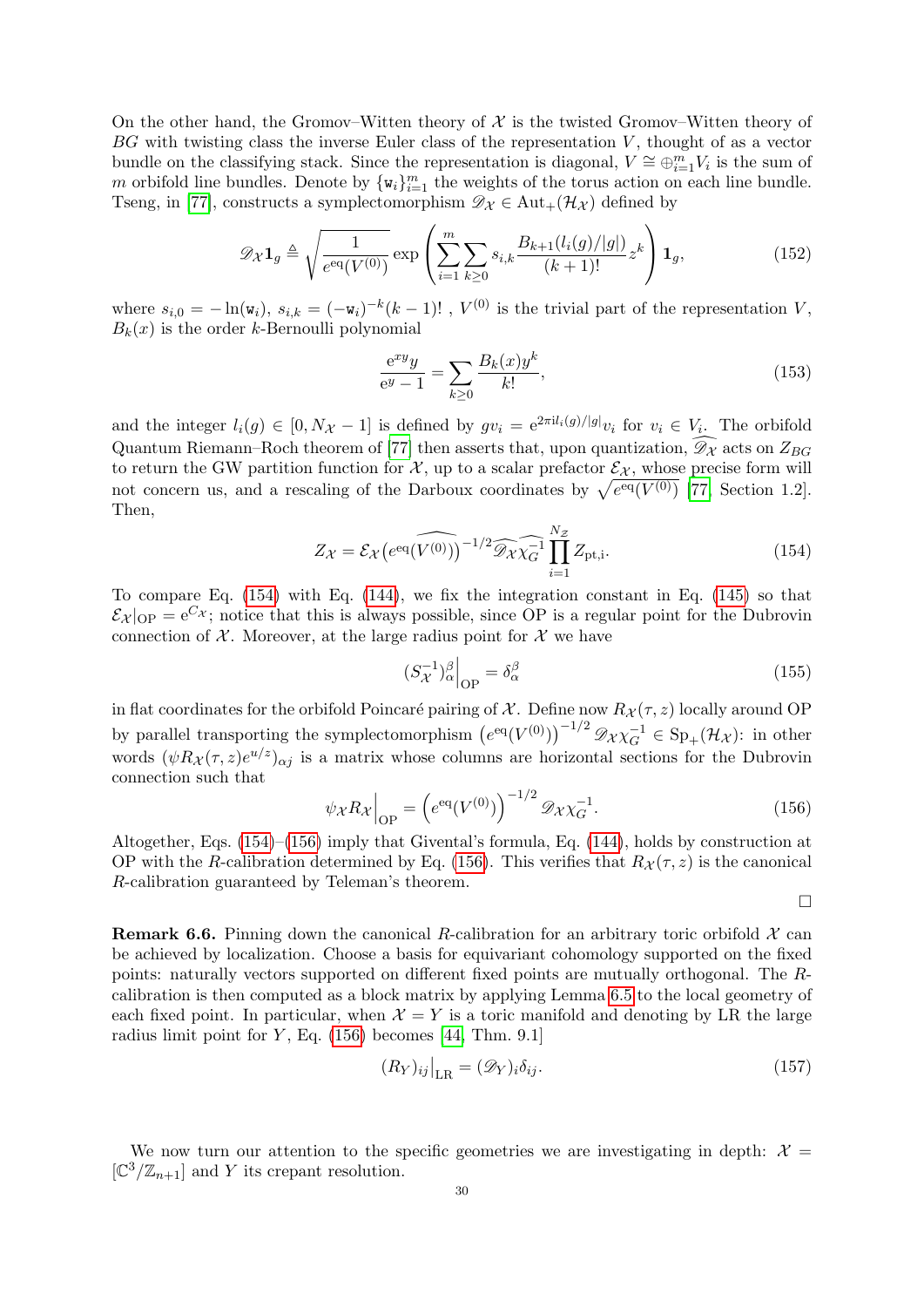<span id="page-30-0"></span>6.2. Prolegomena on asymptotics and analytic continuation. By virtue of Eq. [\(146\)](#page-28-2), Conjecture [2.4](#page-8-4) can be formulated as an identification of bases of horizontal 1-forms of  $\nabla^{(g,z)}$  upon analytic continuation to some chosen semi-simple point. In our case, the proof of Theorem [4.1](#page-13-2) in Section [5.3.2](#page-23-0) contains already most of the technical ingredients to compute the analytic continuation of flat coordinates of  $\nabla^{(g,z)}$  from LR to OP; however, a few substantive details in the formulation of Eq. [\(146\)](#page-28-2), particularly in what concerns the continuation of asymptotic series, are worth spelling out with care.

<span id="page-30-6"></span>6.2.1. Global canonical coordinates. First of all, the reasoning leading to Eq. [\(146\)](#page-28-2) assumed implicitly a choice of global canonical coordinates  $\{u^i \in \mathcal{O}(\mathcal{M}_A)\}_{i=1}^{n+1}$  on  $\mathcal{M}_A$  - or at least, two consistent choices of canonical coordinates for both  $QH(Y)$  and  $QH(\mathcal{X})$ ; recall that two such sets of coordinates may differ by permutations and shifts by constants. A natural way to fix this ambiguity is to define globally  $u^i$  as the critical values

<span id="page-30-4"></span>
$$
u^i = \log \lambda(q_i^{\text{cr}})
$$
\n<sup>(158)</sup>

of the Hurwitz space superpotential Eq. [\(85\)](#page-19-2), where the critical points  $q_i^{\rm cr}$  of  $\lambda(q)$  are the roots of the polynomial equation

<span id="page-30-3"></span>
$$
\frac{a}{q_i^{\text{cr}}} + b \sum_{j=1}^{n+1} \frac{\kappa_j}{1 - \kappa_j q_i^{\text{cr}}} = 0.
$$
 (159)

The leftover permutation ambiguity is fixed upon ordering the set of critical points such that

<span id="page-30-5"></span>
$$
\left. \frac{\partial}{\partial u^i} \right|_{\kappa=0} \simeq P_i \tag{160}
$$

under the identification  $T_{LR} \mathcal{F}_{\lambda,\phi} \simeq H_T(Y_T)$ .

6.2.2. Sectors, thimbles, walls. A second aspect pertains to the nature of  $R_{\bullet}(\kappa, z)$  as a formal asymptotic series in z (see Appendix [A.2.1\)](#page-38-1). Since  $z = 0$  is an irregular singularity for the global D-module, asymptotic expansions of components of horizontal 1-forms at  $z = 0$  depend on a choice of Stokes sector, namely, a choice of phase for  $z$ , as well as for the other external parameters  $\alpha_1$ ,  $\alpha_2$  and  $\kappa$  in the asymptotic analysis. Picking one such choice poses no restriction for the purpose of proving Eq. [\(146\)](#page-28-2): as individual Gromov–Witten correlators depend analytically on  $a$  and  $b$ , it is enough for us to prove Eq. [\(146\)](#page-28-2) in a wedge of parameter space. A particularly convenient choice is to pick the Stokes sector  $S_{+}$  defined by

<span id="page-30-1"></span>
$$
S_+ \triangleq \{(a, b, \kappa) | \Re(\mathbf{e}(a) > 0, \Re(\mathbf{e}(b) < 0, \arg(\kappa_j)) = -2\pi i j/(n+1) \} \tag{161}
$$

where the phase of the quantum cohomology parameters in Eq. [\(161\)](#page-30-1) is fixed by our choice of path  $\rho$  in Eq. [\(45\)](#page-13-6). This choice turns out to trigger two favorable consequences.

First off, when  $(a, b, \kappa) \in S_+$  we can employ the factorization of the twisted period mapping through the line integral representation Eq. [\(106\)](#page-21-5) to obtain an interpretation of the twisted periods as a sum of steepest descent integrals (see Remark [5.6\)](#page-21-6). In detail, note that throughout  $S_+$  the superpotential has algebraic zeroes at  $q = \{0, 1\} \cup \{\kappa_i^{-1}\}_{i=1}^n$ . Upon regarding  $\Re(\log \lambda(q))$ as a perfect Morse function, the Lefschetz thimbles  $\mathfrak{L}_i$  emerging from each of the the critical points  $q_i^{\text{cr}}$  give a canonical basis of the relative homology group  $H_1(\mathbb{P}^1,(\lambda))$ , with the negative infinity of each downward gradient flow coinciding with the log-divergences of log  $\lambda(q)$  at the zeroes of the superpotential. In this basis, the Laplace expansion at small  $z$  gives asymptotic solutions  $\Sigma_i(\kappa, z)$  for the flat coordinates of  $\nabla^{(g,z)}$  in the form

<span id="page-30-2"></span>
$$
\Sigma_i(\kappa, z) \triangleq \int_{\mathfrak{L}_i} \lambda^{1/z} \phi \simeq e^{u^i/z} \mathcal{Q}_i(\kappa, z), \tag{162}
$$

where  $\mathcal{Q}_i(\kappa, z) \in \mathcal{O}(\mathcal{M}_A) \otimes \mathbb{C}[[z]]$ , and the equivalence sign is to be intended in the sense of classical (Poincaré) asymptotics.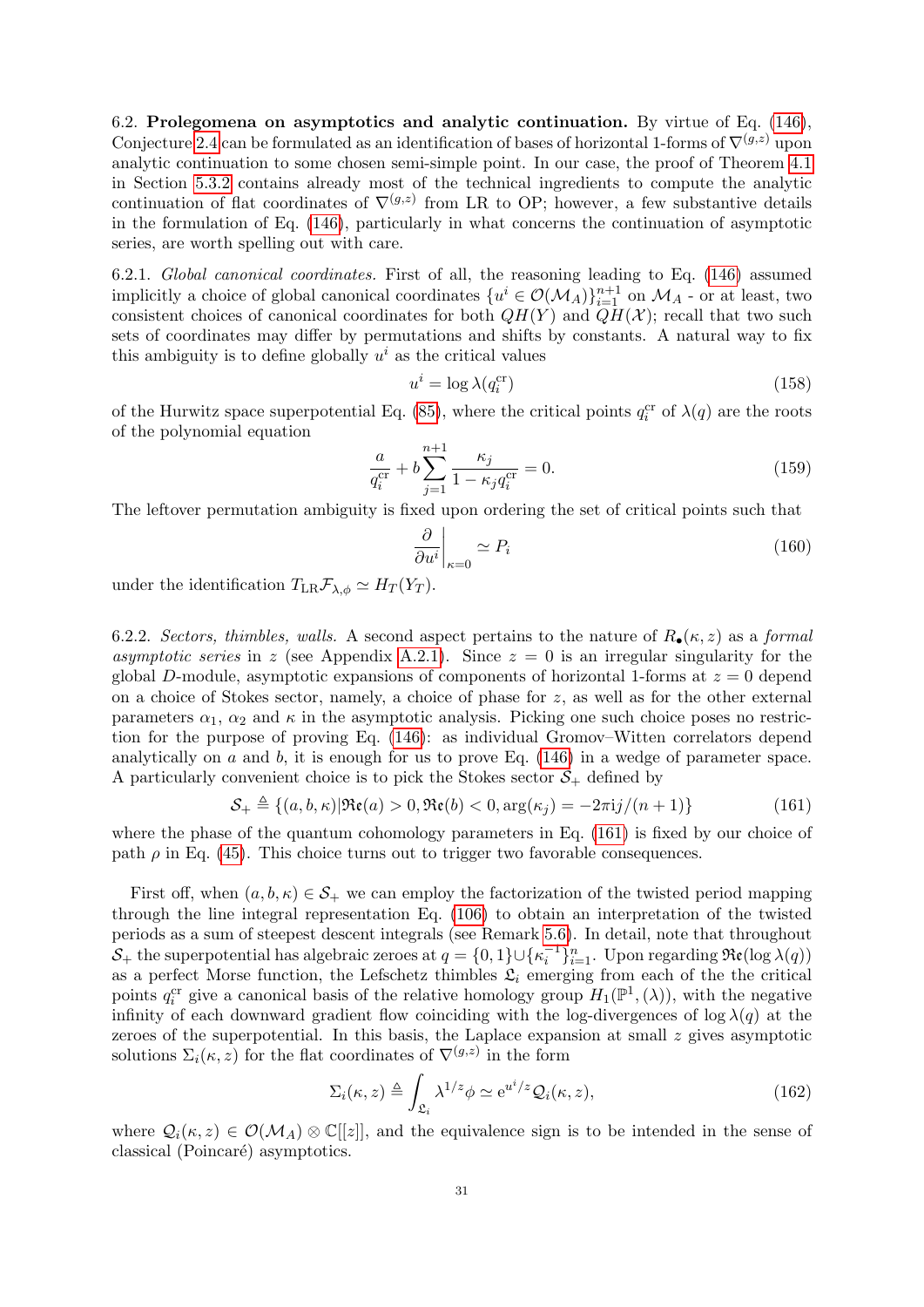The second useful consequence of the choice of parameters Eq. [\(161\)](#page-30-1) relates to the nature of the canonical R-calibrations as asymptotic series. In light of the representation Eq.  $(162)$ of R-operators as the (perturbative) Laplace expansion of a steepest descent integral around a saddle, in proving Eq. [\(146\)](#page-28-2) we are supposed to discard any exponentially suppressed (nonperturbative) contribution from neighboring critical points that may arise in the process of analytic continuation (see Remark [6.7\)](#page-31-1). Now, throughout  $S_+ \setminus {\vert \kappa \vert = 1}$  we have

<span id="page-31-4"></span>
$$
\Re\mathfrak{e}\left(\frac{u_i}{z}\right) > \Re\mathfrak{e}\left(\frac{u_j}{z}\right), \quad i < j,\tag{163}
$$

which means that, away from  $|\kappa| = 1$ , the i<sup>th</sup>-saddle is exponentially dominant over saddles  $q_j^{\rm cr}$  with  $j > i$ . In the following, we repeatedly exploit the fact that terms of the form  $e^{z^{-1}[u_j(\rho(s))-u_i(\rho(s))]$  with  $j > i, s \in [0,1)$  are exponentially suppressed, and therefore invisible, in the classical small  $z$ -asymptotics inside this region.

<span id="page-31-1"></span>Remark 6.7. One potential source of such exponential contributions is due to the Stokes phenomenon. Since we are dealing with the analytic continuation of asymptotic series of the form Eq. [\(162\)](#page-30-2), a complication that may occur when varying Eq. (162) along  $\mathcal{M}_A$  is given by the possibility of a non-trivial "monodromy" of the Lefschetz thimbles along the analytic continuation path  $\rho$  in Eq. [\(45\)](#page-13-6): when  $\mathfrak{Im}(u^{i}/z) = \mathfrak{Im}(u^{j}/z)$  for some  $j > i$ , the *i*<sup>th</sup> Lefschetz thimble passes through a sub-dominant saddle point, and in turn an exponentially subleading contribution in the asymptotic expansion of the  $i<sup>th</sup>$ -period integral appears. Such jump in the asymptotics arises across walls - and not just divisors - in moduli space, and it may affect in principle<sup>[9](#page-31-2)</sup> the continuation of Eq. [\(162\)](#page-30-2) along the trivial path  $\rho$  in Eq. [\(45\)](#page-13-6). The existence of Stokes walls may be all the more delicate in light of the fact that the orbifold point belongs to the maximal anti-Stokes submanifold  $\{p \in M_A | \Re(\mu^i(p)/z) = \Re(\mu^j(p)/z) \quad \forall (i, j)\}\$  - see Eq. [\(170\)](#page-32-0) below. In the following, we must be wary of the possible generation of exponentially suppressed terms generated when crossing a wall, as they are no longer subdominant when they are continued all the way up to  $|\kappa| = 1$ , where their contribution should be included in the asymptotics<sup>[10](#page-31-3)</sup>.

### <span id="page-31-0"></span>6.3. Proof of Theorem [6.1.](#page-26-1)

6.3.1. R-normalizations for  $\mathcal X$  and  $Y$ . Let us first compute from Lemma [6.5](#page-28-5) the canonical R-calibration for  $\mathcal{X}$ , thought of as an equivariant vector bundle over the classifying stack:

$$
\mathcal{X} = \mathcal{O}_{-1}^{-\alpha_1} \oplus \mathcal{O}_1^{-\alpha_2} \oplus \mathcal{O}^{\alpha_1 + \alpha_2} \to B\mathbb{Z}_{n+1}
$$
  
\n
$$
\triangleq V_1 \oplus V_2 \oplus V_3 \to B\mathbb{Z}_{n+1}.
$$
\n(164)

 $V^{(0)}$  is an equivariant vector bundle on the inertia stack; it agrees with the whole threedimensional bundle on the component of the identity, and to the line bundle corresponding to the untwisted direction in all twisted sectors. Therefore,

$$
e^{\text{eq}}(V^{(0)}) = (\alpha_1 + \alpha_2) \sum_{j=1}^{n} \mathbf{1}_j + \alpha_1 \alpha_2 (\alpha_1 + \alpha_2) \mathbf{1}_{n+1}.
$$
 (165)

<span id="page-31-2"></span><sup>&</sup>lt;sup>9</sup>Generically, there is no Stokes phenomenon for  $n = 1$ , where we can compute that  $\mathfrak{Im}(u_1 - u_2) = 2i\pi\alpha_1$ identically in  $S_{+}$ . For higher n, however, the possibility of the existence of the Stokes phenomenon can be tested numerically. A little experimentation shows that  $\rho$  does indeed cross one or more Stokes walls for  $n > 1$  and fairly generic a, b.

<span id="page-31-3"></span> $10$ A typical example of this phenomenon the reader may be familiar with is the appearance of subleading exponentials in the asymptotics of the Airy integral along its anti-Stokes ray, that is, for large negative values of the argument.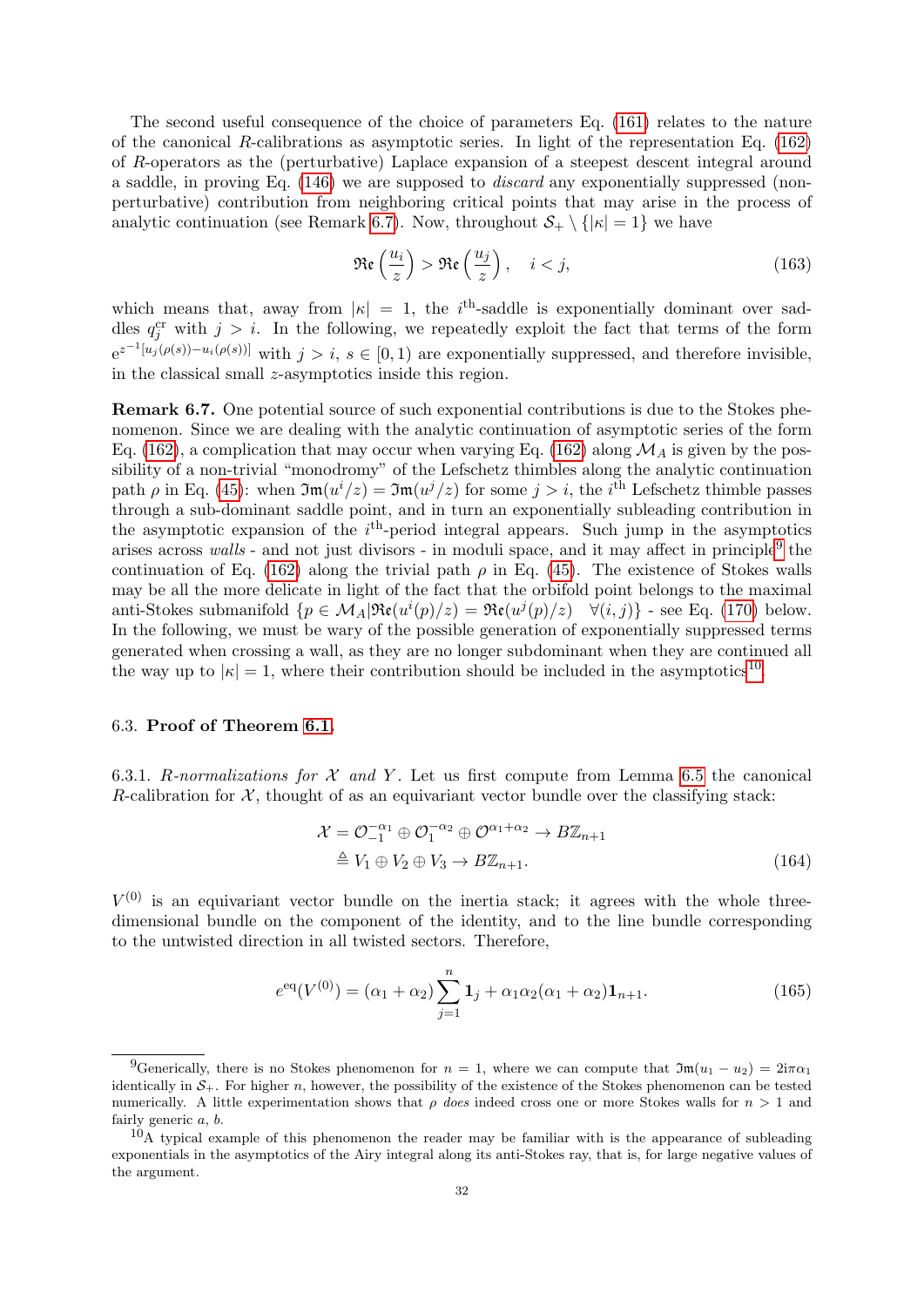For  $i = 1, 2, 3$  and  $j \in \mathbb{Z}_{n+1}$ , the integers  $l_i(j)$  are  $(n+1) - j, j, 0$ . Then, using that  $B_k(x) =$  $(-1)^k B_k(1-x)$  and  $B_{2k+1} = 0$  for  $n > 0$ , Eq. [\(152\)](#page-29-2) gives

$$
\mathcal{D}_{\mathcal{X}} = \sum_{j=1}^{n} \left(\frac{\alpha_2}{\alpha_1}\right)^{\frac{1}{2} - \frac{j}{n+1}} \exp\left[\sum_{k>0} \left(-\frac{B_{k+1}\left(\frac{j}{n+1}\right)}{(-\alpha_1)^k} + \frac{B_{k+1}\left(\frac{j}{n+1}\right)}{\alpha_2^k} - \frac{B_{k+1}}{(\alpha_1 + \alpha_2)^k}\right) \frac{z^k}{k(k+1)}\right] \mathbf{1}_j
$$
\n
$$
\left[\sum_{k>0} \left(1 \atop 1 \atop 1 \right)^k \left(1 \atop 1 \right)^k \right] \mathbf{1}_j
$$
\n
$$
B_{2k} z^{2k-1}
$$

$$
+\exp\left[\sum_{k>0}\left(\frac{1}{\alpha_1^{2k-1}}+\frac{1}{\alpha_2^{2k-1}}-\frac{1}{(\alpha_1+\alpha_2)^{2k-1}}\right)\frac{B_{2k}z^{2k-1}}{2k(2k-1)}\right]\mathbf{1}_{n+1}.
$$
\n(166)

As far as Y is concerned, by Remark [6.6,](#page-29-3) we apply Lemma [6.5](#page-28-5) to the local geometry of each fixed point  $p_i$ . Then, denoting by  $(w_i^-, w_i^+, \alpha_1 + \alpha_2)$  the characters of the torus action on the tangent space  $T_{p_i}$  at the *i*<sup>th</sup> fixed point, as in Eq. [\(226\)](#page-41-4), we have from Eq. [\(152\)](#page-29-2) that

$$
\mathscr{D}_Y p_i = \exp\left[-\sum_{k>0} \frac{B_{2k} z^{2k-1}}{2k(2k-1)} \left((w_i^+)^{1-2k} + (w_i^-)^{1-2k} + (\alpha_1 + \alpha_2)^{1-2k}\right)\right] p_i.
$$
 (167)

6.3.2. Analytic continuation. To compare the classical R-operators in Eq. [\(146\)](#page-28-2), we avoid troubles with the Stokes phenomenon as follows: we fix the R-calibration first at OP, where pinning down the contribution of each critical point is potentially delicate, and then compute its continuation to  $|\kappa| < 1$  where the classical asymptotics are controlled by the leading saddle. Then, Eq. [\(163\)](#page-31-4) grants us the right to safely ignore any possible issues stemming from the generation of subleading exponential terms by analytic continuation through a wall when  $|\kappa| < 1$ .

At the orbifold point  $\kappa_j = \omega^{-j}$ , Eq. [\(159\)](#page-30-3) gives

<span id="page-32-3"></span><span id="page-32-1"></span>
$$
q_i^{\text{cr}}\big|_{\text{OP}} = \omega^{\sigma(i)} \left(\frac{a}{a - (1+n)b}\right)^{\frac{1}{n+1}}
$$
\n(168)

for some permutation  $\sigma \in S_{n+1}$ , which by continuity is locally constant in  $(a, b)$ . Noting that the roots of Eq. [\(159\)](#page-30-3) admit a smooth limit at  $b = 0$ , where

$$
q_i^{\text{cr}}\big|_{b=0} = \kappa_i^{-1},\tag{169}
$$

and comparing to Eqs. [\(158\)](#page-30-4) and [\(160\)](#page-30-5) sets  $\sigma = id$ . Therefore,

<span id="page-32-0"></span>
$$
u^{j}|_{\text{OP}} = \alpha_{1} \log(\alpha_{1}) + \alpha_{2} \log(-\alpha_{2}) - (\alpha_{1} + \alpha_{2}) \log(-\alpha_{1} - \alpha_{2}) + 2i\alpha_{1}(j - n/2). \tag{170}
$$

Note that  $\Re(\mu^i/z)|_{\text{OP}} = \Re(\mu^i/z)|_{\text{OP}}$  for all  $(i, j)$ , as anticipated in Remark [6.7.](#page-31-1) Since  $\arg \lambda(q)|_{\text{OP}} = \alpha_1 \arg q$  by Eq. [\(85\)](#page-19-2), at the orbifold point the constant phase/steepest descent contour  $\mathfrak{L}_i$  must be contained in the straight line through the origin making an angle of  $2\pi j/(n+1)$  with the positive semi-axis. In particular, since  $|q_i^{\text{cr}}| < 1$  in  $\mathcal{S}_+ \cap \text{OP}$  by Eq. [\(168\)](#page-32-1), the union of the downward gradient lines emanating from  $|q_j^{\text{cr}}| < 1$  is given by the segment  $[0, \omega^j]$ . Then, by Eq. [\(106\)](#page-21-5), twisted periods coincide with line integrals over steepest descent paths for  $\lambda(q)^{1/z}\phi|_{\text{OP}}$ , and we have

<span id="page-32-2"></span>
$$
\Pi_i(\kappa, z)\big|_{\text{OP}} = \int_{\mathfrak{L}_i} \lambda^{1/z} \phi \sim e^{u^i/z}.
$$
 (171)

Now, in flat coordinates  $x^{\alpha}$  for the orbifold quantum product, the R-calibration must satisfy by Eq. [\(171\)](#page-32-2)

<span id="page-32-4"></span>
$$
(\psi_{\mathcal{X}} R_{\mathcal{X}} e^{u/z})_{\alpha,i} dx^{\alpha} = d\Pi_i \mathcal{N}_i^{\mathcal{X}} \tag{172}
$$

in a neighborhood of OP for some constant normalization factor  $\mathcal{N}^{\mathcal{X}} \in H(\mathcal{X})\otimes\mathbb{C}[[z]]$ . The left hand side is uniquely determined by Eqs. [\(156\)](#page-29-0) and [\(166\)](#page-32-3). For the right hand side, we have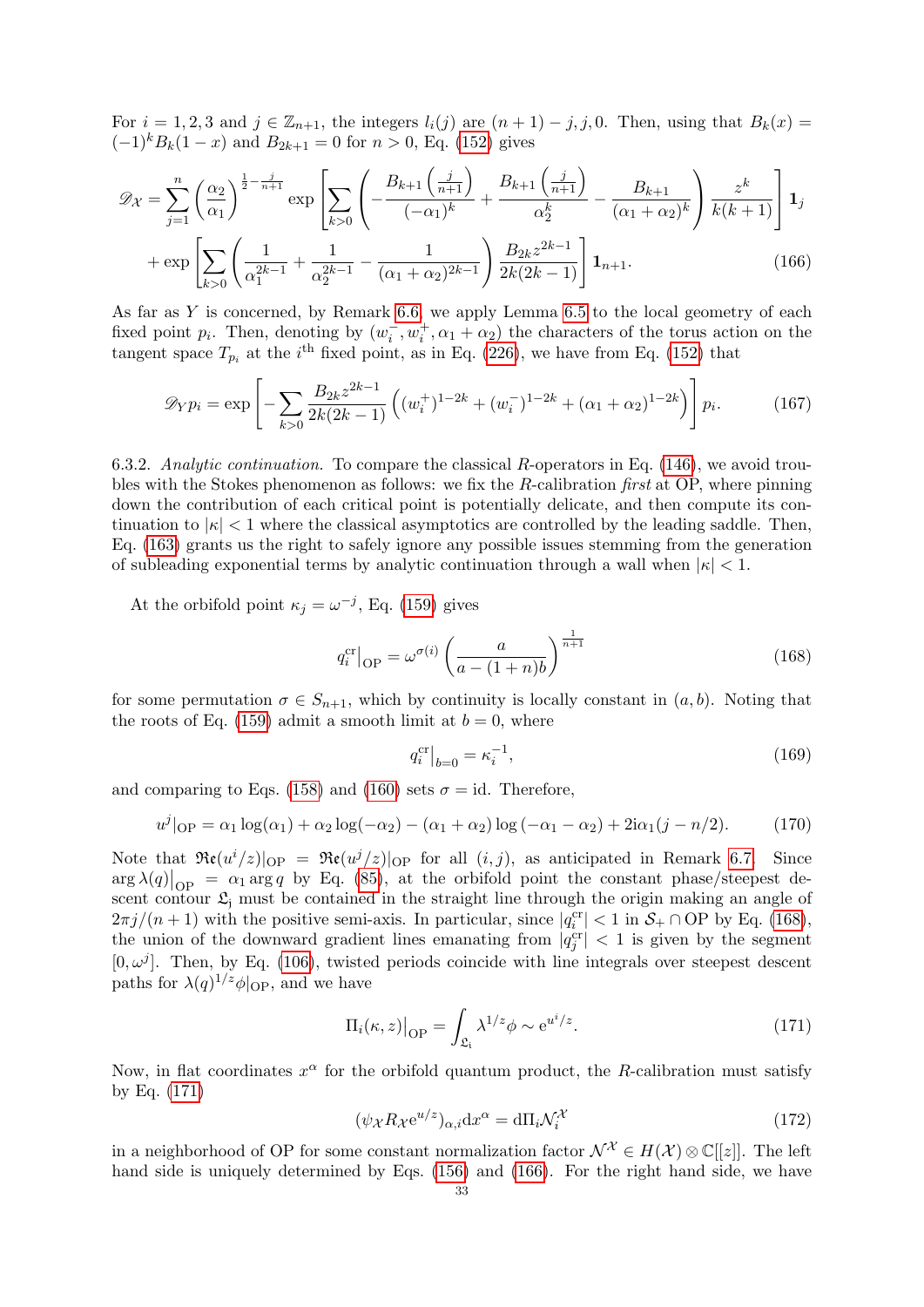already computed the differential of the twisted period map at the orbifold point in Eqs. [\(129\)](#page-24-1)–  $(132)$ . Putting it all together, we obtain<sup>[11](#page-33-0)</sup>

<span id="page-33-2"></span>
$$
\sum_{\alpha=1}^{n+1} (\mathcal{B}^{-1})_{i,\alpha} (e^{eq} (V^{(0)})^{-1/2} \mathscr{D}_{\mathcal{X}})_{\alpha} (\chi^{-1})_{\alpha,j} e^{u^j/z} \Big|_{\text{OP}} \simeq \mathcal{N}_i^{\mathcal{X}} \delta_{ij}.
$$
 (173)

The small  $|z|$ -asymptotics of the left-hand side, by Eqs. [\(128\)](#page-24-2), [\(129\)](#page-24-1) and [\(132\)](#page-25-5), is computed by the steepest descent asymptotics of the Beta integral in Eqs. [\(128\)](#page-24-2) and [\(131\)](#page-25-6). With our choice of sector  $S_+$ , as all the Γ-functions appearing in Eq. [\(135\)](#page-25-7) have arguments with large and positive real part for small  $|z|$ , the latter is determined by the generalized Stirling formula:

<span id="page-33-1"></span>
$$
\Gamma(x+y)x^{-x}e^x x^{1/2-y} \simeq \sqrt{2\pi} \exp\left(\sum_{k>0} \frac{B_{k+1}(1-y)}{k(k+1)} x^k\right), \quad \Re\mathfrak{e}(x) \gg 0. \tag{174}
$$

Keeping track judiciously of the (rather massive) cancellations occurring upon plugging Eqs. [\(133\)](#page-25-0)–  $(136)$ ,  $(166)$ ,  $(170)$  and  $(174)$  into Eq.  $(173)$ , we get that Eq.  $(173)$  admits the unique solution

<span id="page-33-3"></span>
$$
\mathcal{N}_i^{\mathcal{X}} = -b^{-1} \sqrt{\frac{z}{2\pi}}.\tag{175}
$$

Let us now analytically continue Eqs. [\(172\)](#page-32-4) and [\(175\)](#page-33-3) to LR along  $\rho$ . By Eqs. [\(119\)](#page-23-3) and [\(163\)](#page-31-4),  $\rho \cap (\mathcal{S}_+ \setminus |\kappa| < 1)$  does not contain anti-Stokes points. The classical asymptotics around the *i*<sup>th</sup>saddle of the continuation of Eq. [\(172\)](#page-32-4) is therefore computed unambiguously as a formal power series in z from the classical asymptotics of  $e^{-u^i/z}d\Pi_i$ . Denote by  $(\widetilde{R_{\mathcal{X}}})_{ij}du^j \in \Omega^1(\mathcal{M}_A)[[z]]$ the formal series obtained for every  $i = 1, \ldots, n$  from the analytic continuation along  $\rho$  of the coefficients of  $\mathcal{N}_i^{\mathcal{X}} e^{-u^i/z} d\Pi_i = (\psi_{\mathcal{X}} R_{\mathcal{X}})_{\alpha,i} dx^{\alpha}$  to  $\kappa \sim 0$ . From the discussion above, we isolate for each  $i$  the contributions from the leading saddle to obtain

<span id="page-33-4"></span>
$$
(\widetilde{R_{\mathcal{X}}})_{ij} \mathrm{d}u^{j} \simeq \mathrm{e}^{-u^{i}/z} \mathcal{A}_{ii}^{-1} \mathcal{N}_{i}^{\mathcal{X}} \mathrm{d}J_{i}^{Y}(u, z) \tag{176}
$$

as 1-form valued formal series in z; notice that the off-diagonal terms of  $\mathcal{A}_{ij}^{-1}$  have become invisible in the asymptotics after projecting out subleading exponentials. Expressing the com-ponents of Eq. [\(176\)](#page-33-4) in normalized canonical coordinates and taking the  $\kappa \to 0$  limit, by Eqs. [\(178\)](#page-33-5) and [\(202\)](#page-37-4), we have

<span id="page-33-5"></span>
$$
J_i^Y(\kappa, z) = z e^{u_{\text{cl}}^i/z} \left( 1 + \mathcal{O}(\kappa) \right),\tag{177}
$$

where  $u_{\text{cl}}^i$  are coordinates for the idempotents of the classical T-equivariant cohomology ring of Y defined by  $u_{\text{cl}}^j P_j \triangleq i_j^* (t^\mu \phi_\mu)$  in terms of the localization Eqs. [\(228\)](#page-41-2)–[\(229\)](#page-41-3) of  $\phi_\mu \in H^2(Y)$  to the T-fixed points. Explicitly,

$$
u_{\text{cl}}^i = t_0 + \alpha_2 \sum_{j \ge i} t_j (n+1-j) + \alpha_1 \sum_{j < i} j t_j,
$$
\n
$$
= t_0 + z((n+1-i)b - a) \ln \kappa_i + \frac{za}{n+1} \sum_{j=1}^n \ln \kappa_j - zb \sum_{j=i+1}^n \ln \kappa_j. \tag{178}
$$

By the discussion of Section [6.2.1](#page-30-6) and Eq. [\(160\)](#page-30-5), the limit  $\log \epsilon^i := \lim_{\kappa \to 0} (u^i - u^i_{\text{cl}})$  must be finite. A direct calculation from Eq. [\(85\)](#page-19-2) gives

$$
\epsilon_i^{1/z} = \left(\frac{-w_i^+}{z}\right)^{-\frac{w_i^+}{z}} \left(\frac{w_i^-}{z}\right)^{-\frac{w_i^-}{z}} (-b)^{-b} e^{-i\pi(n+1-i)b}.\tag{179}
$$

<span id="page-33-0"></span><sup>&</sup>lt;sup>11</sup>Notice that this is a severely overconstrained system for the unknown  $\mathcal{N}_i$ , as is apparent from the fact that the l.h.s. has no a priori reason to be diagonal in the indices i, j (see also Remark [6.2\)](#page-27-0). Existence of solutions is a non-trivial statement about the boundary values at OP of the twisted periods and their derivatives, Eqs. [\(129\)](#page-24-1) and [\(132\)](#page-25-5).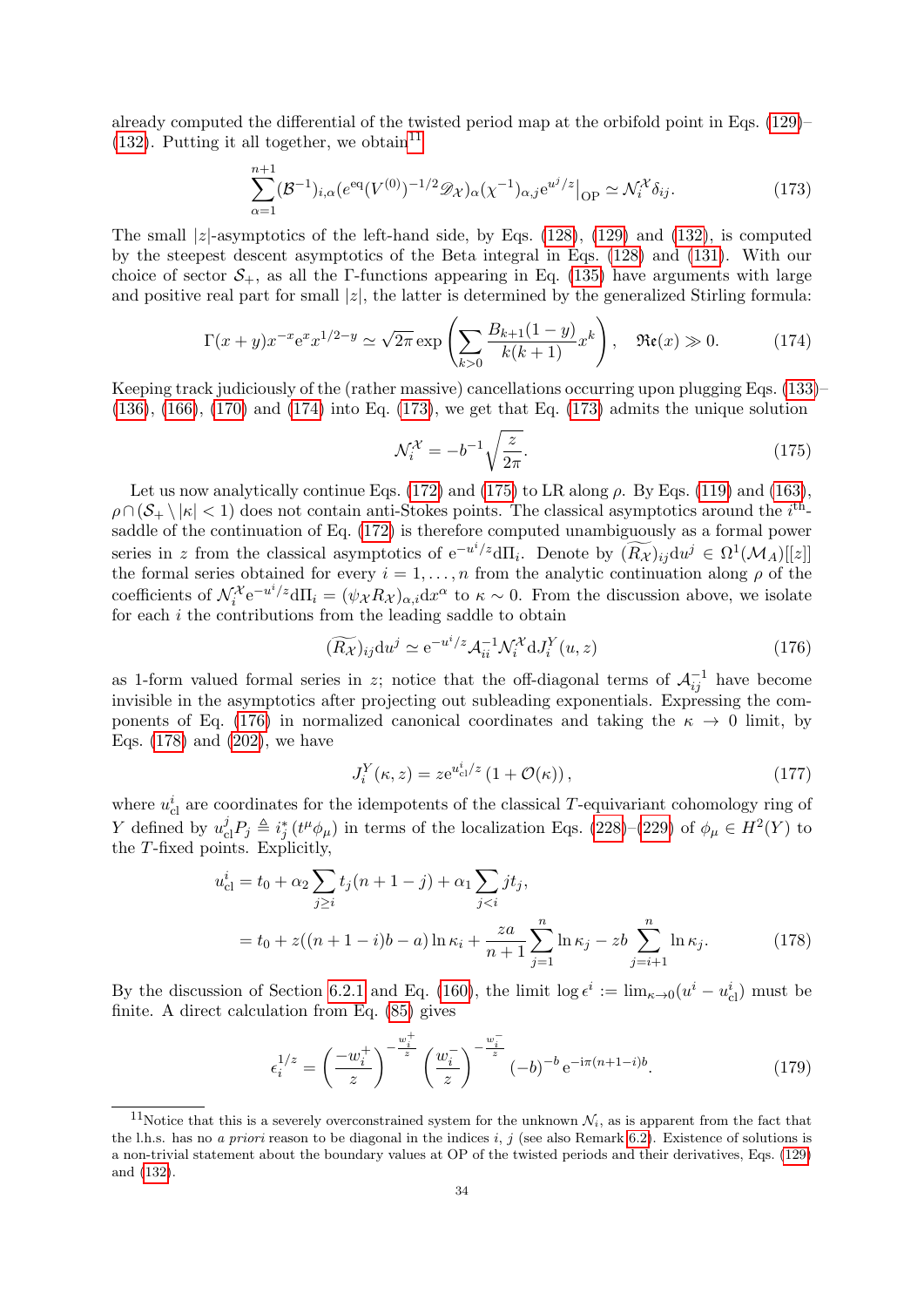Then,

$$
\lim_{\kappa \to 0} e^{-u^j/z} \partial_i J_j^Y = \sqrt{\Delta_i(\kappa)} \Big|_{\kappa = 0} \epsilon_i^{-1/z} \delta_{ij}
$$

$$
= i \sqrt{(\alpha_1 + \alpha_2) w_i^+ w_i^-} \delta_{ij}.
$$
(180)

where  $\Delta_i(\kappa)$  is the Poincaré square-norm of  $\partial_{u^i}$  at  $\kappa$ ,  $\partial_i \triangleq \partial_{\tilde{u}^i} = \sqrt{\Delta_i} \partial_{u^i}$ , and we pick the positive determination for the square root for all  $i$ . This sets

$$
(\widetilde{R_{\mathcal{X}}})_{ij}\big|_{\text{LR}} = \sqrt{\frac{w_i^+ w_i^-}{2\pi b}} \frac{1}{\epsilon_i^{1/z} \mathcal{A}_{ii}}.
$$
\n(181)

With our choice Eq. [\(161\)](#page-30-1) of Stokes sector, all arguments of the Γ-functions appearing in the diagonal of Eq. [\(125\)](#page-24-0) have large positive real part for small  $|z|$ . Making use again of Stirling's formula, Eq. [\(174\)](#page-33-1), yields

$$
\mathcal{A}_{ii} = ze^{\pi i (n-i+1)b} \frac{\Gamma\left(1 + w_i^-/z\right)}{\Gamma\left(1-b\right)\Gamma\left(-w_i^+/z\right)},
$$

$$
\simeq \frac{1}{\epsilon_i^{1/z}(\mathscr{D}_Y)_i} \sqrt{\frac{w_i^- w_i^+}{2\pi b}},\tag{182}
$$

so that

$$
(\widetilde{R_{\mathcal{X}}})_{ij}\big|_{\text{LR}} = (\mathcal{D}_Y)_i \delta_{ij} \tag{183}
$$

and therefore  $R_{\mathcal{X}} = R_Y$  near LR by Eq. [\(157\)](#page-29-4), which concludes the proof.

 $\Box$ 

# Appendix A. Gromov–Witten theory background

<span id="page-34-0"></span>This appendix reviews and synthesizes key aspects of Gromov–Witten theory, for the benefit of the non-expert reader. Let  $\mathcal Z$  be a smooth Deligne–Mumford stack with coarse moduli space Z and suppose that Z carries an algebraic  $T \simeq \mathbb{C}^*$  action with zero-dimensional fixed loci. Write IZ for the inertia stack of  $\mathcal{Z}$ , inv :  $I\mathcal{Z} \to I\mathcal{Z}$  for its canonical involution and  $i : I\mathcal{Z}^T \hookrightarrow I\mathcal{Z}$ for the inclusion of the T-fixed loci into  $I\mathcal{Z}$ . The equivariant Chen–Ruan cohomology ring  $H(\mathcal{Z}) \triangleq H_T^{\text{orb}}(\mathcal{Z})$  of  $\mathcal Z$  is a finite rank free module over the T-equivariant cohomology of a point  $H(BT) \simeq \mathbb{C}[\nu]$ , where  $\nu = c_1(\mathcal{O}_{BT}(1))$ ; we define  $N_z \triangleq \text{rank}_{\mathbb{C}[\nu]} H(z)$  and denote by  $\Delta_z$ the free module over  $\mathbb{C}[\nu]$  spanned by the T-equivariant lifts of Chen–Ruan cohomology classes having age-shifted degree at most two. We assume that odd cohomology groups vanish in all degrees.

<span id="page-34-1"></span>A.1. Quantum D-modules in GW theory. The T-action on  $\mathcal Z$  gives a non-degenerate inner product on  $H(\mathcal{Z})$  via the equivariant orbifold Poincaré pairing

<span id="page-34-2"></span>
$$
\eta(\theta_1, \theta_2)_{\mathcal{Z}} \triangleq \int_{I\mathcal{Z}^T} \frac{i^*(\theta_1 \cup \text{inv}^*\theta_2)}{e(N_{I\mathcal{Z}^T/I\mathcal{Z}})},\tag{184}
$$

and it induces a torus action on the moduli space  $\overline{\mathcal{M}}_{q,n}(\mathcal{Z},\beta)$  of degree  $\beta$  twisted stable maps [\[1,](#page-44-16)22] from genus g orbicurves to Z. For classes  $\theta_1, \ldots, \theta_n \in H(\mathcal{Z})$  and integers  $r_1, \ldots, r_n \in \mathbb{N}$ , the Gromov–Witten invariants of  $Z$ 

$$
\langle \sigma_{r_1}(\theta_1) \dots \sigma_{r_n}(\theta_n) \rangle_{g,n,\beta}^{\mathcal{Z}} \triangleq \int_{\left[\overline{\mathcal{M}}_{g,n}(\mathcal{Z},\beta)\right]_{T}^{\text{vir}}} \prod_{i=1}^n \text{ev}_i^* \theta_i \psi_i^{r_i},\tag{185}
$$

<span id="page-34-4"></span><span id="page-34-3"></span>
$$
\langle \theta_1 \dots \theta_n \rangle_{g,n,\beta}^{\mathcal{Z}} \triangleq \langle \sigma_0(\theta_1) \dots \sigma_0(\theta_n) \rangle_{g,n,\beta}^{\mathcal{Z}}, \qquad (186)
$$

define a sequence of multi-linear functions on  $H(\mathcal{Z})$  with values in the field of fractions  $\mathbb{C}(\nu)$ of  $H(BT)$  (the integrals in Eq. [\(185\)](#page-34-3) are defined by localization). The correlators Eq. [\(186\)](#page-34-4) (respectively, Eq. [\(185\)](#page-34-3) with  $r_i > 0$ ) are the *primary* (respectively, *descendent*) Gromov–Witten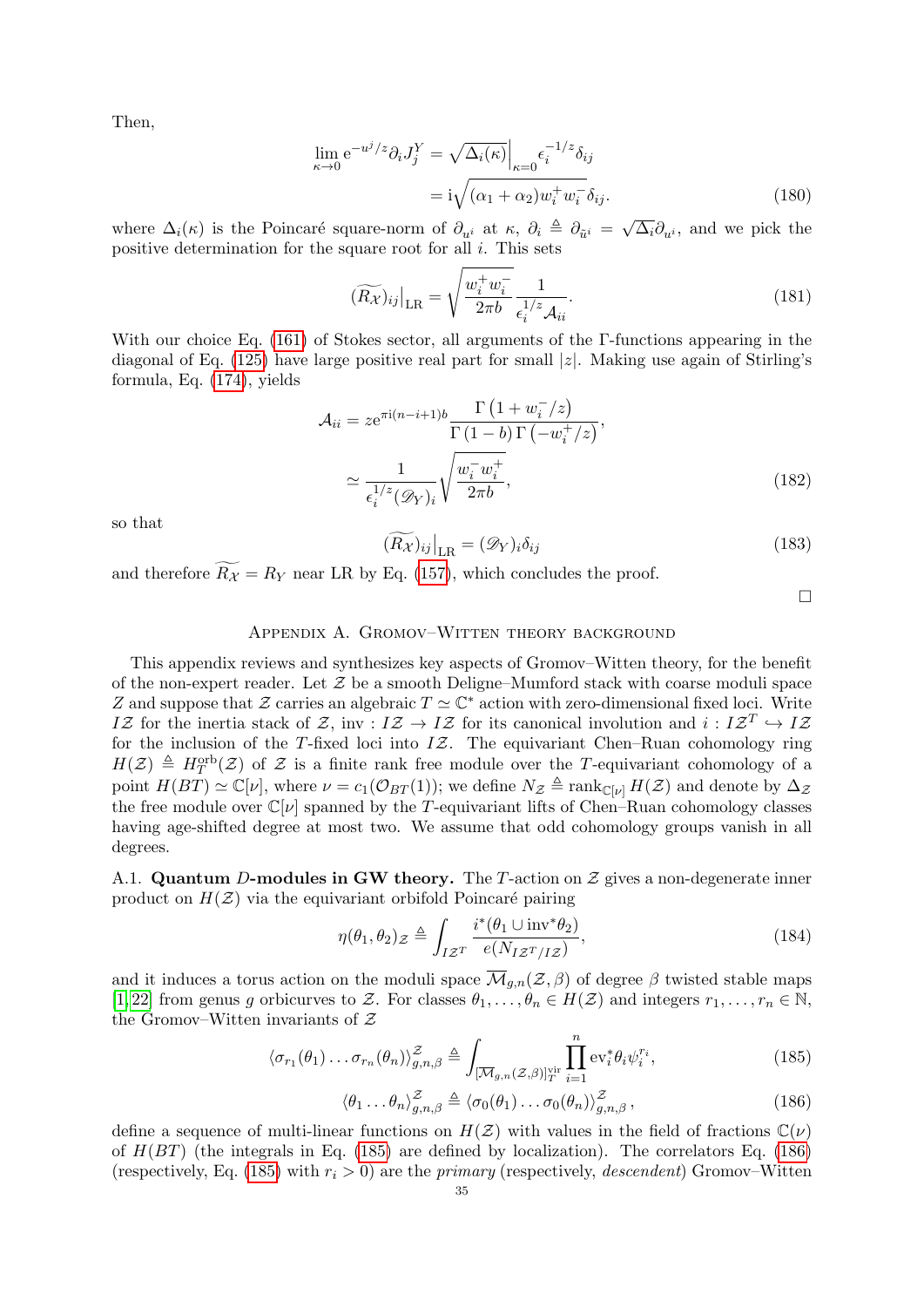invariants of Z.

Fix a basis  $\{\phi_i\}_{i=0}^{N_Z-1}$  of  $H(\mathcal{Z})$  such that  $\phi_0 = \mathbf{1}_{\mathcal{Z}}$  and  $\phi_j$ ,  $1 \leq j \leq b_2(\mathcal{Z})$  are untwisted T-equivariant divisors in Z. Denote by  $\{\phi^i\}_{i=0}^{N_Z-1}$  the dual basis with respect to the pairing. Let  $\tau = \sum \tau^i \phi_i$  denote a general point of  $H(\mathcal{Z})$ . The WDVV equation for primary Gromov– Witten invariants Eq. [\(186\)](#page-34-4) defines a family of associative deformations  $\circ_{\tau}$  of the T-equivariant Chen–Ruan cohomology ring of  $Z$  via

<span id="page-35-0"></span>
$$
\eta\left(\theta_{1}\circ_{\tau}\theta_{2},\theta_{3}\right)_{\mathcal{Z}}\triangleq\left\langle \left\langle \theta_{1},\theta_{2},\theta_{3}\right\rangle \right\rangle _{0,3}^{\mathcal{Z}}\left(\tau\right)
$$
\n(187)

n times

where

<span id="page-35-4"></span>
$$
\langle \langle \theta_1, \dots, \theta_k \rangle \rangle_{0,k}^{\mathcal{Z}}(\tau) \triangleq \sum_{\beta} \sum_{n \geq 0} \frac{\langle \theta_1, \dots, \theta_k, \overbrace{\tau, \tau, \dots, \tau}^{\mathcal{Z}} \rangle_{0,n+k,\beta}^{\mathcal{Z}}}{n!} \in \mathbb{C}((\nu)),
$$
 (188)

and the index  $\beta$  ranges over the semigroup of effective curves  $\text{Eff}(\mathcal{Z}) \subset H_2(\mathcal{Z}, \mathbb{Q})$ ; we denote by  $l_z \triangleq l_z$  its rank. Applying the Divisor Axiom [\[1\]](#page-44-16), Eq. [\(188\)](#page-35-4) can be rewritten as

<span id="page-35-1"></span>
$$
\eta(\theta_1 \circ_\tau \theta_2, \theta_3)_{\mathcal{Z}} = \sum_{\beta \in \text{Eff}(\mathcal{Z}), n \ge 0} \frac{\langle \theta_1, \theta_2, \theta_3, \tau', \tau', \dots, \tau' \rangle_{0, n+3, \beta}^{\mathcal{Z}} e^{\tau_{0,2} \cdot \beta}}{n!} e^{\tau_{0,2} \cdot \beta}
$$
(189)

where we have decomposed  $\tau = \sum_{i=0}^{N_Z-1} \tau^i \phi_i = \tau_{0,2} + \tau'$  as

$$
\tau_{0,2} = \sum_{i=1}^{l_{\mathcal{Z}}} \tau^i \phi_i,\tag{190}
$$

$$
\tau' = \tau^0 \mathbf{1}_{\mathcal{Z}} + \sum_{i=l_{\mathcal{Z}}+1}^{N_{\mathcal{Z}}-1} \tau^i \phi_i.
$$
 (191)

The quantum product Eq. [\(189\)](#page-35-1) is a formal Taylor series in  $(\tau', e^{\tau_{0,2}})$ . Suppose that it is actually *convergent* in a contractible open set  $U \ni (0,0)$ ; this is the case for many toric orb-ifolds [\[26,](#page-45-30) [43\]](#page-45-31) and for all the examples of Section [4.](#page-13-0) The quantum product  $\circ_{\tau}$  is an analytic deformation of the Chen–Ruan cup product  $\cup_{CR}$ , to which it reduces in the limit  $\tau' \to 0$ ,  $\mathfrak{Re}(\tau_{0,2}) \to -\infty$ . Thus, the holomorphic family of rings  $H(\mathcal{Z}) \times U \to U$ , together with the equivariant Poincare' pairing and the associative product Eq.  $(189)$ , gives U the structure of a (non-conformal) Frobenius manifold  $QH(\mathcal{Z}) \triangleq (U, \eta, \circ_{\tau})$  [\[36\]](#page-45-21); this is the quantum cohomology ring of Z. We refer to the Chen–Ruan limit  $\tau' \to 0$ ,  $\Re(\tau_{0,2}) \to -\infty$  as the *large radius limit* point of Z.

Assigning a Frobenius structure on U amounts to endowing the trivial cohomology bundle  $TU \simeq H(Z) \times U \to U$  with a flat pencil of affine connections [\[36,](#page-45-21) Lecture 6]. Denote by  $\nabla^{(\eta)}$  the Levi–Civita connection associated to the Poincaré pairing on  $H(\mathcal{Z})$ ; in Cartesian coordinates for  $U \subset H(\mathcal{Z})$  this reduces to the ordinary de Rham differential  $\nabla^{(\eta)} = d$ . The one parameter family of covariant derivatives on  $TU$ 

<span id="page-35-2"></span>
$$
\nabla_X^{(\eta,z)} \triangleq \nabla_X^{(\eta)} + z^{-1} X \circ_\tau. \tag{192}
$$

is called the Dubrovin connection. The fact that the quantum product is commutative, associative and integrable implies that  $R_{\nabla(\eta,z)} = T_{\nabla(\eta,z)} = 0$  identically in z; this statement is equivalent to the WDVV equations for the genus zero Gromov–Witten potential. The equation for the horizontal sections of  $\nabla^{(\eta,z)}$ ,

<span id="page-35-3"></span>
$$
\nabla^{(\eta,z)}\omega = 0,\tag{193}
$$

is a rank- $N_{\mathcal{Z}}$  holonomic system of coupled linear PDEs. We denote by  $S_{\mathcal{Z}}$  the vector space of solutions of Eq. [\(193\)](#page-35-3): a  $\mathbb{C}((z))$ -basis of  $\mathcal{S}_{\mathcal{Z}}$  is by definition given by the gradient of a flat frame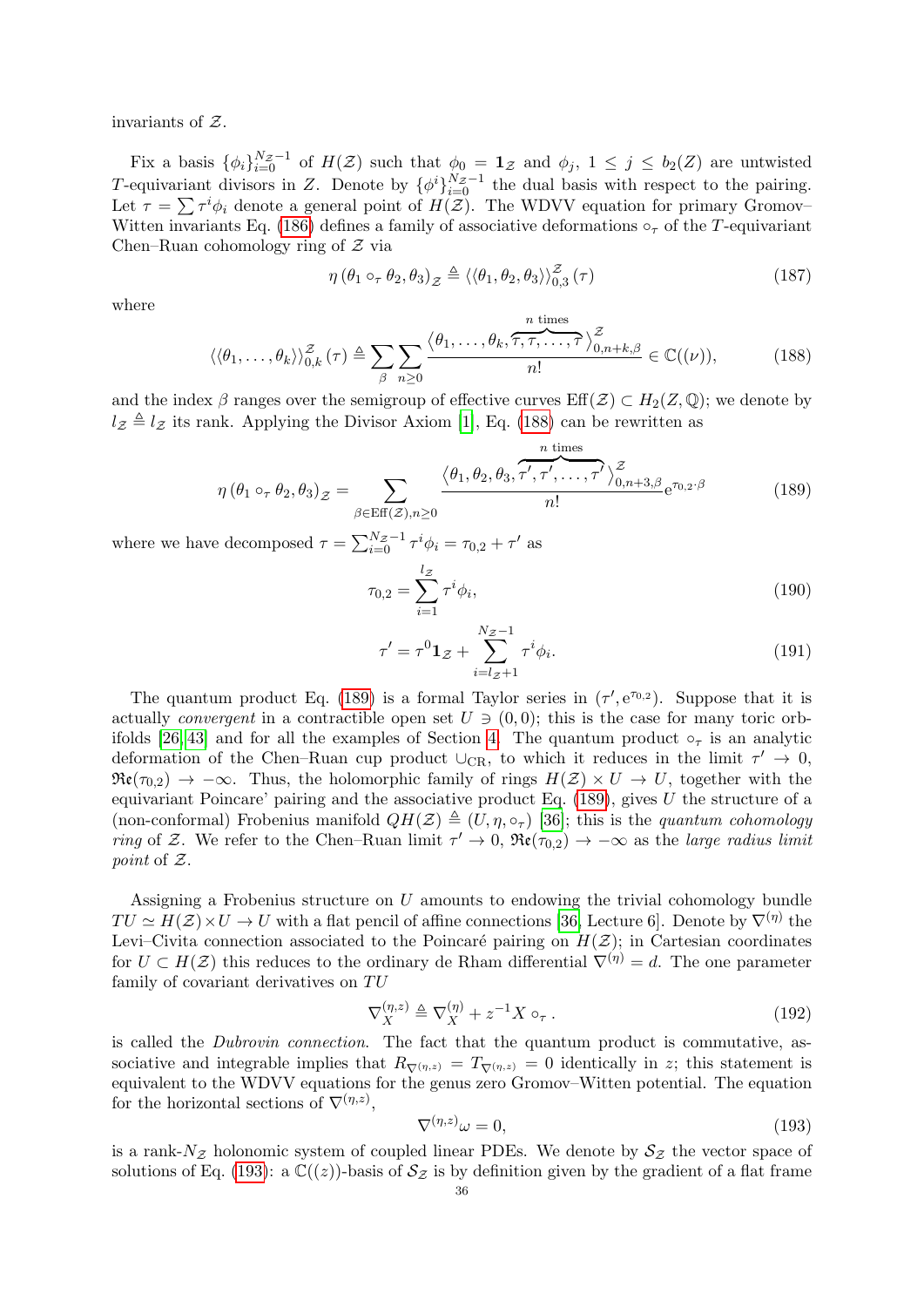$\tilde{\tau}(\tau, z)$  for the deformed connection  $\nabla^{(\eta,z)}$ . The Poincaré pairing induces a non-degenerate inner product  $H(s_1, s_2)$  *z* on  $\mathcal{S}_{\mathcal{Z}}$  via

<span id="page-36-0"></span>
$$
H(s_1, s_2)_{\mathcal{Z}} \triangleq \eta(s_1(\tau, -z), s_2(\tau, z))_{\mathcal{Z}}.\tag{194}
$$

The triple  $QDM(\mathcal{Z}) \triangleq (U, \nabla^{(\eta,z)}, H(0, \mathcal{Z}))$  defines a quantum D-module structure on U, and the system Eq. [\(193\)](#page-35-3) is the quantum differential equation (in short, QDE) of  $\mathcal{Z}$ .

<span id="page-36-4"></span>**Remark A.1.** The assumption that the quantum product Eq. [\(189\)](#page-35-1) is analytic in  $(\tau', e^{\tau_{0,2}})$ around the large radius limit point translates into the statement that the QDE Eq. [\(193\)](#page-35-3) has a Fuchsian singularity along  $\bigcup_{i=1}^{l_{\mathcal{Z}}} \{q_i \triangleq e^{\tau^i} = 0\}.$ 

In the same way in which the genus zero primary theory of  $\mathcal Z$  defines a quantum D-module structure on  $H(\mathcal{Z}) \times U$ , the genus zero gravitational invariants Eq. [\(185\)](#page-34-3) furnish a basis of horizontal sections of  $\nabla^{(\eta,z)}$  [\[42\]](#page-45-18). For every  $\theta \in H(\mathcal{Z})$ , a flat section of the D-module is given by an End $(H(\mathcal{Z}))$ -valued function  $S_{\mathcal{Z}}(\tau, z) : H(\mathcal{Z}) \to S_{\mathcal{Z}}$  defined as

<span id="page-36-2"></span>
$$
S_{\mathcal{Z}}(\tau,z)\theta \triangleq \theta - \sum_{k=0}^{N_{\mathcal{Z}}-1} \phi^k \left\langle \left\langle \phi_k, \frac{\theta}{z+\psi} \right\rangle \right\rangle_{0,2}^{\mathcal{Z}}(\tau) \tag{195}
$$

where  $\psi$  is a cotangent line class and we expand the denominator as a geometric series in  $-\frac{\psi}{z}$  $\frac{\psi}{z}$ . The pair  $(\text{QDM}(\mathcal{Z}), S_{\mathcal{Z}})$  is called the *S-calibration* of the Frobenius structure  $(U, \circ_{\tau}, \eta)$ .

The flows of coordinate vectors for the flat frame of  $TH(\mathcal{Z})$  induced by  $S_{\mathcal{Z}}(\tau, z)$  give a basis of flat coordinates of  $\nabla^{(\eta,z)}$ , which is defined uniquely up to an additive z-dependent constant. A canonical basis is obtained upon applying the String Axiom: define the J-function  $J^{\mathcal{Z}}(\tau,z):U\times\mathbb{C}\to H(\mathcal{Z})$  by

<span id="page-36-1"></span>
$$
J^{\mathcal{Z}}(\tau,z) \triangleq z S_{\mathcal{Z}}(\tau,-z)^{\dagger} \mathbf{1}_{\mathcal{Z}}
$$
\n(196)

where  $S_z(\tau, z)$ <sup>†</sup> denotes the adjoint of  $S_z(\tau, z)$  under  $\eta(-, -)z$ . Explicitly,

<span id="page-36-3"></span>
$$
J^{\mathcal{Z}}(\tau,z) = (z + \tau^0) \mathbf{1}_{\mathcal{Z}} + \tau^1 \phi_1 + \dots + \tau^{N_{\mathcal{Z}}} \phi_{N_{\mathcal{Z}}} + \sum_{k=0}^{N_{\mathcal{Z}}-1} \phi^k \left\langle \left\langle \frac{\phi_k}{z - \psi_{n+1}} \right\rangle \right\rangle_{0,1}^{\mathcal{Z}}(\tau). \tag{197}
$$

Components of  $J^{\mathcal{Z}}(\tau, -z)$  in the  $\phi$ -basis give flat coordinates of Eq. [\(192\)](#page-35-2); this is a consequence of Eq. [\(196\)](#page-36-1) combined with the String Equation. From Eq. [\(197\)](#page-36-3), the undeformed flat coordinate system is obtained in the limit  $z \to \infty$  as

$$
\lim_{z \to \infty} \left( J^{\mathcal{Z}}(\tau, -z) + z \mathbf{1}_{\mathcal{Z}} \right) = \tau.
$$
\n(198)

By Remark [A.1,](#page-36-4) a loop around the origin in the variables  $q_i = e^{\tau^i}$  gives a non-trivial monodromy action on the J-function. Setting  $\tau' = 0$  in Eq. [\(197\)](#page-36-3) and applying the Divisor Axiom then gives [\[30,](#page-45-15) Proposition 10.2.3]

$$
J^{\mathcal{Z},\text{sm}}(\tau_{0,2},z) \triangleq J^{\mathcal{Z}}(\tau,z)\Big|_{\tau'=0}
$$
  
=  $ze^{\tau^{1}\phi_{1}/z}$ ... $e^{\tau^{1}\mathcal{Z}\phi_{l}}z/z \left(1_{\mathcal{Z}} + \sum_{\beta,k} e^{\tau^{1}\beta_{1}} \dots e^{\tau^{1}\mathcal{Z}\beta_{l}}z \phi^{k} \left\langle \frac{\phi_{k}}{z(z-\psi_{1})} \right\rangle_{0,1,\beta}^{\mathcal{Z}}\right).$  (199)

In our situation where the T-action has only zero-dimensional fixed loci  $\{P_i\}_{i=1}^{N_Z}$ , write

<span id="page-36-5"></span>
$$
\phi_i \to \sum_{j=1}^{N_{\mathcal{Z}}} c_{ij}(\nu) P_j, \quad i = 1, \dots, l_{\mathcal{Z}},
$$
\n(200)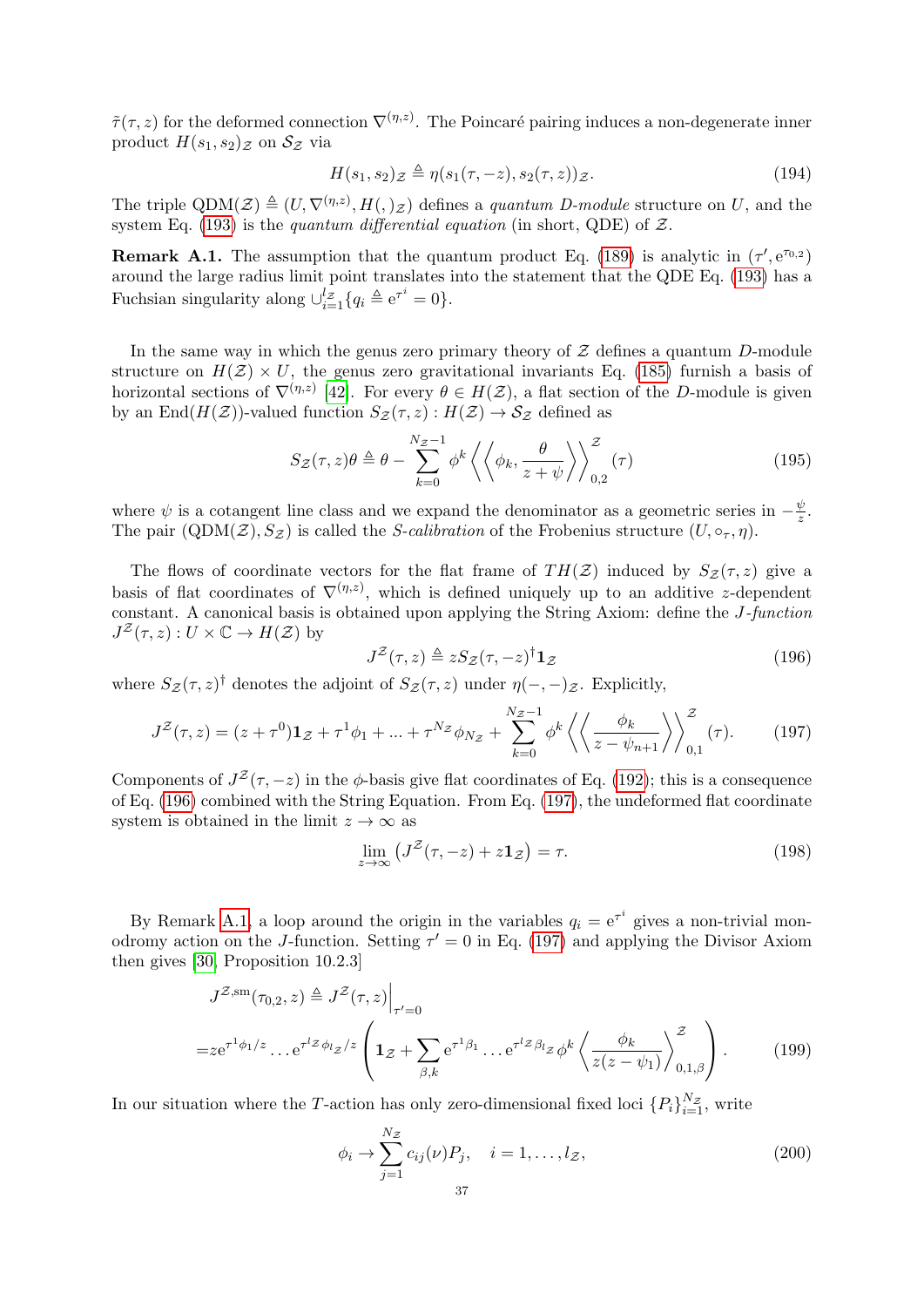for the image of  $\{\phi_i \in H^2(\mathcal{Z}, \mathbb{C})\}_{i=1}^{l_{\mathcal{Z}}}$  under the Atiyah–Bott isomorphism. The image of each  $\phi_i$ is concentrated on the fixed point cohomology classes with trivial isotropy which are idempotents of the classical Chen–Ruan cup product on  $H(\mathcal{Z})$ . Therefore, the components of the J-function in the fixed points basis

$$
J^{\mathcal{Z},\text{sm}}(\tau_{0,2},z) =: \sum_{j=1}^{N_{\mathcal{Z}}} J_j^{\mathcal{Z},\text{sm}}(\tau_{0,2},z) P_j \tag{201}
$$

satisfy

<span id="page-37-4"></span>
$$
J_j^{\mathcal{Z},\text{sm}}(\tau_{0,2},z) = z e^{\sum_{i=1}^{l_{\mathcal{Z}}} \tau^i c_{ij}/z} \left(1 + \mathcal{O}\left(e^{\tau_{0,2}}\right)\right)
$$
(202)

where the  $\mathcal{O}(e^{\tau_{0,2}})$  term on the right hand side is an analytic power series around  $e^{\tau_{0,2}} =$ 0 by Eq. [\(199\)](#page-36-5) and the assumption of convergence of the quantum product. The localized basis  $\{P_j\}_{j=1}^{N_Z}$  therefore diagonalizes the monodromy around large radius: by Eq. [\(202\)](#page-37-4), each  $J_i^{\mathcal{Z},\mathrm{sm}}$  $\tau_j^{z,sm}(\tau_{0,2}, z)$  is an eigenvector of the monodromy around a loop in the  $q_i$ -plane encircling the large radius limit of  $\mathcal Z$  with eigenvalue  $e^{2\pi i c_{ij}/z}$ .

A.1.1. Toric data and trivializations. Suppose that  $c_1(\mathcal{Z}) \geq 0$  and that the coarse moduli space Z is a semi-projective toric variety given by a GIT quotient of  $\mathbb{C}^{\dim \mathcal{Z}+n_{\mathcal{Z}}}$  by  $(\mathbb{C}^*)^{n_{\mathcal{Z}}}$ . In this setting, the global quantum D-module arises naturally in the form of the Picard–Fuchs system associated to  $\mathcal{Z}$  [\[7,](#page-44-14) [24,](#page-45-9) [43\]](#page-45-31). The scaling factor  $\mathfrak{h}_{\mathcal{Z}}^{1/z}$  $z^{1/z}$  then measures the discrepancy between the small J-function and the canonical basis-vector of solutions of the Picard–Fuchs system (the *I*-function), restricted to zero twisted insertions<sup>[12](#page-37-5)</sup>:

<span id="page-37-6"></span>
$$
\mathfrak{h}_{\mathcal{Z}}^{1/z}(\tau_{0,2}) J^{\mathcal{Z},\text{small}}(\tau_{0,2},z) = I^{\mathcal{Z}}(\mathfrak{a}(\tau_{0,2}),z), \tag{203}
$$

where  $\mathfrak{a}(\tau_{0,2})$  is the inverse mirror map. As a consequence of Eq. [\(203\)](#page-37-6), the scaling factor  $\not\!\!\!\n\big|_Z$  is determined by the toric data defining  $\mathcal{Z}$  [\[24,](#page-45-9) [28,](#page-45-5) [43\]](#page-45-31). Let  $\Xi_i \in H^2(Z)$  be the T-equivariant Poincaré dual of the reduction to the quotient of the  $i<sup>th</sup>$  coordinate hyperplane in  $\mathbb{C}^{\dim \mathcal{Z}+n_{\mathcal{Z}}}$  and write  $\zeta_i^{(j)} = \text{Coeff}_{\phi_j} \Xi_i \in \mathbb{C}[\nu]$  for the coefficient of the projection of  $\Xi_i$  along  $\phi_j \in H(\mathcal{Z})$  for  $j = 0, \ldots, n_{\mathcal{Z}}$ . Defining, for every  $\beta$ ,  $D_i(\beta) \triangleq \int_{\beta} \Xi_i$  and  $J_{\beta}^{\pm} \triangleq$  ${j \in \{1,\ldots,\dim \mathcal{Z} + n_{\mathcal{Z}}\} \perp D_i(\beta) > 0}$ , we have

$$
\tau^{l} = \log \mathfrak{a}_{l} + \sum_{\beta \in \text{Eff}(\mathcal{Z})} \mathfrak{a}^{\beta} \frac{\prod_{j_{-} \in J_{\beta}^{-}} (-1)^{D_{j_{-}}(\beta)} |D_{j_{-}}(\beta)|!}{\prod_{j_{+} \in J_{\beta}^{+}} D_{j_{+}}(\beta)!} \sum_{k_{-} \in J_{\beta}^{-}} \frac{-\zeta_{k_{-}}^{(l)}}{D_{k_{-}}(\beta)}, \quad l = 1, \dots, n_{\mathcal{Z}}, \quad (204)
$$

$$
\mathfrak{h}_{\mathcal{Z}} = \exp \left[ \sum_{\beta \in \text{Eff}(\mathcal{Z})} \mathfrak{a}^{\beta} \frac{\prod_{j_{-} \in J_{\beta}^{-}} (-1)^{D_{j_{-}}(\beta)} |D_{j_{-}}(\beta)|!}{\prod_{j_{+} \in J_{\beta}^{+}} D_{j_{+}}(\beta)!} \sum_{k_{-} \in J_{\beta}^{-}} \frac{-\zeta_{k_{-}}^{(0)}}{D_{k_{-}}(\beta)} \right].
$$
(205)

<span id="page-37-0"></span>A.2. Givental's symplectic structures and quantization. Let  $(\mathcal{H}_{\mathcal{Z}}, \Omega_{\mathcal{Z}})$  be a pair given by the infinite dimensional vector space

<span id="page-37-3"></span><span id="page-37-1"></span>
$$
\mathcal{H}_{\mathcal{Z}} \triangleq H(\mathcal{Z}) \otimes \mathcal{O}(\mathbb{C}^*)
$$
\n(206)

endowed with the symplectic form

<span id="page-37-2"></span>
$$
\Omega_{\mathcal{Z}}(f,g) \triangleq \operatorname{Res}_{z=0} \eta(f(-z),g(z))_{\mathcal{Z}}.\tag{207}
$$

A general point of  $\mathcal{H}_{\mathcal{Z}}$  can be written in Darboux coordinates for Eq. [\(207\)](#page-37-2); as

$$
\sum_{k\geq 0} \sum_{\alpha=0}^{N_{\mathcal{Z}}-1} q^{\alpha,k} \phi_{\alpha} z^k + \sum_{l\geq 0} \sum_{\beta=0}^{N_{\mathcal{Z}}-1} p_{\beta,l} \phi_{\beta}(-z)^{-k-1}.
$$
 (208)

<span id="page-37-5"></span><sup>&</sup>lt;sup>12</sup>See [\[23\]](#page-45-7) for a discussion of why in equivariant Gromov–Witten theory  $I^{\mathcal{Z}}$  and  $J^{\mathcal{Z},\text{small}}$  could a priori differ, even in the semi-positive case, by a uniquely determined scaling factor induced by the String Equation.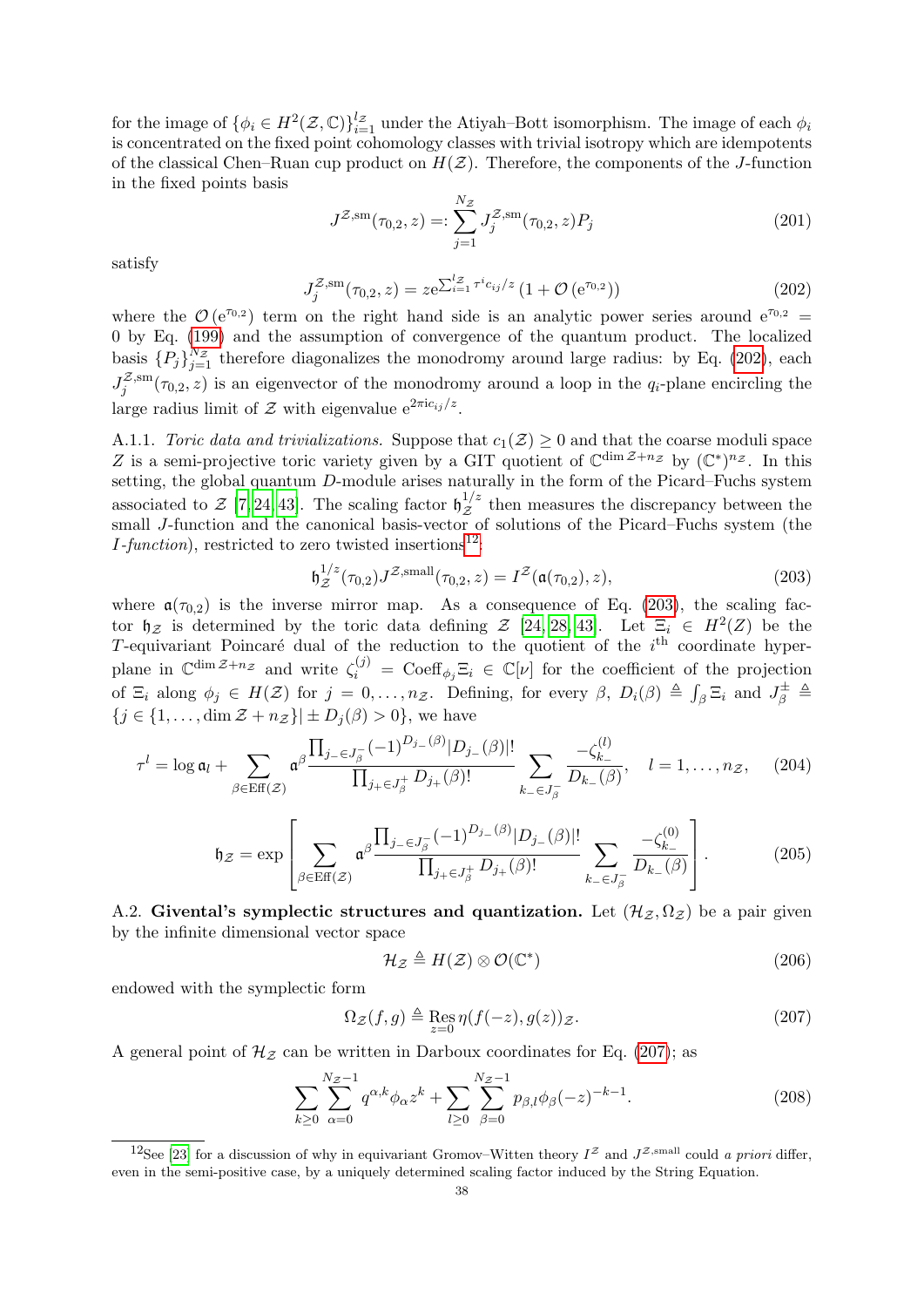We call  $\mathcal{H}_z^+$  the Lagrangian subpace spanned by  $q^{\alpha,k}$ .

The genus zero Gromov–Witten theory of  $Z$  can be compactly codified through the symplectic geometry of  $\mathcal{H}_{\mathcal{Z}}$  as follows [\[46\]](#page-45-32). The generating function of genus zero descendent Gromov– Witten invariants of  $\mathcal{Z}$ ,

<span id="page-38-2"></span>
$$
\mathcal{F}_0^{\mathcal{Z}} \triangleq \sum_{n=0}^{\infty} \sum_{\beta \in \text{Eff}(\mathcal{Z})} \sum_{\substack{a_1, \dots, a_n \\ r_1 \dots r_n}} \frac{\prod_{i=1}^n t^{a_i, r_i}}{n!} \langle \sigma_{r_1}(\phi_{a_1}), \dots, \sigma_{r_n}(\phi_{a_n}) \rangle_{0, n, \beta}^{\mathcal{Z}}, \tag{209}
$$

is the germ of an analytic function on  $\mathcal{H}_z^+$  upon identifying  $t^{0,1} = q^{0,1} + 1$ ,  $t^{\alpha,n} = q^{\alpha,n}$ ; under the assumption of convergence of the quantum product, the coefficients of  $t^{\alpha_1,n_1} \dots t^{\alpha_r,n_r}$  with  $n_i(\deg \phi_{\alpha_i} - 2) \neq 0$  are analytic functions of  $e^{t_{2,0}}$  in a neighborhood of the origin; the mirror theorem of [\[24\]](#page-45-9) guarantees that this is the case when  $\mathcal Z$  is semi-positive. As is often common [\[59\]](#page-46-28), in writing Eq. [\(209\)](#page-38-2) and in the following we chose to dispose altogether of the Novikov variables; there is no loss of information however here about the degree of the curves by virtue of the Divisor Axiom; see e.g. [\[28,](#page-45-5) Remarks 5.3 and 5.5] for a discussion of both the primary and the descendent theory.

The graph  $\mathcal{L}_{\mathcal{Z}}$  of the differential of Eq. [\(209\)](#page-38-2),

<span id="page-38-0"></span>
$$
\mathcal{L}_{\mathcal{Z}} = \left\{ (q, p) \in \mathcal{H}_{\mathcal{Z}} | p_{l, \beta} = \frac{\partial \mathcal{F}_0^{\mathcal{Z}}}{\partial q^{l, \beta}} \right\},\tag{210}
$$

is by design a formal germ of a Lagrangian submanifold. This is a ruled cone [\[46\]](#page-45-32), as a consequence of the genus zero Gromov–Witten axioms, depending analytically on the small quantum cohomology variables  $t^{0,2}$  around the large radius limit point of Z. By the equations defining the cone, the J-function  $J^{\mathcal{Z}}(\tau, -z)$  yields a family of elements of  $\mathcal{L}_{\mathcal{Z}}$  parameterized by  $\tau \in H(\mathcal{Z})$ , which is uniquely determined by its large z asymptotics  $J(\tau, -z) = -z + \tau + \mathcal{O}(z^{-1})$ . Conversely, the genus zero topological recursion relations imply that  $\mathcal{L}_{z}$  can be reconstructed entirely from  $J^{\mathcal{Z}}(\tau,z).$ 

<span id="page-38-1"></span>A.2.1. The R-calibration and quantization. When  $\mathcal Z$  is a manifold, Givental's theorem for equi-variant Gromov–Witten invariants [\[44,](#page-45-16) [45\]](#page-45-28) asserts that the higher genus theory of  $\mathcal Z$  is obtained through Weyl-quantization of a pair  $(S_{\mathcal{Z}}, R_{\mathcal{Z}})$  of symplectic automorphisms of  $(\mathcal{H}_{\mathcal{Z}}, \Omega_{\mathcal{Z}})$ , both of which are determined *from genus zero data alone*. More in detail, the Gromov–Witten canonical S-calibration satisfies

$$
\eta \left( S_{\mathcal{Z}}(\tau, -z)\theta, S_{\mathcal{Z}}(\tau, z)\theta' \right)_{\mathcal{Z}} = \eta(\theta, \theta')_{\mathcal{Z}}
$$
\n(211)

for arbitrary cohomology classes  $\theta$ ,  $\theta' \in H(\mathcal{Z})$ , as can be readily seen upon differentiating the left hand side with respect to  $\tau$ . Allowing  $\theta$ ,  $\theta'$  to be formal cohomology-valued Laurent series in z, this implies that for fixed  $\tau$ ,  $S_{\mathcal{Z}}(\tau, z)$  belongs to the negative symplectic loop group  $Sp_{-}(\mathcal{H}_{Z})$ of Z: an element of  $GL(H(\mathcal{Z}))[[z^{-1}]]$  which is a symplectic automorphism of  $(\mathcal{H}_{\mathcal{Z}}, \Omega_{\mathcal{Z}})$ .

The Rz-calibration is instead an element of the *positive* symplectic loop group  $\text{Sp}_+(\mathcal{H}_Z)$  $GL(H(\mathcal{Z}))[[z]]$ , constructed as follows. Let  $\tilde{\tau} \in U$  be such that the Frobenius algebra on  $T<sub>\tau</sub>H(\mathcal{Z})$  is semisimple for  $\tau$  in a neighborhood  $V_{\tilde{\tau}}$  of  $\tilde{\tau}$ . Then [\[36\]](#page-45-21) there exist local coordinates  ${u^i}_{i=1}^{N_Z}$  such that their coordinate vector fields  $\partial_{u^i} \in \mathfrak{X}(V_\tau)$  are a basis of idempotents of  $\circ_\tau$ . Denoting by  $\Delta_i$  their squared norm with respect to the flat pairing, we obtain a normalized orthonormal system  $\tilde{u}^i \triangleq u^i/\sqrt{\Delta_i}$  of local coordinates. Then an R-calibration for Z is a choice of a  $\mathbb{C}((z))$ -basis of horizontal 1-forms on  $V_{\tau}$ 

$$
(R_{\mathcal{Z}})^j_i(\tau, z) e^{u^j/z} d\tilde{u}^i, \quad i = 1, \dots, N_{\mathcal{Z}} \tag{212}
$$

where  $(R_{\mathcal{Z}})^j_i$  $\frac{f_j}{f_i}(\tau, z)$  is an asymptotic End $(T_\tau H)$ -valued series in  $z$  satisfying  $\sum_j (R_{\mathcal{Z}})^j_i$  $\frac{j}{i}(\tau,z)(R_{\mathcal{Z}})^{j}_{k}$  $\frac{J}{k}(\tau, -z) =$  $\delta_i^j$ <sup>j</sup>. If we let  $\Psi$  be the differential of  $\tilde{u}$ , the above implies that  $\Psi_{\mathcal{Z}}R_{\mathcal{Z}}e^{u/z}$  is a holomorphic family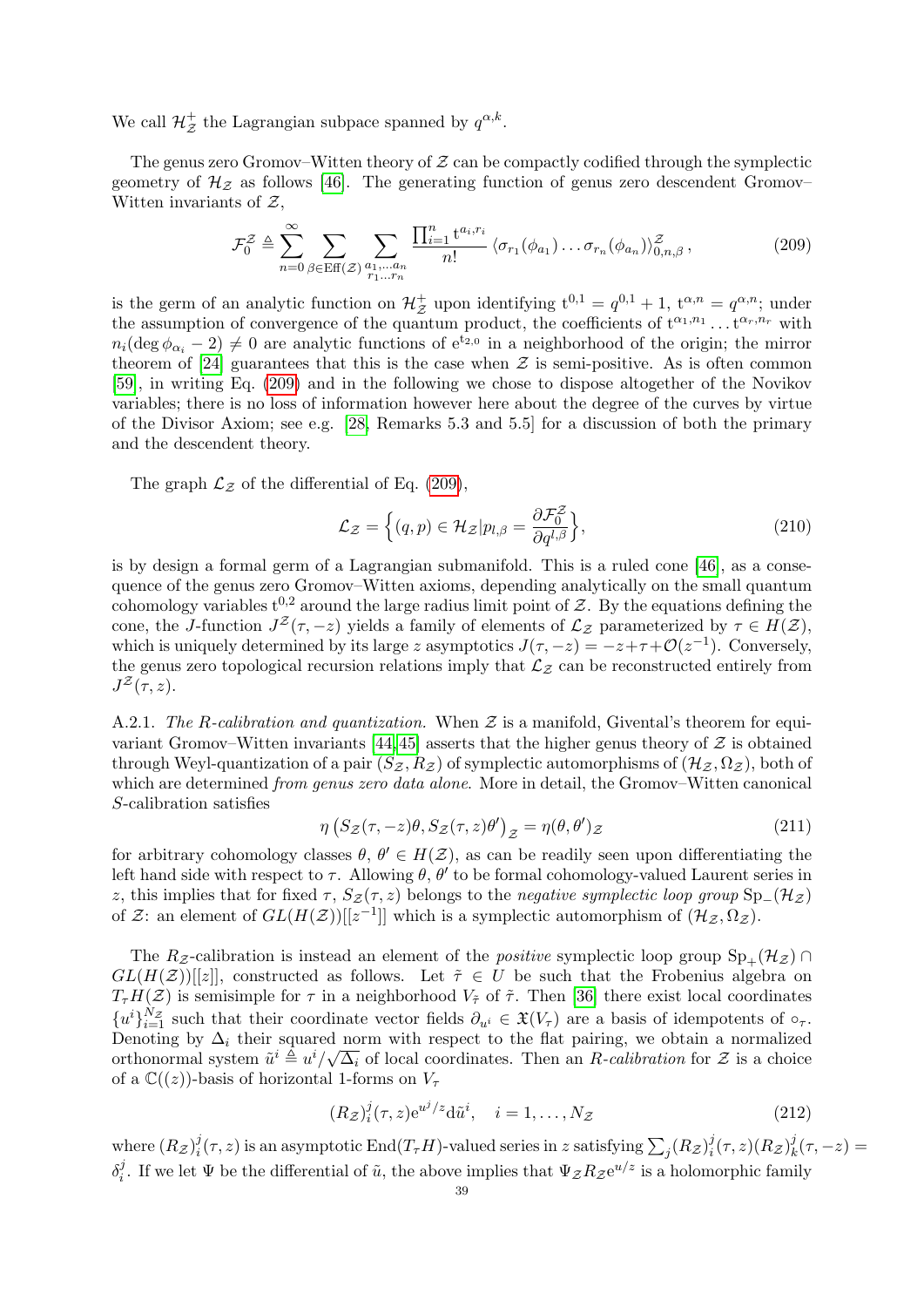of symplectomorphisms parameterized by  $\tau \in V_{\tilde{\tau}}$ .

Givental's quantization formalism assigns quantum operators to the S- and R-calibrations of Z. The Fock space  $\mathbb{F}_{\tau}$  of Z at  $\tau$  is the space of functions  $f(\lambda, t_{\tau})$  of the form

$$
f(\lambda, \mathbf{t}_{\tau}) = \sum_{g \in \mathbb{Z}} \lambda^{g-1} f_g(\mathbf{t}_{\tau})
$$
\n(213)

where in terms of coordinates  $\{q^{i,\alpha}\}\$  we define

<span id="page-39-4"></span>
$$
\mathbf{t}_{\tau}^{\alpha,l} \triangleq q^{\alpha,l} - \delta^{l0} \tau^{\alpha} + \delta^{l1} \delta^{\alpha 0} \tag{214}
$$

and  $f_q(t_\tau) \in \mathbb{C}[[t_\tau]]$ . To each symplectomorphism connected with the identity  $\mathcal{Q} \in \text{Aut}_0(\mathcal{H}_Z, \Omega_Z)$ , we associate a quantized operator  $\hat{Q}$  acting on  $\mathbb{F}_{\tau}$  via  $\hat{Q} = e^{\widehat{\log Q}}$ , where we define the quantization of an infinitesimal symplectomorphism to be the quantization of its quadratic Hamiltonian with the normal-ordering prescriptions

$$
\widehat{p_{\alpha,k}p_{\beta,l}} = \lambda \frac{\partial^2}{\partial q^{\alpha,k} \partial q^{\beta,l}}, \quad \widehat{p_{\alpha,k}q^{\beta,l}} = \widehat{q^{\beta,l}p_{\alpha,k}} = q^{\beta,l} \frac{\partial}{\partial q^{\alpha,k}}, \quad \widehat{q^{\alpha,k}q^{\beta,l}} = \lambda^{-1} q^{\alpha,k} q^{\beta,l}.
$$
 (215)

Let now  $Z_{\mathcal{Z}} \in \mathbb{F}_{\tau}$  be the generating function of disconnected Gromov–Witten invariants of  $\mathcal{Z},$ 

$$
Z_{\mathcal{Z}} = \exp \sum_{g \ge 0} \lambda^{g-1} \mathcal{F}_g^{\mathcal{Z}},\tag{216}
$$

in the shifted variables Eq. [\(214\)](#page-39-4), and denote likewise by  $Z_{pt} \in (-q^1)^{-1/24} \mathbb{C}[1/q^1, q^{k>1}][[q^0]]$  the generating function of disconnected Gromov–Witten invariants of the point in dilaton-unshifted variables. In the context of fixed point localization for toric orbifolds, knowledge of the Taction fixes uniquely a canonical choice for the symplectomorphism  $R_z$  [\[44,](#page-45-16)77], which we call the Gromov–Witten R-calibration. The Givental–Teleman theorem [\[44,](#page-45-16) [45,](#page-45-28) [75\]](#page-46-25) then asserts that  $Z_{\mathcal{Z}}$  can be obtained from  $Z_{\rm pt}$  via the action of operators  $\widehat{S}_{\mathcal{Z}}$  and  $\widehat{R}_{\mathcal{Z}}$  obtained by quantizing the canonical S- and R-calibrations of  $QH(\mathcal{Z})$  at  $\tau$ , giving formula Eq. [\(144\)](#page-27-2).

## APPENDIX B.  $A_n$  resolutions

<span id="page-39-1"></span><span id="page-39-0"></span>B.1. GIT Quotients. Here we review the relevant toric geometry concerning our targets. Let  $\mathcal{X} \triangleq [\mathbb{C}^3/\mathbb{Z}_{n+1}]$  be the 3-fold  $A_n$  singularity and Y its resolution. The toric fan for X has rays  $(0, 0, 1), (1, 0, 0),$  and  $(1, n + 1, 0)$ , while the fan for Y is obtained by adding the rays  $(1, 1, 0)$ ,  $(1, 2, 0), \ldots, (1, n, 0)$ . The divisor class group is described by the short exact sequence

$$
0 \longrightarrow \mathbb{Z}^n \xrightarrow{M^T} \mathbb{Z}^{n+3} \xrightarrow{N} \mathbb{Z}^3 \longrightarrow 0,
$$
\n
$$
(217)
$$

where

$$
M = \begin{bmatrix} 1 & -2 & 1 & 0 & 0 & \dots & 0 & 0 \\ 0 & 1 & -2 & 1 & 0 & \dots & 0 & 0 \\ \vdots & & \ddots & & \ddots & & \vdots \\ 0 & \dots & 0 & 0 & 1 & -2 & 1 & 0 \end{bmatrix}, \quad N = \begin{bmatrix} 1 & 1 & 1 & 1 & 0 \\ 0 & 1 & 2 & \dots & n+1 & 0 \\ 0 & 0 & 0 & & 0 & 1 \end{bmatrix}
$$
 (218)

Both  $X$  and  $Y$  are GIT quotients:

$$
\mathcal{X} = \left[ \frac{\mathbb{C}^{n+3} \setminus V(x_1 \cdot \ldots \cdot x_n)}{(\mathbb{C}^*)^n} \right],\tag{219}
$$

$$
Y = \frac{\mathbb{C}^{n+3} \setminus V(I_1, \dots, I_{n+1})}{(\mathbb{C}^*)^n},\tag{220}
$$

where

<span id="page-39-3"></span><span id="page-39-2"></span>
$$
I_i = \prod_{\substack{j=0, j \neq i-1, i \\ 40}}^{n+1} x_j,
$$
\n(221)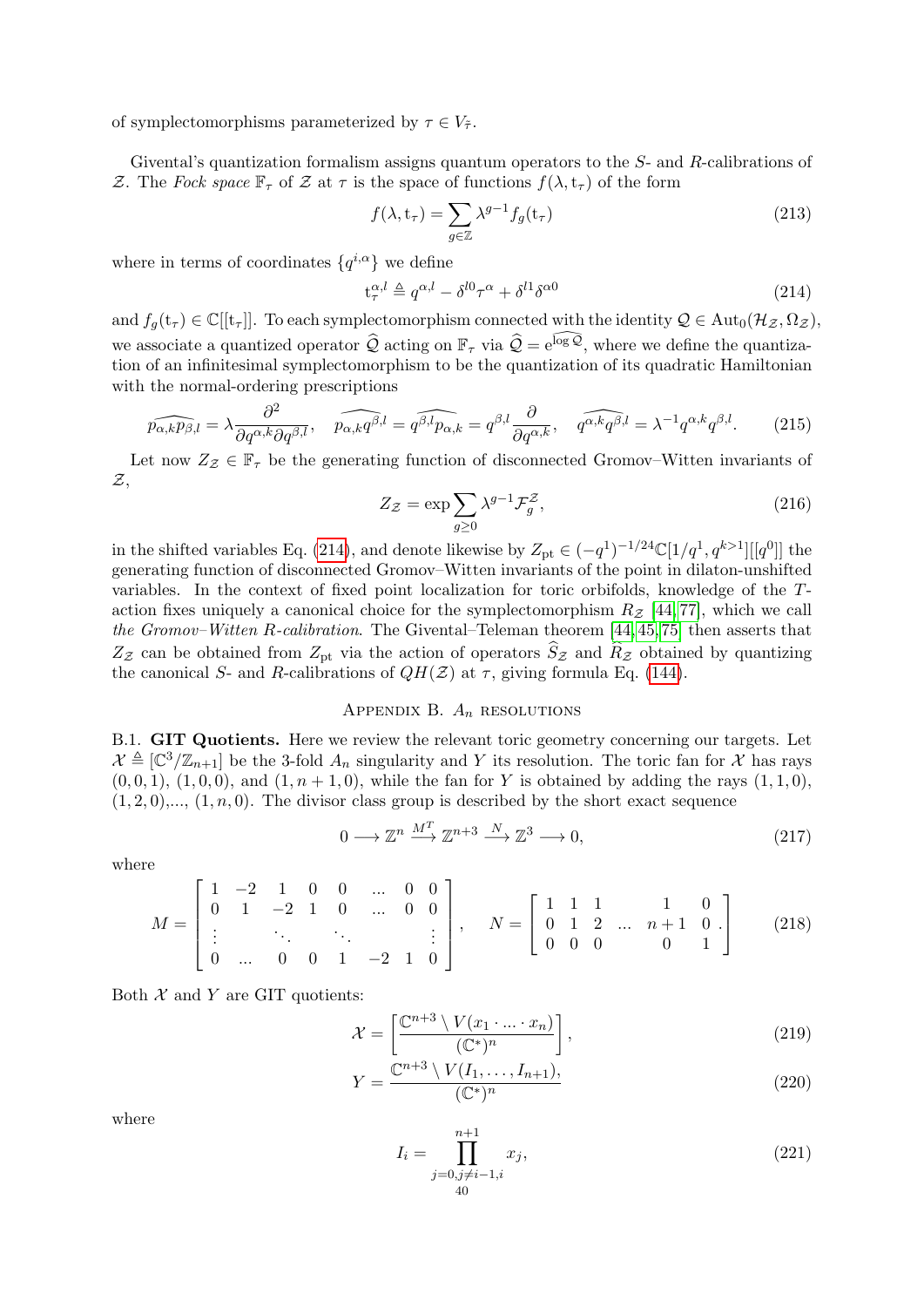<span id="page-40-0"></span>

FIGURE 6. The toric web diagrams for Y and X for  $n = 3$ . Fixed points and invariants lines are labelled, together with the relevant torus and representation weights.

and the torus action is specified by  $M$ . From the quotient Eq. [\(219\)](#page-39-2), we can compute coordinates on the orbifold

<span id="page-40-2"></span>
$$
\begin{bmatrix} z_1 \\ z_2 \\ z_3 \end{bmatrix} = \begin{bmatrix} x_0 x_1^{\frac{n}{n+1}} x_2^{\frac{n-1}{n+1}} \cdot \dots \cdot x_n^{\frac{1}{n+1}} \\ x_1^{\frac{1}{n+1}} x_2^{\frac{n}{n+1}} \cdot \dots \cdot x_n^{\frac{n}{n+1}} x_{n+1} \\ x_{n+2} \end{bmatrix} .
$$
 (222)

These coordinates are only defined up to a choice of  $(n+1)$ <sup>st</sup> root of unity for each  $x_i$ . This accounts for a residual  $\mathbb{Z}_{n+1} \subset (\mathbb{C}^*)^n$  acting with dual representations on the first two coordinates. We identify this residual  $\mathbb{Z}_{n+1}$  as the subgroup generated by  $(\omega, \omega^2, \dots, \omega^n) \in (\mathbb{C}^*)^n$ , where  $\omega = e^{\frac{2\pi i}{n+1}}$ . This realizes the quotient Eq. [\(219\)](#page-39-2) as the 3-fold  $A_n$  singularity where  $\mathbb{Z}_{n+1} = \langle \omega \rangle$  acts by  $\omega \cdot (z_1, z_2, z_3) = (\omega z_1, \omega^{-1} z_2, z_3).$ 

<span id="page-40-1"></span>**Remark B.1.** The weights of the  $\mathbb{Z}_{n+1}$  action on the corresponding fibers of TX are inverse to the weights on the local coordinates because a local trivialization of the tangent bundle is given by  $\frac{\partial}{\partial z^{\alpha}}$  where  $z^{\alpha}$  are the local coordinates.

The geometry of the space  $Y$  is captured by the toric web diagram in Figure [6.](#page-40-0) In particular, Y has  $n + 1$  torus fixed points (corresponding to the  $n + 1$  3-dimensional cones in the fan) and a chain of n torus invariant lines connecting these points. We label the points  $p_1,...,p_{n+1}$ where  $p_i$  correspondes to the cone spanned by  $(0, 0, 1)$ ,  $(1, i-1, 0)$ , and  $(1, i, 0)$  and we label the torus invariant lines by  $L_1,...,L_n$  where  $L_i$  connects  $p_i$  to  $p_{i+1}$ . We also denote by  $L_0$  and  $L_{n+1}$ the torus invariant (affine) lines corresponding to the 2-dimensional cones spanned by the rays  $(1, 0, 0), (0, 0, 1)$  and  $(1, n, 0), (0, 0, 1)$ , respectively. From the quotient Eq. [\(220\)](#page-39-3) we compute homogeneous coordinates on the line  $L_i$ 

<span id="page-40-3"></span>
$$
\begin{bmatrix} x_0^i x_1^{i-1} \cdot \ldots \cdot x_{i-1} \\ x_{n+1}^{n+1-i} x_{n-1}^{n-i} \cdot \ldots \cdot x_{i+1} \end{bmatrix}
$$
 (223)

where  $p_i \leftrightarrow [0:1]$  and  $p_{i+1} \leftrightarrow [1:0]$ .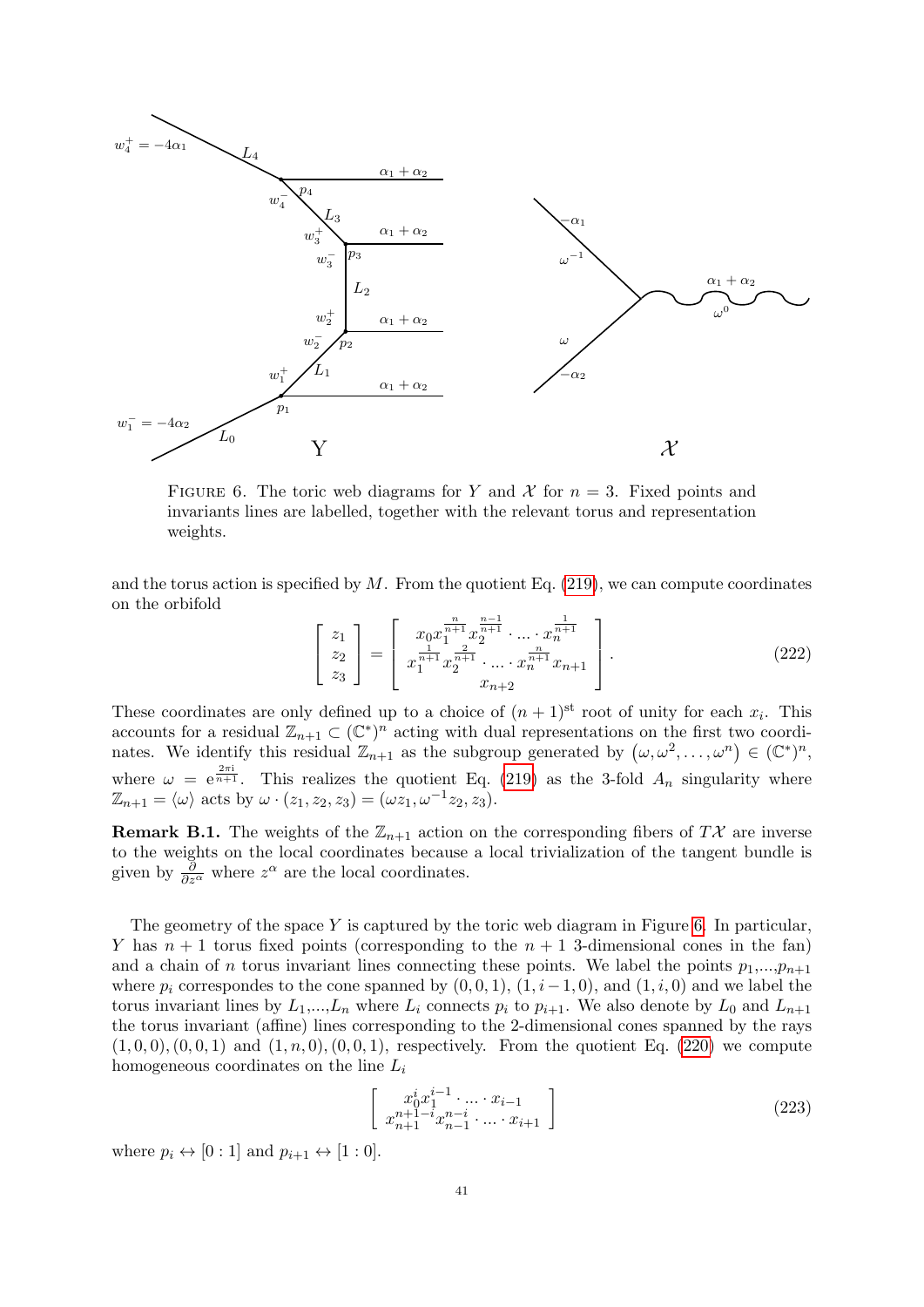$H_2(Y)$  is generated by the torus invariant lines  $L_i$ . Define  $\phi_i \in H^2(Y)$  to be dual to  $L_i$ . The  $\phi_i$  form a basis of  $H^2(Y)$ ; denote the corresponding line bundles by  $\mathcal{O}(\phi_i)$ . Note that  $\mathcal{O}(\phi_i)$ restricts to  $\mathcal{O}(1)$  on  $L_i$  and  $\mathcal O$  on  $L_j$  if  $j \neq i$  and this uniquely determines the line bundle  $\mathcal{O}(\phi_i)$ . On the orbifold, line bundles correspond to  $\mathbb{Z}_{n+1}$  equivariant line bundles on  $\mathbb{C}^3$ . We denote  $\mathcal{O}_k$ the line bundle where  $\mathbb{Z}_{n+1}$  acts on fibers with weight  $\omega^k$ ; then, for example,  $T_{\mathcal{X}} = \mathcal{O}_{-1} \oplus \mathcal{O}_1 \oplus \mathcal{O}_0$ where the subscripts are computed modulo  $n + 1$  (c.f. Remark [B.1\)](#page-40-1).

<span id="page-41-0"></span>B.2. Classical equivariant geometry. Given that we are working with noncompact targets, all of our quantum computations utilize Atiyah–Bott localization with respect to an additional  $T = \mathbb{C}^*$  action on our spaces. Let T act on  $\mathbb{C}^{n+3}$  with weights  $(\alpha_1, 0, ..., 0, \alpha_2, -\alpha_1 - \alpha_2)$ . Then the induced action on the orbifold and resolution can be read off from the local coordinates in Eqs. [\(222\)](#page-40-2) and [\(223\)](#page-40-3). In particular, the three weights on the fibers of  $T_{\mathcal{X}}$  are  $-\alpha_1, -\alpha_2, \alpha_1 + \alpha_2$ . As a  $H_T$ (pt)-module, the T-equivariant Chen–Ruan cohomology  $H^{\bullet}(\mathcal{X})$  of X is by definition the T-equivariant cohomology of the inertia stack  $\mathcal{I}\mathcal{X}$ . The latter has components  $\mathcal{X}_1,\ldots,\mathcal{X}_n,\mathcal{X}_{n+1}$ , the last being the untwisted sector<sup>[13](#page-41-5)</sup>:

$$
\mathcal{X}_k = [\mathbb{C}/\mathbb{Z}_{n+1}], \quad 1 \le k \le n,
$$
  

$$
\mathcal{X}_{n+1} = [\mathbb{C}^3/\mathbb{Z}_{n+1}]
$$
 (224)

Writing  $\mathbf{1}_k$ ,  $k = 1, \ldots, n + 1$  for the fundamental class of  $\mathcal{X}_k$  we obtain a  $\mathbb{C}(\nu)$  basis of  $H(\mathcal{X})$ ; the age-shifted grading assigns degree 0 to the fundamental class of the untwisted sector, and degree 1 to every twisted sector. The Atiyah–Bott localization isomorphism is trivial, i.e. the fundamental class on each twisted sector is identified with the unique T-fixed point on that sector. We abuse notation and use  $\mathbf{1}_k$  to also denote the fixed point basis. The equivariant Chen–Ruan pairing in orbifold cohomology is

$$
\eta\left(\mathbf{1}_i,\mathbf{1}_j\right)_{\mathcal{X}} = \frac{\delta_{i,n+1}\delta_{j,n+1} + \alpha_1\alpha_2\delta_{i+j,n+1}}{\alpha_1\alpha_2(\alpha_1 + \alpha_2)(n+1)}.\tag{225}
$$

On the resolution Y, the three weights on the tangent bundle at  $p_i$  are

<span id="page-41-4"></span>
$$
(w_i^-, w_i^+, \alpha_1 + \alpha_2) \triangleq ((i - 1)\alpha_1 + (-n + i - 2)\alpha_2, -i\alpha_1 + (n + 1 - i)\alpha_2, \alpha_1 + \alpha_2). \tag{226}
$$

Moreover,  $\mathcal{O}(\phi_i)$  is canonically linearized via the homogeneous coordinates in Eq. [\(222\)](#page-40-2). The weight of  $\mathcal{O}(\phi_j)$  at the fixed point  $p_i$  is

<span id="page-41-3"></span><span id="page-41-2"></span><span id="page-41-1"></span>
$$
\begin{cases} (n+1-j)\alpha_2 & i \le j, \\ j\alpha_1 & i > j. \end{cases}
$$
 (227)

Denote by  $\{P_i\}_{i=1}^{n+1}$  the equivariant cohomology classes corresponding to the fixed points of Y. Choosing the canonical linearization given in Eq. [\(227\)](#page-41-1), the Atiyah–Bott localization isomorphism on  $Y$  is given by

$$
\phi_j \longrightarrow \sum_{i \le j} (n+1-j)\alpha_2 P_i + \sum_{i>j} j\alpha_1 P_i, \qquad j \ne n+1 \tag{228}
$$

$$
\phi_{n+1} \longrightarrow \sum_{i=1}^{n+1} P_i. \tag{229}
$$

where  $\phi_{n+1}$  is the fundamental class on Y. Genus zero, degree zero GW invariants are given by equivariant triple intersections on Y ,

$$
\langle \phi_i, \phi_j, \phi_k \rangle_{0,3,0}^Y = \int_Y \phi_i \cup \phi_j \cup \phi_k. \tag{230}
$$

<span id="page-41-5"></span><sup>&</sup>lt;sup>13</sup>While it is more common to index the untwisted sector by 0, we make this choice of notation for the sake of the computations of Section [5,](#page-16-1) where certain matrices are triangular with this ordering.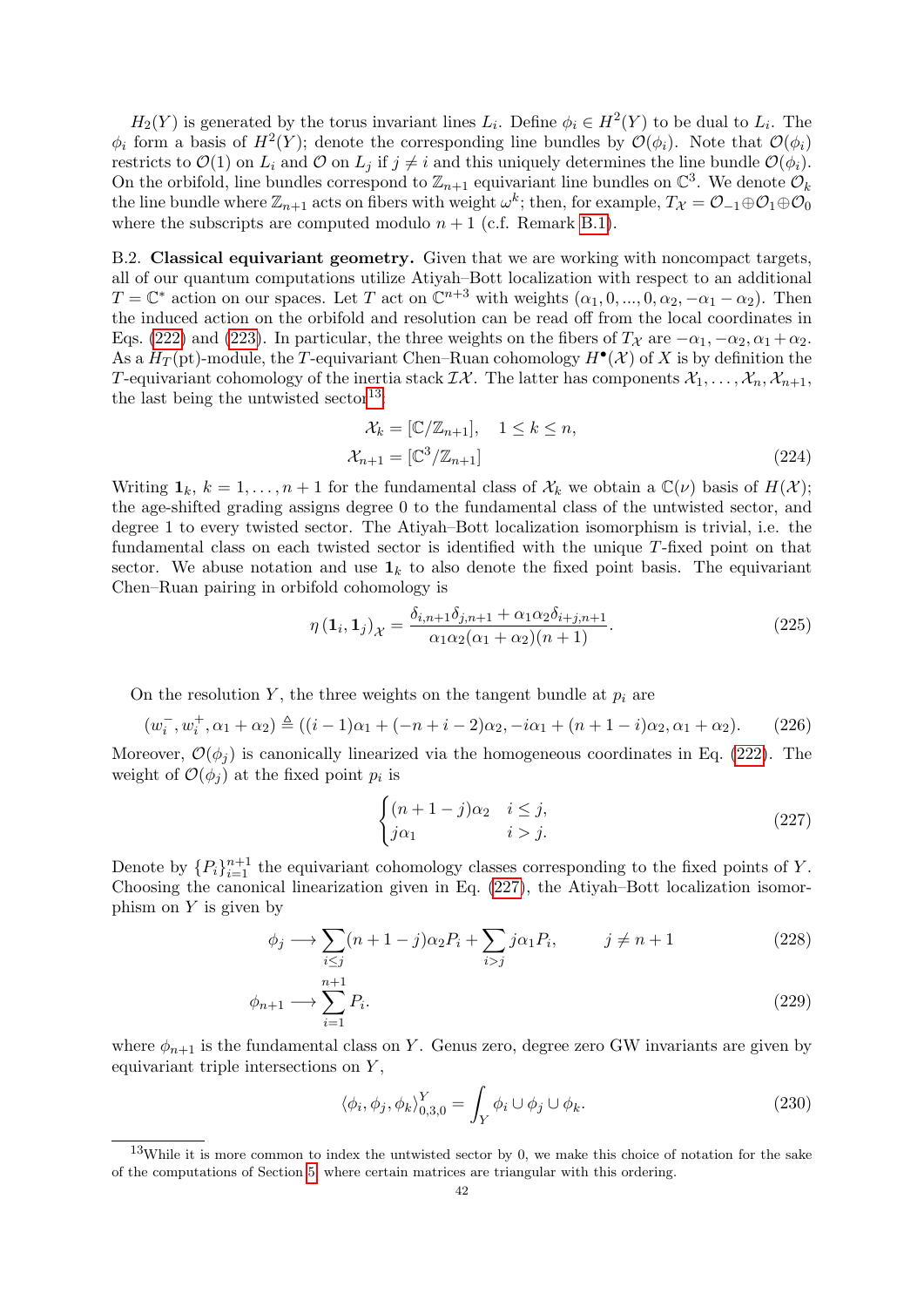With  $i \le j \le k < n+1$ , Eqs. [\(228\)](#page-41-2)–[\(229\)](#page-41-3) yield

$$
\langle \phi_{n+1}, \phi_{n+1}, \phi_{n+1} \rangle_{0,3,0}^{Y} = \frac{1}{(n+1)\alpha_1 \alpha_2 (\alpha_1 + \alpha_2)},
$$
\n(231)

$$
\langle \phi_{n+1}, \phi_{n+1}, \phi_i \rangle_{0,3,0}^Y = 0,\tag{232}
$$

$$
\langle \phi_{n+1}, \phi_i, \phi_j \rangle_{0,3,0}^Y = \frac{i(n+1-j)}{-(n+1)(\alpha_1 + \alpha_2)},\tag{233}
$$

$$
\langle \phi_i, \phi_j, \phi_k \rangle_{0,3,0}^Y = -\frac{ij(n+1-k)\alpha_1 + i(n+1-j)(n+1-k)\alpha_2}{(n+1)(\alpha_1 + \alpha_2)}.
$$
 (234)

The T-equivariant pairing  $\eta \left( \phi_i, \phi_j \right)_Y$  is given by Eq. [\(233\)](#page-42-7) and diagonalizes in the fixed point basis:

<span id="page-42-7"></span><span id="page-42-6"></span><span id="page-42-5"></span>
$$
\eta(P_i, P_j)_Y = \frac{\delta_{i,j}}{w_i^- w_i^+ (\alpha_1 + \alpha_2)}.
$$
\n(235)

<span id="page-42-0"></span>B.3. Quantum equivariant geometry. We compute the genus 0 GW invariants of Y via localization (extending the computations of [\[16,](#page-44-17) Section 2] to a more general torus action):

<span id="page-42-8"></span>
$$
\langle \phi_{i_1}, \dots, \phi_{i_l} \rangle_{0,l,\beta} = \begin{cases} -d^{l-3} & \text{if } \beta = d(L_j + \dots + L_k) \text{ with } j \le \min\{i_\alpha\} \le \max\{i_\alpha\} \le k, \\ 0 & \text{else.} \end{cases} \tag{236}
$$

Denote by  $\Phi = \sum_{i=1}^{n+1} t_i \phi_i$  a general cohomology class  $\Phi \in H(Y)$ . The equivariant three-point correlators used to define the quantum cohomology can be computed from Eqs. [\(231\)](#page-42-5)–[\(234\)](#page-42-6) and [\(236\)](#page-42-8) (with  $1 \le i \le j \le k \le n+1$ ):

<span id="page-42-4"></span>
$$
\langle \langle \phi_i, \phi_j, \phi_k \rangle \rangle_{0,3}^Y(t) = \int_Y \phi_i \cup \phi_j \cup \phi_k - \sum_{l \le i \le k \le m} \frac{e^{t_l + \dots + t_m}}{1 - e^{t_l + \dots + t_m}}.
$$
 (237)

The equivariant quantum cohomology of  $X$  can then be computed from the following result, which is proved in the appendix of [\[25\]](#page-45-8).

<span id="page-42-3"></span>**Proposition B.2.** Let  $\rho : [0,1] \rightarrow H^2(Y)$  be as in [\(45\)](#page-13-6). Then upon analytic continuation in the quantum parameters  $t_i$  along  $\rho$ , the quantum products for X and Y coincide after the affine-linear change of variables

<span id="page-42-2"></span>
$$
t_i = \left(\widehat{\mathcal{I}}_{\rho}^{\mathcal{X},Y}x\right)_i = \begin{cases} \frac{2\pi i}{n+1} + \sum_{k=1}^n \frac{\omega^{-ik}(\omega^{\frac{k}{2}} - \omega^{-\frac{k}{2}})}{n+1} x_k & 0 < i < n+1\\ x_{n+1}, & i = n+1 \end{cases} \tag{238}
$$

and the linear isomorphism  $\mathbb{U}_{q,0}^{\mathcal{X},Y}$  $\mathcal{L}_{\rho,0}^{\mathcal{A},Y}:H(\mathcal{X})\to H(Y)$ 

$$
\mathbf{1}_k \to \sum_{i=1}^n \frac{\omega^{-ik}(\omega^{\frac{k}{2}} - \omega^{-\frac{k}{2}})}{n+1} \phi_i,
$$
  

$$
\mathbf{1}_{n+1} \to \phi_{n+1}.
$$

Furthermore,  $\mathbb{U}_{a}^{\mathcal{X},Y}$  $\mathcal{L}_{\rho,0}^{\mathcal{X},Y}$  preserves the equivariant Poincaré pairings of X and Y.

> APPENDIX C. ANALYTIC CONTINUATION OF LAURICELLA  $F_D^{(N)}$ D

<span id="page-42-1"></span>Consider the Lauricella function  $F_D^{(M+N)}(a; b_1, \ldots, b_{M+N}; c; z_1, \ldots, z_M, w_1, \ldots, w_N)$  around  $P = (0, 0, \ldots, \infty, \ldots, \infty)$ . We are interested in the leading terms of the asymptotics of this function in the region  $\Omega_{M+N}$  defined as

$$
\Omega_{M+N} \triangleq B(P,\epsilon) \bigcap_{i
$$

given by the intersection of the ball  $B(P, \epsilon)$  with the interior of the real hyperquadrics

$$
H_{ij} \triangleq \left\{ (z, w) \in \mathbb{C}^{M+N} \middle| |w_i/w_j| < \epsilon \right\}. \tag{240}
$$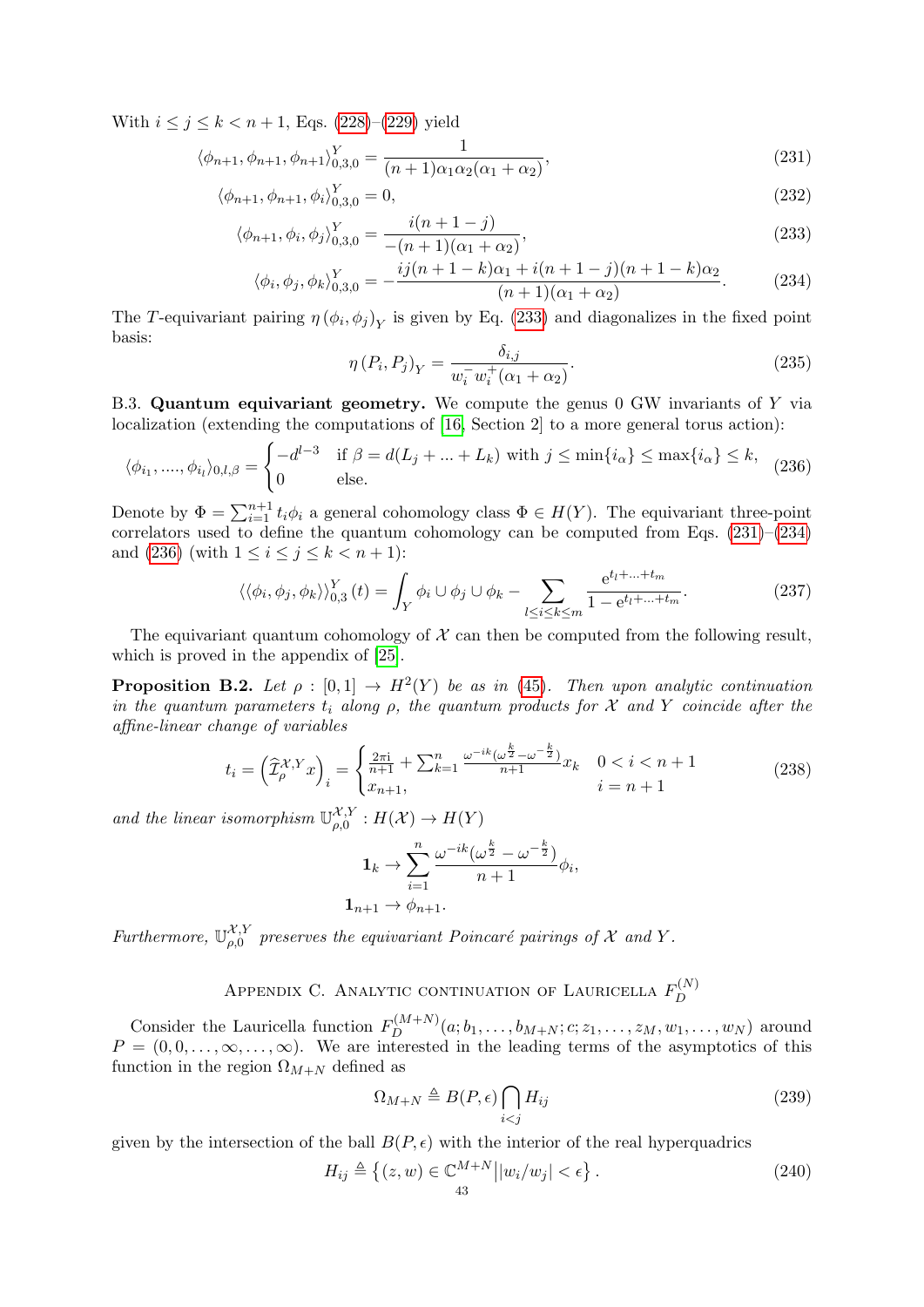As our interest is confined to the *leading* asymptotics only, we can assume without loss of generality that  $M = 0$ .

Following [\[39,](#page-45-25) Chapter 6], start from the power series expression Eq. [\(110\)](#page-22-0) and perform the sum w.r.t.  $w_N$ 

$$
F_D^{(N)}(a; b_1, \dots, b_N; c; w_1, \dots, w_N) = \sum_{i_1, \dots, i_{N-1}} \frac{(a)_{\sum_{j=1}^{N-1} i_j}}{(c)_{\sum_{j=1}^{N-1} i_j}} \prod_{j=1}^{N-1} \frac{(b_j)_{i_j} w_j^{i_j}}{i_j!}
$$

$$
{}_2F_1\left(a + \sum_{j=1}^{N-1} i_j, b_N, c + \sum_{j=1}^{N-1} i_j, w_N\right). \tag{241}
$$

The main idea then is to apply the connection formula for the inner Gauss function

<span id="page-43-1"></span>
$$
{}_{2}F_{1}(a,b;c;z) = \frac{(-z)^{-a}\Gamma(c)\Gamma(b-a) {}_{2}F_{1}(a,a-c+1;a-b+1;\frac{1}{z})}{\Gamma(b)\Gamma(c-a)} + \frac{(-z)^{-b}\Gamma(c)\Gamma(a-b) {}_{2}F_{1}(b,b-c+1;-a+b+1;\frac{1}{z})}{\Gamma(a)\Gamma(c-b)}
$$
(242)

to analytically continue it to  $|z| = |w_N| > 1$ ; in doing so, we fix a path of analytic continuation by choosing the principal branch for both the power functions  $(-z)^{-a}$  and  $(-z)^{-b}$  in Eq. [\(242\)](#page-43-0) and continue  ${}_2F_1(a, b; c; z)$  to  $|z| > 1$  along a path that has winding number zero around the Fuchsian singularity at  $z = 1$ . As a power series in  $w<sub>N</sub>$  the analytic continuation of Eq. [\(241\)](#page-43-1) around  $w_N = \infty$  then reads

$$
F_D^{(N)}(a; b_1, \dots, b_N; c; w_1, \dots, w_N) = (-w_N)^{-a} \Gamma \begin{bmatrix} c, & b_N - a \\ b_N, & c - a \end{bmatrix}
$$
  
×  $F_D^{(N)} \left( a; b_1, \dots, b_{N-1}, 1 - c + a; 1 - b_N + a, \frac{w_1}{w_N}, \dots, \frac{1}{w_N} \right) + (-w_N)^{-b_N} \Gamma \begin{bmatrix} c, & a - b_N \\ a, & c - b_N \end{bmatrix}$   
×  $C_N^{(N-1)} \left( b_1, \dots, b_N, 1 - c + b_N; a - b_N, -w_1, -w_2, \dots, \frac{1}{w_N} \right),$  (243)

where we defined [\[39,](#page-45-25) Chapter 3]

$$
C_N^{(k)}(b_1, \ldots, b_N, a; a', x_1, \ldots, x_N) \triangleq \sum_{i_1, \ldots, i_N} (a)_{\alpha_N^{(k)}(i)} (a')_{-\alpha_N^{(k)}(i)} \prod_{j=1}^N \frac{(b_j)_{i_j} w_j^{i_j}}{i_j!}
$$
 (244)

and

<span id="page-43-3"></span><span id="page-43-2"></span><span id="page-43-0"></span>
$$
\alpha_N^{(k)}(\mathbf{i}) \triangleq \sum_{j=k+1}^N i_j - \sum_{j=1}^k i_j,\tag{245}
$$

$$
\Gamma\left[\begin{array}{cccc}a_1, & \ldots, & a_m \\ b_1, & \ldots, & b_n\end{array}\right] \triangleq \frac{\prod_{i=1}^m \Gamma(a_i)}{\prod_{i=1}^l \Gamma(b_i)}.
$$
\n(246)

Now, notice that the  $F_D^{(N-1)}$  function in the right hand side of Eq. [\(243\)](#page-43-2) is analytic in  $\Omega_N$ ; there is nothing more that should be done there. The analytic continuation of the  $C_N^{(N-1)}$  $\int_{N}^{N-1}$  function is instead much more involved (see [\[39\]](#page-45-25) for a complete treatment of the  $N = 3$  case); but as all we are interested in is the leading term of the expansion around P in  $\Omega_N$  we isolate the  $\mathcal{O}(1)$ term in its  $1/w_N$  expansion to find

$$
C_N^{(N-1)}\left(b_1,\ldots,b_N, 1-c+b_N; a-b_N, -w_1, -w_2, \ldots, \frac{1}{w_N}\right) =
$$
  
=  $F_D^{(N-1)}(a-b_N, b_1, \ldots, b_{N-1}, c-b_N; w_1, \ldots, w_{N-1}) + \mathcal{O}\left(\frac{1}{w_N}\right)$  (247)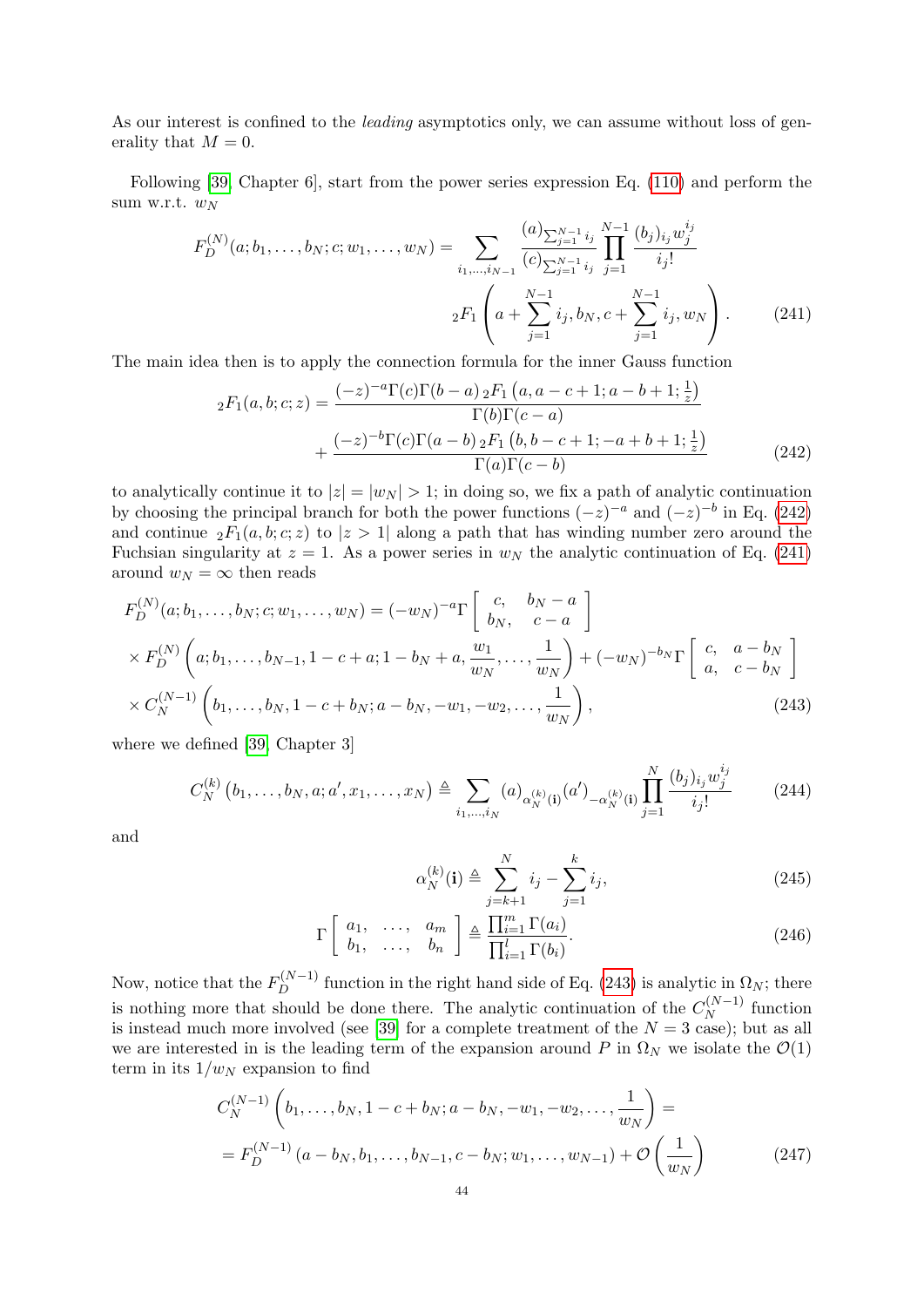We are done: by Eq. [\(247\)](#page-43-3), the form of the leading terms in the expansion of  $F_D^{(N)}$  inside  $\Omega_N$  can be found recursively by iterating N times the procedure we have followed in Eqs.  $(241)–(247)$  $(241)–(247)$ ; as at each step Eqs.  $(242)$ – $(247)$  generate one additional term, we end up with a sum of  $N+1$ monomials each having power-like monodromy around P. Explicitly:

$$
F_D^{(N)}(a; b_1, \dots, b_N; c; w_1, \dots, w_N) \sim \sum_{j=0}^{N-1} \Gamma\left[\begin{array}{cc} c, & a - \sum_{i=N-j+1}^N b_i, & \sum_{i=n-j}^N b_i - a \\ a, & b_{N-j}, & c - a \end{array}\right]
$$
\n
$$
\prod_{i=1}^j (-w_{N-i+1})^{-b_{N-i+1}} (-w_{N-j})^{-a + \sum_{i=N-j+1}^N b_i}
$$
\n
$$
+ \prod_{i=1}^N (-w_i)^{-b_i} \Gamma\left[\begin{array}{cc} c, & a - \sum_{i=1}^N b_i \\ a, & c - \sum_{i=1}^N b_i \end{array}\right].\tag{248}
$$

**Remark C.1.** The analytic continuation to some other sectors of the ball  $B(P, \epsilon)$  is straightforward. In particular we can replace the condition  $w_i/w_j \sim 0$  for  $j > i$  by its reciprocal  $w_j/w_i \sim 0$ ; this amounts to relabeling  $b_i \to b_{N-i+1}$  in Eq. [\(248\)](#page-44-15).

**Remark C.2.** When  $a = -d$  for  $d \in \mathbb{Z}^+$ , the function  $F_D^{(N)}$  reduces to a polynomial in  $w_1, \ldots, w_N$ . In this case the arguments above reduce to a formula of Toscano [\[76\]](#page-46-29) for Lauricella polynomials:

$$
F_D^{(N)}(-d; b_1, \dots, b_N; c; w_1, \dots, w_N)
$$
  
=  $(-w_N)^d \frac{(b)_d}{(c)_d} F_D^{(N)} \left( -d; b_1, b_2, \dots, b_{N-1}; 1-d-c, 1-d-b_N, \frac{w_1}{w_N}, \dots, \frac{1}{w_N} \right).$  (249)

#### <span id="page-44-15"></span><span id="page-44-0"></span>**REFERENCES**

- <span id="page-44-16"></span>[1] Dan Abramovich, Tom Graber, and Angelo Vistoli, Gromov-Witten theory of Deligne-Mumford stacks, Amer. J. Math., 130 (2008), 1337–1398.
- <span id="page-44-5"></span>[2] MINA AGANAGIC, ALBRECHT KLEMM, MARCOS MARIÑO, AND CUMRUN VAFA, The topological vertex, Commun. Math. Phys., 254 (2005), 425–478. Preprint available at hep-th/0305132.
- <span id="page-44-2"></span>[3] Mina Aganagic, Albrecht Klemm, and Cumrun Vafa, Disk instantons, mirror symmetry and the duality web, Z. Naturforsch., A57 (2002), 1–28. Preprint available at hep-th/0105045.
- <span id="page-44-3"></span>[4] Mina Aganagic and Cumrun Vafa, Mirror symmetry, D-branes and counting holomorphic discs. Preprint available at hep-th/0012041.
- <span id="page-44-12"></span>[5] Matthew Ballard, David Favero, and Ludmil Katzarkov, Variation of geometric invariant theory quotients and derived categories. Preprint available at 1203.6643.
- <span id="page-44-13"></span>[6] Victor V. Batyrev and Duco van Straten, Generalized hypergeometric functions and rational curves on Calabi-Yau complete intersections in toric varieties, Comm. Math. Phys., 168 (1995), 493–533.
- <span id="page-44-14"></span>[7] LEV A. BORISOV AND R. PAUL HORJA, Mellin-Barnes integrals as Fourier-Mukai transforms, Adv. Math., 207 (2006), 876–927.
- <span id="page-44-4"></span>[8] VINCENT BOUCHARD, ALBRECHT KLEMM, MARCOS MARIÑO, AND SARA PASQUETTI, Remodeling the Bmodel, Commun. Math. Phys., 287 (2009), 117–178. Preprint available at arXiv:0709.1453.
- <span id="page-44-6"></span>[9] Vincent Bouchard, Albrecht Klemm, Marcos Marino, and Sara Pasquetti, Topological open strings on orbifolds, Commun.Math.Phys., 296 (2010), 589–623. Preprint available at 0807.0597.
- <span id="page-44-8"></span>[10] Andrea Brini, A crepant resolution conjecture for open strings, talk at the BIRS Workshop on "New recursion formulae and integrability for Calabi–Yau manifolds", October 26, 2011.
- <span id="page-44-9"></span>[11] , Open topological strings and integrable hierarchies: Remodeling the A-model, Commun.Math.Phys., 312 (2012), 735–780. Preprint available at 1102.0281.
- <span id="page-44-10"></span>[12] Andrea Brini, Guido Carlet, Stefano Romano, and Paolo Rossi, Rational reductions of the 2D-Toda hierarchy and mirror symmetry, to appear on J. Eur. Math.Soc. (2017). Preprint available at 1401.5725.
- <span id="page-44-1"></span>[13] ANDREA BRINI AND RENZO CAVALIERI, Open orbifold Gromov-Witten invariants of  $\mathbb{C}^3/\mathbb{Z}_n$ : localization and mirror symmetry, Selecta Math. (N.S.), 17 (2011), 879–933. Preprint available at 1007.0934.
- <span id="page-44-11"></span>[14] , Crepant Resolutions and Open Strings II. Preprint available at 1407.2571.
- <span id="page-44-7"></span>[15] ANDREA BRINI AND ALESSANDRO TANZINI, Exact results for topological strings on resolved  $Y(p,q)$  singularities, Commun. Math. Phys., 289 (2009), 205–252. Preprint available at 0804.2598.
- <span id="page-44-17"></span>[16] Jim Bryan and Amin Gholampour, Root systems and the quantum cohomology of ADE resolutions, Algebra Number Theory, 2 (2008), 369–390.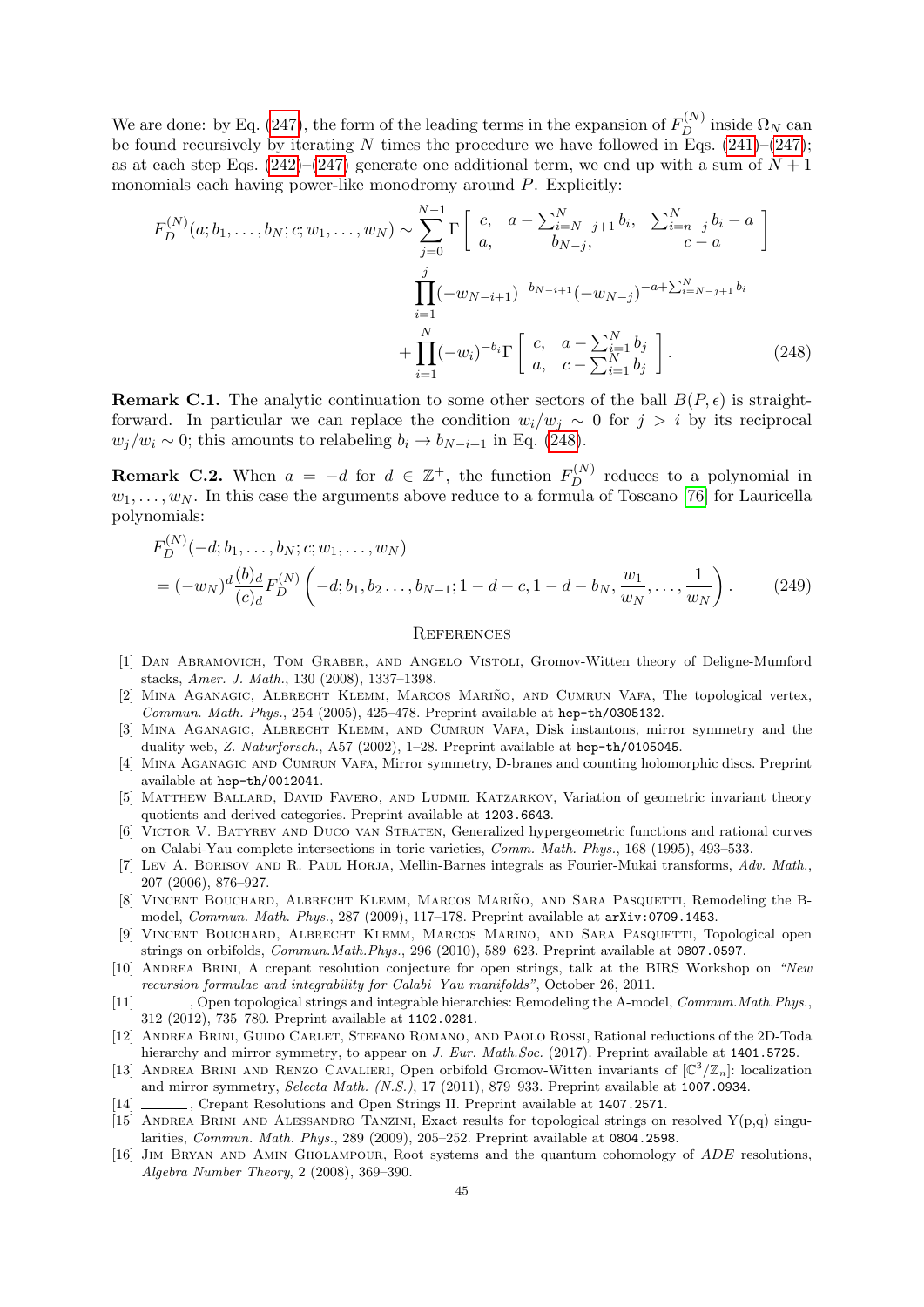- <span id="page-45-11"></span>[17] Jim Bryan and Tom Graber, The crepant resolution conjecture, Proc. Sympos. Pure Math., 80 (2009), 23–42.
- <span id="page-45-12"></span>[18] Renzo Cavalieri and Dustin Ross, Open Gromov–Witten theory and the crepant resolution conjecture, Mich. Math. Journal, to appear (2013). Preprint available at 1102.0717.
- <span id="page-45-13"></span>[19] K. Chan, C.-H. Cho, S.-C. Lau, and H.-H. Tseng, Gross fibrations, SYZ mirror symmetry, and open Gromov-Witten invariants for toric Calabi-Yau orbifolds. Preprint available at 1306.0437.
- <span id="page-45-0"></span>[20] Chan, Kwokwai and Cho, Cheol-Hyun and Lau, Siu-Cheong and Tseng, Hsian-Hua, Lagrangian Floer superpotentials and crepant resolutions for toric orbifolds. Preprint available at 1208.5282.
- <span id="page-45-1"></span>[21] Chan, Kwokwai and Lau, Siu-Cheong and Leung, Naichung Conan and Tseng, Hsian-Hua, Open Gromov-Witten invariants and mirror maps for semi-Fano toric manifolds. Preprint available at 1112.0388.
- <span id="page-45-29"></span><span id="page-45-7"></span>[22] Weimin Chen and Yongbin Ruan, Orbifold Gromov-Witten theory, Contemp. Math., 310 (2002), 25–85. [23] TOM COATES, On the crepant resolution conjecture in the local case, Comm. Math. Phys., 287 (2009), 1071-
- 1108.
- <span id="page-45-9"></span>[24] Tom Coates, Alessio Corti, Hiroshi Iritani, and Hsian-Hua Tseng, A mirror theorem for toric stacks. Preprint available at 1310.4163.
- <span id="page-45-8"></span>[25] , Computing genus-zero twisted Gromov-Witten invariants, Duke Math. J., 147 (2009), 377–438.
- <span id="page-45-30"></span>[26] Tom Coates and Hiroshi Iritani, On the Convergence of Gromov-Witten Potentials and Givental's Formula. Preprint available at 1203.4193.
- <span id="page-45-10"></span>[27] TOM COATES, HIROSHI IRITANI, AND YUNFENG JIANG, in preparation.
- <span id="page-45-5"></span>[28] Tom Coates, Hiroshi Iritani, and Hsian-Hua Tseng, Wall-crossings in toric Gromov-Witten theory. I. Crepant examples, Geom. Topol., 13 (2009), 2675–2744.
- <span id="page-45-6"></span>[29] Tom Coates and Yongbin Ruan, Quantum cohomology and crepant resolutions: A conjecture, Ann. Inst. Fourier, to appear (2013). Preprint available at 0710.5901.
- <span id="page-45-15"></span>[30] DAVID A. COX AND SHELDON KATZ, Mirror symmetry and algebraic geometry. Mathematical Surveys and Monographs, 68. American Mathematical Society, 1999.
- <span id="page-45-26"></span>[31] P. DELIGNE AND G. D. MOSTOW, Monodromy of hypergeometric functions and nonlattice integral monodromy, Inst. Hautes Études Sci. Publ. Math.,  $63$  (1986),  $5-89$ .
- <span id="page-45-2"></span>[32] DUILIU-EMANUEL DIACONESCU AND BOGDAN FLOREA, Localization and gluing of topological amplitudes, Commun.Math.Phys., 257 (2005), 119–149. Preprint available at hep-th/0309143.
- <span id="page-45-23"></span>[33] ROBBERT DIJKGRAAF, HERMAN L. VERLINDE, AND ERIK P. VERLINDE, Topological strings in  $d < 1$ , Nucl.Phys., B352 (1991), 59–86.
- <span id="page-45-27"></span>[34] Will Donovan and Ed Segal, Mixed braid group actions from deformations of surface singularities. Preprint available at 1310.7877.
- <span id="page-45-20"></span>[35] BORIS DUBROVIN, Hamiltonian formalism of Whitham type hierarchies and topological Landau-Ginsburg models, Commun.Math.Phys., 145 (1992), 195–207.
- <span id="page-45-21"></span>[36] , Geometry of 2D topological field theories, in "Integrable systems and quantum groups" (Montecatini Terme, 1993), Lecture Notes in Math., 1620 (1994), 120–348. Preprint available at hep-th/9407018.
- <span id="page-45-24"></span>[37] Painleve transcendents and two-dimensional topological field theory, CRM Ser. Math. Phys. (1998), 287–412. Preprint available at math/9803107.
- <span id="page-45-22"></span>[38] , On almost duality for Frobenius manifolds, in "Geometry, topology, and mathematical physics", Amer. Math. Soc. Transl. Ser. 2, 212 (2004), 75–132.
- <span id="page-45-25"></span>[39] HAROLD EXTON, Multiple hypergeometric functions and applications. Ellis Horwood Ltd., 1976.
- <span id="page-45-3"></span>[40] Bohan Fang, Chiu-Chu Melissa Liu, and Hsian-Hua Tseng, Open-closed Gromov-Witten invariants of 3-dimensional Calabi-Yau smooth toric DM stacks. Preprint available at 1212.6073.
- <span id="page-45-14"></span>[41] Bohan Fang, Chiu-Chu Melissa Liu, and Zhengyu Zong, On the Remodeling Conjecture for Toric Calabi-Yau 3-Orbifolds. Preprint available at 1604.07123.
- <span id="page-45-18"></span>[42] Alexander Givental, Equivariant Gromov-Witten invariants, Internat. Math. Res. Notices, 13 (1996), 613–663.
- <span id="page-45-31"></span>[43] , A mirror theorem for toric complete intersections, *Progr. Math.*, 160 (1998), 141–175.
- <span id="page-45-16"></span>[44] Gromov-Witten invariants and quantization of quadratic Hamiltonians, Mosc. Math. J., 1 (2001), 551–568, 645.
- <span id="page-45-28"></span>[45] , Semisimple Frobenius structures at higher genus, Internat. Math. Res. Notices, 23 (2001), 1265– 1286.
- <span id="page-45-32"></span>[46] , Symplectic geometry of Frobenius structures, Aspects Math., E36 (2004), 91-112. Preprint available at math/0305409.
- <span id="page-45-4"></span>[47] RAJESH GOPAKUMAR AND CUMRUN VAFA, On the gauge theory/geometry correspondence, Adv. Theor. Math. Phys., 3 (1999), 1415–1443. Preprint available at hep-th/9811131.
- <span id="page-45-17"></span>[48] MANFRED HERBST, KENTARO HORI, AND DAVID PAGE, Phases Of N=2 Theories In 1+1 Dimensions With Boundary. Preprint available at 0803.2045.
- <span id="page-45-19"></span>[49] Richard Paul Horja, Hypergeometric functions and mirror symmetry in toric varieties. ProQuest LLC, Ann Arbor, MI, 1999.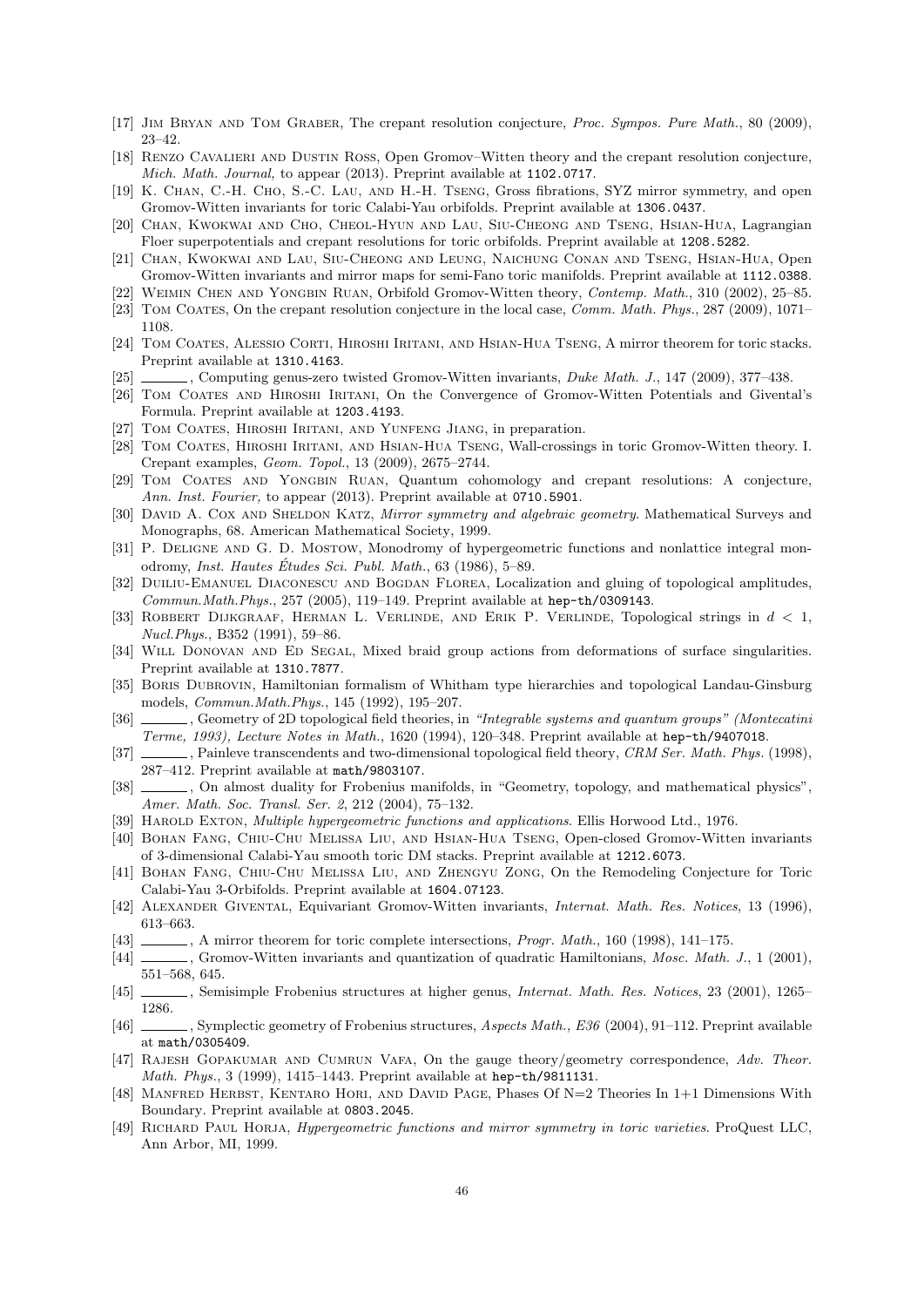- <span id="page-46-10"></span>[50] Hiroshi Iritani, An integral structure in quantum cohomology and mirror symmetry for toric orbifolds, Adv. Math., 222 (2009), 1016–1079.
- <span id="page-46-13"></span>[51] , Ruan's conjecture and integral structures in quantum cohomology, New developments in algebraic geometry, integrable systems and mirror symmetry (RIMS, Kyoto, 2008) 59, pp. 111–166. Math. Soc. Japan, 2010.
- <span id="page-46-26"></span>[52] Tyler J. Jarvis and Takashi Kimura, Orbifold quantum cohomology of the classifying space of a finite group, in Orbifolds in mathematics and physics (Madison, WI, 2001), Contemp. Math., 310 (2002), 123–134.
- <span id="page-46-22"></span>[53] MICHAEL KAPOVICH AND JOHN J. MILLSON, Quantization of bending deformations of polygons in  $\mathbf{E}^3$ , hypergeometric integrals and the Gassner representation, Canad. Math. Bull., 44 (2001), 36–60.
- <span id="page-46-2"></span>[54] Sheldon H. Katz and Chiu-Chu Melissa Liu, Enumerative geometry of stable maps with Lagrangian boundary conditions and multiple covers of the disc, Geom. Topol. Monogr., 8 (2002), 1–47. Preprint available at math/0103074.
- <span id="page-46-11"></span>[55] Huazhong Ke and Jian Zhou, Quantum McKay correspondence via gauged linear sigma model, in preparation.
- <span id="page-46-12"></span>[56] Marc Krawitz and Yefeng Shen, Landau–Ginzburg/Calabi–Yau correspondence of all genera for elliptic orbifold  $\mathbb{P}^1$ . Preprint available at 1106.6270.
- <span id="page-46-17"></span>[57] Igor M. Krichever, The tau function of the universal Whitham hierarchy, matrix models and topological field theories, Commun. Pure Appl. Math., 47 (1994), 437. Preprint available at hep-th/9205110.
- <span id="page-46-21"></span>[58] G. Lauricella, Sulle funzioni ipergeometriche a piu variabili, Rendiconti del Circolo Matematico di Palermo, 7 (1893), 111–158.
- <span id="page-46-28"></span>[59] YP LEE AND R PANDHARIPANDE, Frobenius manifolds, Gromov–Witten theory, and Virasoro constraints part ii, in preparation, available at https://www.math.utah.edu/∼yplee/research/Part2.ps.
- <span id="page-46-5"></span>[60] W. LERCHE AND P. MAYR, On  $N = 1$  mirror symmetry for open type II strings. Preprint available at hep-th/0111113.
- <span id="page-46-7"></span>[61] Jun Li, Chiu-Chu Melissa Liu, Kefeng Liu, and Jian Zhou, A Mathematical Theory of the Topological Vertex, Geom. Topol., 13 (2009), 527–621. Preprint available at math/0408426.
- <span id="page-46-4"></span>[62] Jun Li and Yun S. Song, Open string instantons and relative stable morphisms, Adv.Theor.Math.Phys., 5 (2002), 67–91. Preprint available at hep-th/0103100.
- <span id="page-46-6"></span>[63] MARCOS MARIÑO AND CUMRUN VAFA, Framed knots at large N, Contemp. Math., 310 (2002), 185–204. Preprint available at hep-th/0108064.
- <span id="page-46-8"></span>[64] D. Maulik, A. Oblomkov, A. Okounkov, and R. Pandharipande, Gromov-Witten/Donaldson-Thomas correspondence for toric 3-folds, Inventiones Mathematicae (2008), 1–45. Preprint available at arXiv:0809.3976.
- <span id="page-46-23"></span>[65] KATSUHISA MIMACHI AND TAKESHI SASAKI, Irreducibility and reducibility of Lauricella's system of differential equations  $E_D$  and the Jordan-Pochhammer differential equation  $E_{JP}$ , Kyushu J. Math., 66 (2012), 61–87.
- <span id="page-46-0"></span>[66] R. PANDHARIPANDE, J. SOLOMON, AND J. WALCHER, Disk enumeration on the quintic 3-fold, J. Amer. Math. Soc., 21 (2008), 1169–1209.
- <span id="page-46-15"></span>[67] Stefano Romano, Frobenius structures on double Hurwitz spaces. Preprint available at 1210.2312.
- <span id="page-46-18"></span>[68] , Special Frobenius structures on Hurwitz spaces and applications. PhD Thesis in Mathematical Physics. SISSA, Trieste, 2012.
- <span id="page-46-3"></span>[69] Dustin Ross, Localization and gluing of orbifold amplitudes: The Gromov-Witten orbifold vertex, Trans. of the AMS, in press (2013). Preprint available at math/1109.5995v3.
- <span id="page-46-9"></span>[70] YONGBIN RUAN, The cohomology ring of crepant resolutions of orbifolds, *Contemp. Math.* 403, pp. 117–126. Amer. Math. Soc., 2006.
- <span id="page-46-16"></span>[71] Kyoji Saito, Period mapping associated to a primitive form, Publ. Res. Inst. Math. Sci., 19 (1983), 1231– 1264.
- <span id="page-46-14"></span>[72] ED SEGAL, Equivalence between GIT quotients of Landau-Ginzburg B-models, Comm. Math. Phys., 304 (2011), 411–432.
- <span id="page-46-24"></span>[73] PAUL SEIDEL AND RICHARD THOMAS, Braid group actions on derived categories of coherent sheaves, Duke Math. J., 108 (2001), 37–108.
- <span id="page-46-1"></span>[74] Jake Solomon, Intersection theory on the moduli space of holomorphic curves with Lagrangian boundary conditions. Preprint available at math/0606429.
- <span id="page-46-25"></span>[75] CONSTANTIN TELEMAN, The structure of 2D semi–simple field theories, *Invent. Math.*, 188 (2012). Preprint available at 0712.0160.
- <span id="page-46-29"></span>[76] LETTERIO TOSCANO, Sui polinomi ipergeometrici a più variabili del tipo  $F_D$  di Lauricella, Matematiche (Catania), 27 (1973), 219–250.
- <span id="page-46-27"></span>[77] Hsian-Hua Tseng, Orbifold quantum Riemann-Roch, Lefschetz and Serre, Geom. Topol., 14 (2010), 1–81.
- <span id="page-46-19"></span>[78] V. A. Vassiliev, Applied Picard-Lefschetz theory. Mathematical Surveys and Monographs, 97. American Mathematical Society, 2002.
- <span id="page-46-20"></span>[79] E. T. WHITTAKER AND G. N. WATSON, A course of modern analysis. Cambridge Mathematical Library. Cambridge University Press, 1996.